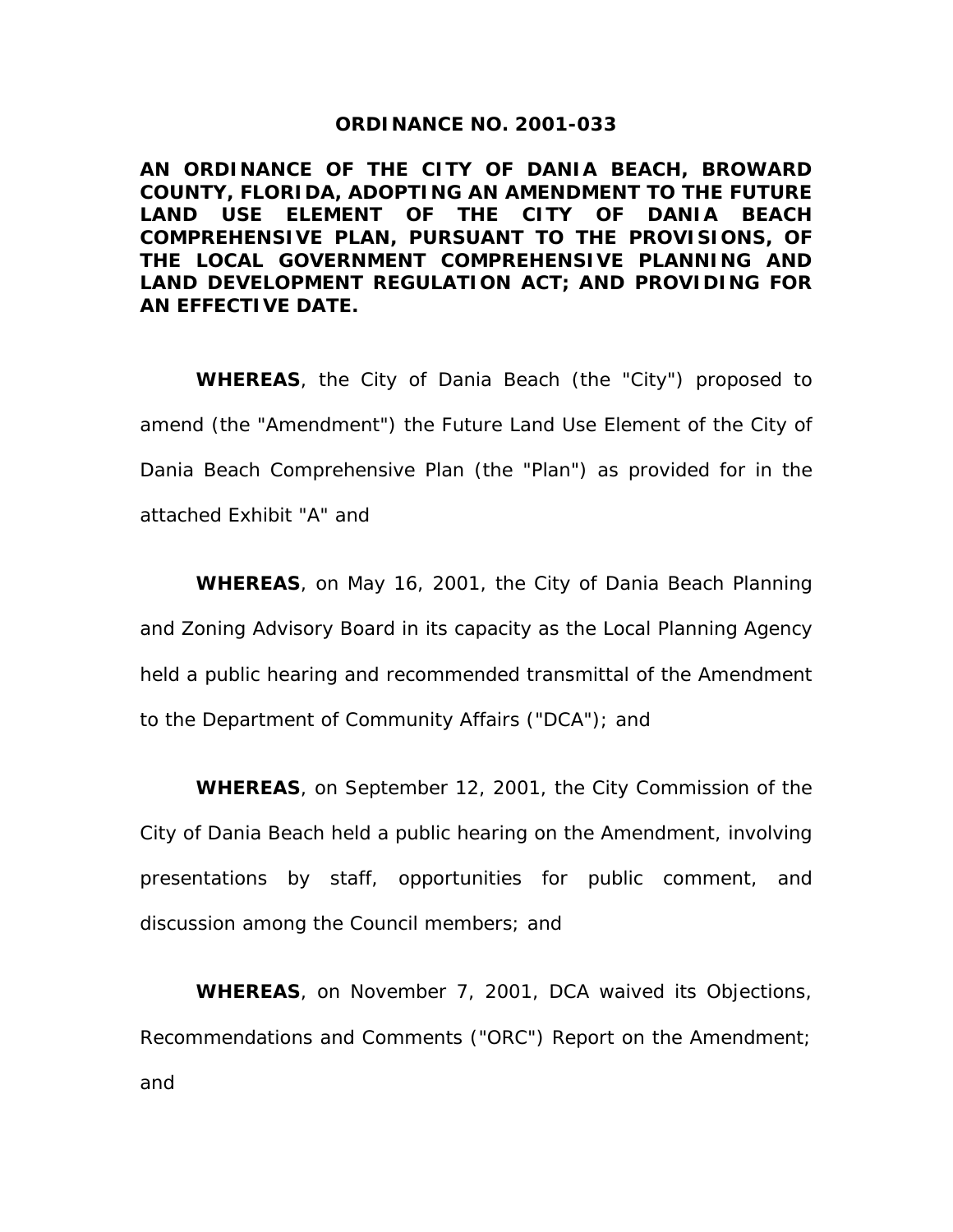**WHEREAS**, on December 11, 2001, the City Commission of the City of Dania Beach held a public hearing on the adoption of the Amendment, involving presentations by staff, opportunities for public comment, and discussion among the Commission members; and

**WHEREAS**, the City Commission finds that the revised Amendment does not adversely impact the City's public facilities; and

**WHEREAS**, the City Commission finds that the revised Amendment is internally consistent with the Plan's existing goals, objectives and policies.

## **NOW, THEREFORE, BE IT ORDAINED BY THE CITY COMMISSION OF THE CITY OF DANIA BEACH, FLORIDA:**

**Section 1**: That the preceding Whereas clauses are ratified and incorporated as the legislative intent of this ordinance.

**Section 2**: The Amendment to the Future Land Use, Element of the Comprehensive Plan, is hereby adopted and approved for final transmittal to DCA, as provided for in Sections 163.3189(2) and 163.3184(7) and (15), Florida Statutes.

**Section 3**: This Ordinance shall become immediately effective upon its passage and adoption.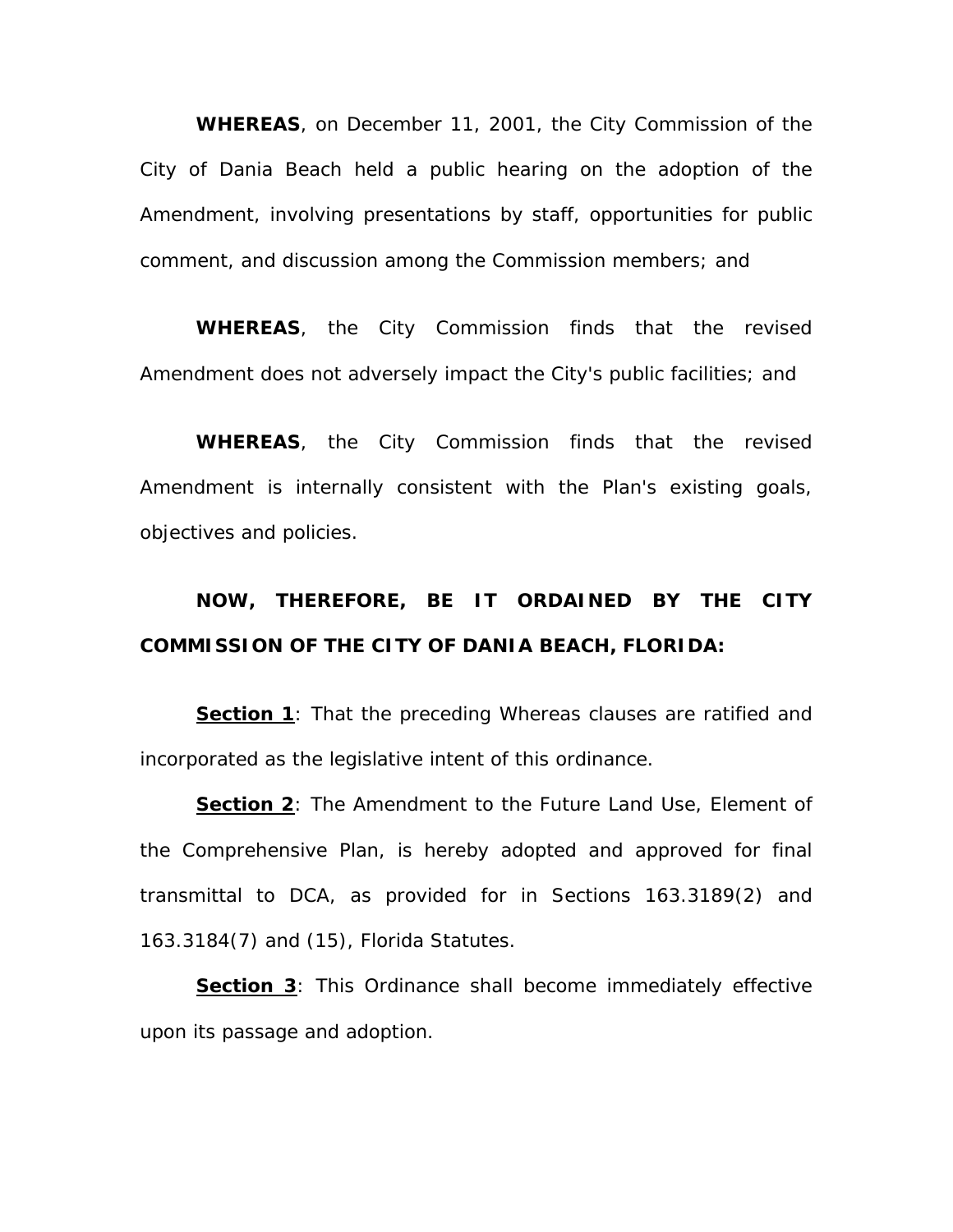PASSED and ADOPTED on first and only reading on the 11th day of December, 2001.

 $\overline{\phantom{a}}$  , and the contract of the contract of the contract of the contract of the contract of the contract of the contract of the contract of the contract of the contract of the contract of the contract of the contrac

PAT FLURY, MAYOR

ATTEST: ROLL CALL: COMMISSIONER BERTINO-YES \_\_\_\_\_\_\_\_\_\_\_\_\_\_\_\_\_\_\_\_ COMMISSIONER MIKES-YES CHARLENE JOHNSON COMMISSIONER McELYEA-YES City Clerk VICE-MAYOR CHUNN-YES MAYOR FLURY-YES

APPROVED AS TO FORM AND LEGAL SUFFICIENCY:

THOMAS ANSBORO, City Attorney

\_\_\_\_\_\_\_\_\_\_\_\_\_\_\_\_\_\_\_\_\_\_\_\_\_\_\_\_\_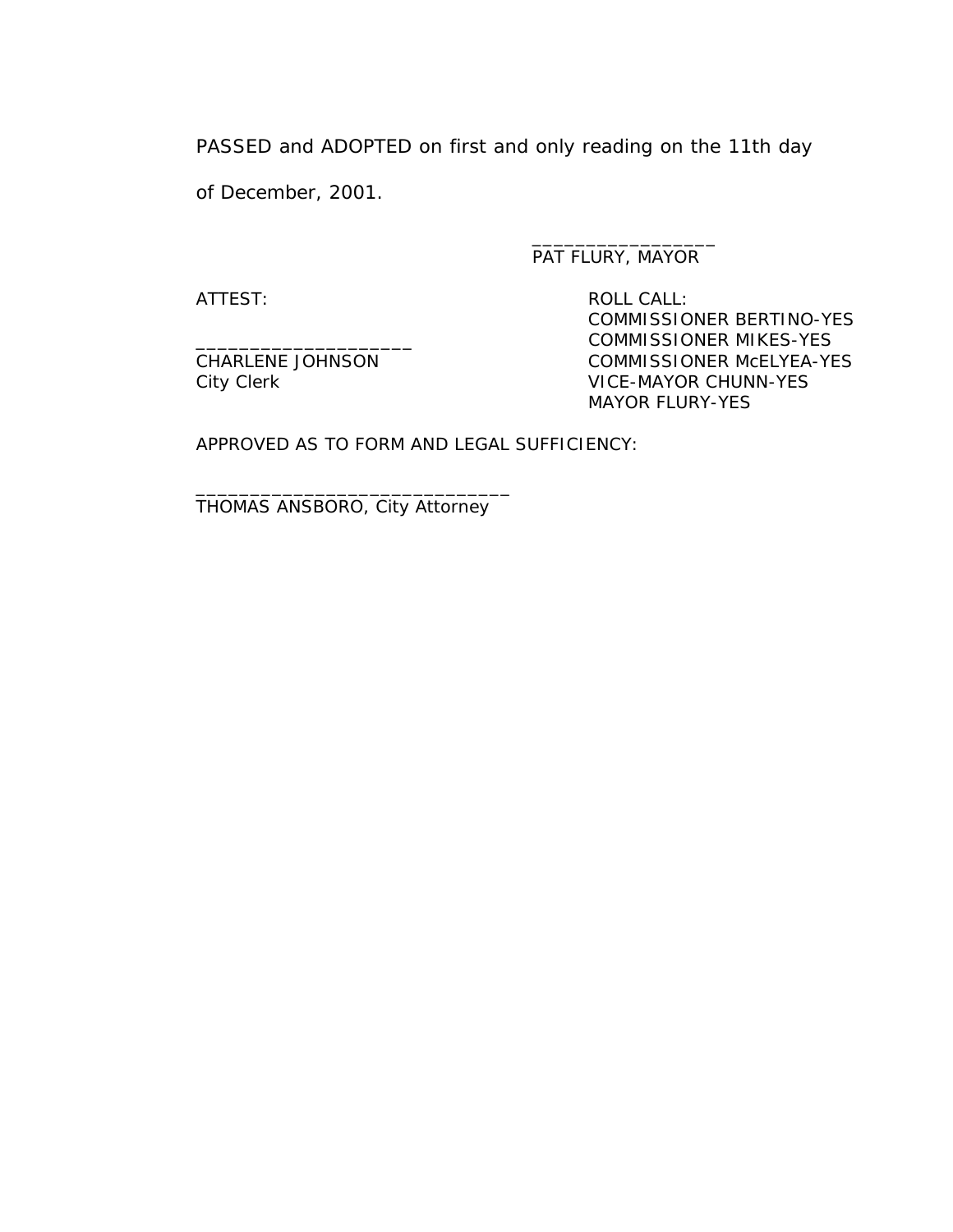

City of Dania Beach

# **Chapter 1 Future Land Use Element**

9J-5.006 Adopted by the Dania Beach City Commission December 11, 2001 Revised February 2009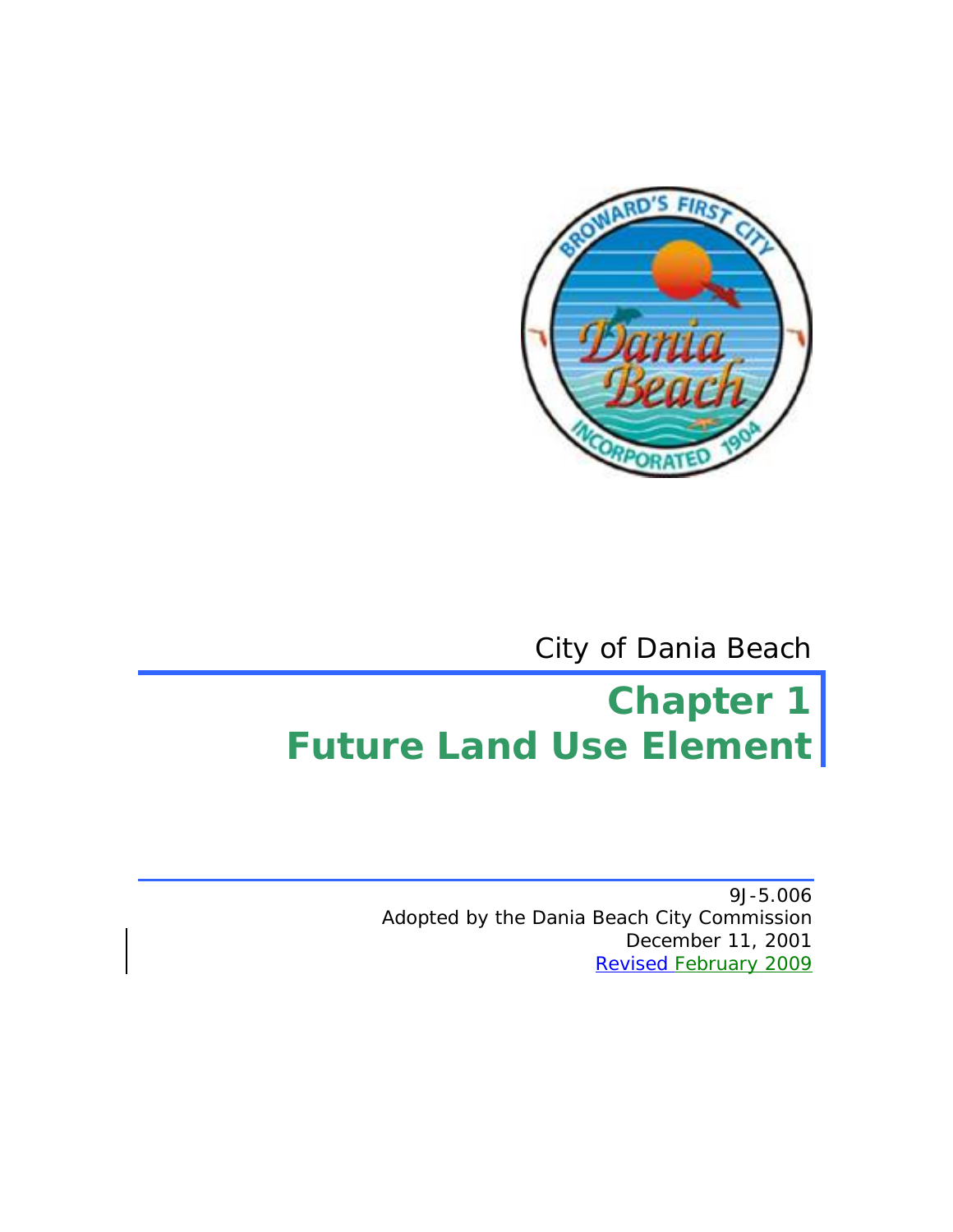#### **FUTURE LAND USE ELEMENT**

#### **TABLE OF CONTENTS**

| Ι.  |                                            | <b>INTRODUCTION</b>                                                                                                                                                                                           | 1                                                                                                               |  |
|-----|--------------------------------------------|---------------------------------------------------------------------------------------------------------------------------------------------------------------------------------------------------------------|-----------------------------------------------------------------------------------------------------------------|--|
| П.  | <b>EXISTING LAND USE DATA REQUIREMENTS</b> |                                                                                                                                                                                                               |                                                                                                                 |  |
|     | Α.<br>B.<br>$C_{\cdot}$<br>Η.              | <b>Residential Development</b><br><b>Commercial Development</b><br>Industrial<br>D. Recreation/Conservation<br>E. Community Facilities<br>F. Historic Resources<br>G. Vacant<br><b>Population Projections</b> | $\overline{2}$<br>$\overline{c}$<br>$\overline{c}$<br>$\overline{2}$<br>$\overline{3}$<br>3<br>$\mathsf 3$<br>3 |  |
| Ш.  | <b>ANALYSIS REQUIREMENTS</b>               |                                                                                                                                                                                                               |                                                                                                                 |  |
|     | A.                                         | <b>Available Facilities</b><br>B. Vacant Analysis<br>C. Land Requirements<br>D. Land Needs<br>E. Redevelopment<br>F. Flood Prone Areas<br>G. Definitions                                                      | 4<br>5<br>9<br>39<br>39<br>40<br>40                                                                             |  |
| IV. |                                            | REQUIREMENTS FOR FUTURE LAND USE GOALS,<br><b>OBJECTIVES AND POLICIES</b>                                                                                                                                     | 43                                                                                                              |  |

#### **TABLES**

| I. Existing Land Uses - 1997                 | 68  |
|----------------------------------------------|-----|
| II. Existing Land Uses - 1997 - By Flex Zone | 69. |
| III. Vacant Land Use - 1997 - By Type        | 70. |

#### **ATTACHMENTS**

|  |  |  |  | Objectives and Policies Incorporated by Reference | 66 |
|--|--|--|--|---------------------------------------------------|----|
|--|--|--|--|---------------------------------------------------|----|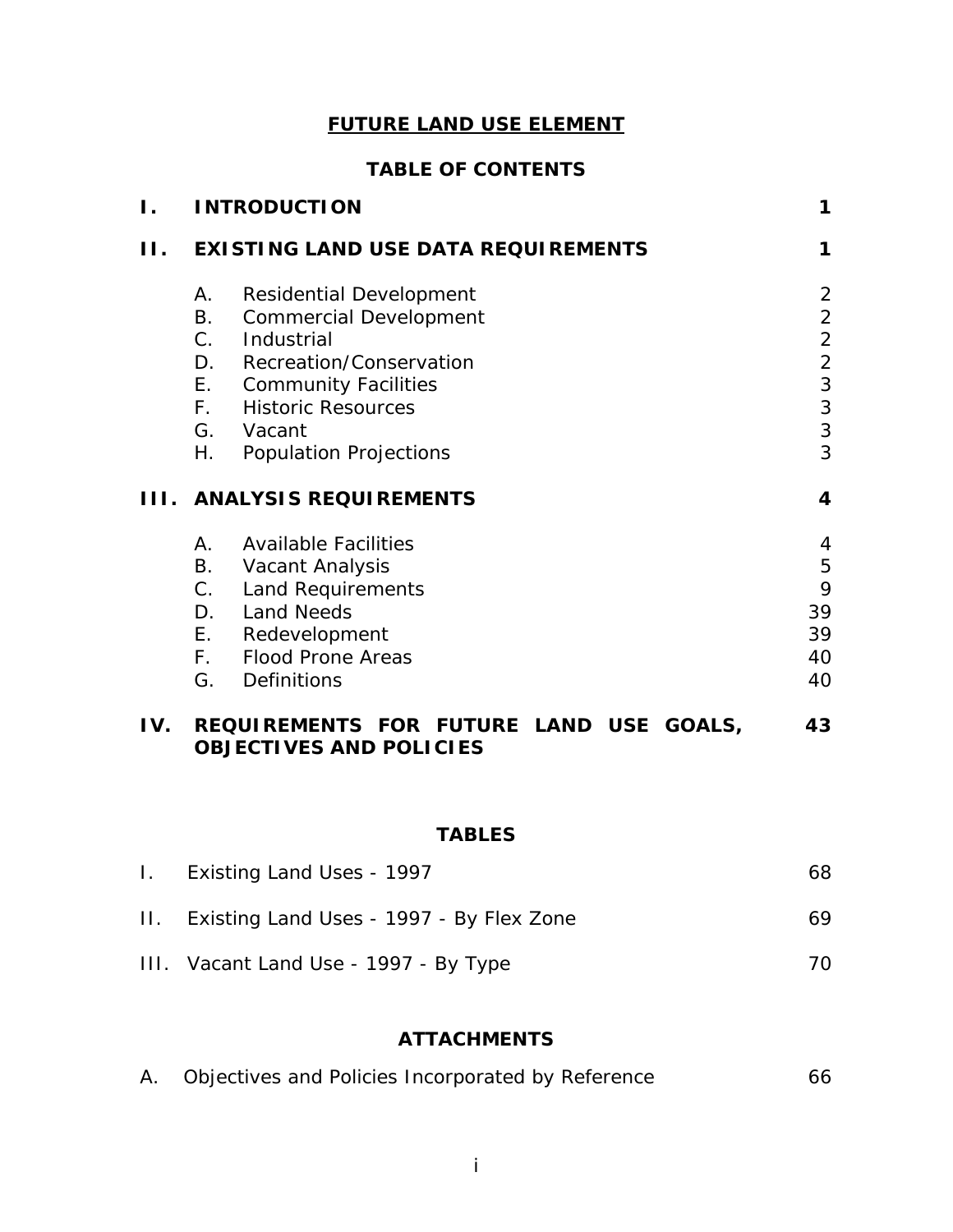#### **I. INTRODUCTION**

The purpose of the Future Land Use Element for the City of Dania Beach is to identify the future land uses which will enable the City to attain the standards outlined in its Goals, Objectives and Policies. The Land Use Element also serves to link the balance of the elements of the City Comprehensive Plan.

#### **II.EXISTING LAND USE DATA REQUIREMENTS**

The City of Dania Beach consists of approximately 6.25 square miles (4,500 acres) and extends approximately 4 miles east to west and 3 miles north to south. The City includes a portion of oceanfront in the east disconnected from the balance of the City. Dania Beach is one of 29 incorporated municipalities within Broward County. Dania Beach is situated south of Fort Lauderdale, north of Hollywood, and east of Unincorporated Broward County. There are several major arterial roadways which transect the City north/south and east/west. The most significant highway is 1-95 in the western portion of the City. The other major roadways within the City include U.S. #1, Dania Beach Boulevard, Griffin Road, Stirling Road, Sheridan Street, the eastern terminus of 1-595 touches the northeast tip of the City and the northwest tip of the City intersects with State Road #84 and 1-595.

Approximately 80% of the City is in a built condition which leaves about 20% of the City's land vacant and available for future growth and development. Table I identifies the existing land uses within the City as of 1997 and Table II provides the existing land uses in further detail by flexibility zone. The following existing land use key identes each of the various uses on Tables I and II. The existing land use map depicts the location of the land uses.

| <b>Existing Land Use Key</b> |                                      |  |  |  |
|------------------------------|--------------------------------------|--|--|--|
| Code                         | Category                             |  |  |  |
| <b>SF</b>                    | Single Family detached (1-5 du/ac)   |  |  |  |
| $MF-1$                       | Multi-Family (moderate) (6-25 du/ac) |  |  |  |
| MH                           | Mobile Homes (7 du/ac)               |  |  |  |
|                              | Commercial                           |  |  |  |
|                              | <b>Industrial Use</b>                |  |  |  |
| $R-1$                        | <b>Private Recreation</b>            |  |  |  |
| $R-2$                        | <b>Public Recreation</b>             |  |  |  |
|                              | Utilities                            |  |  |  |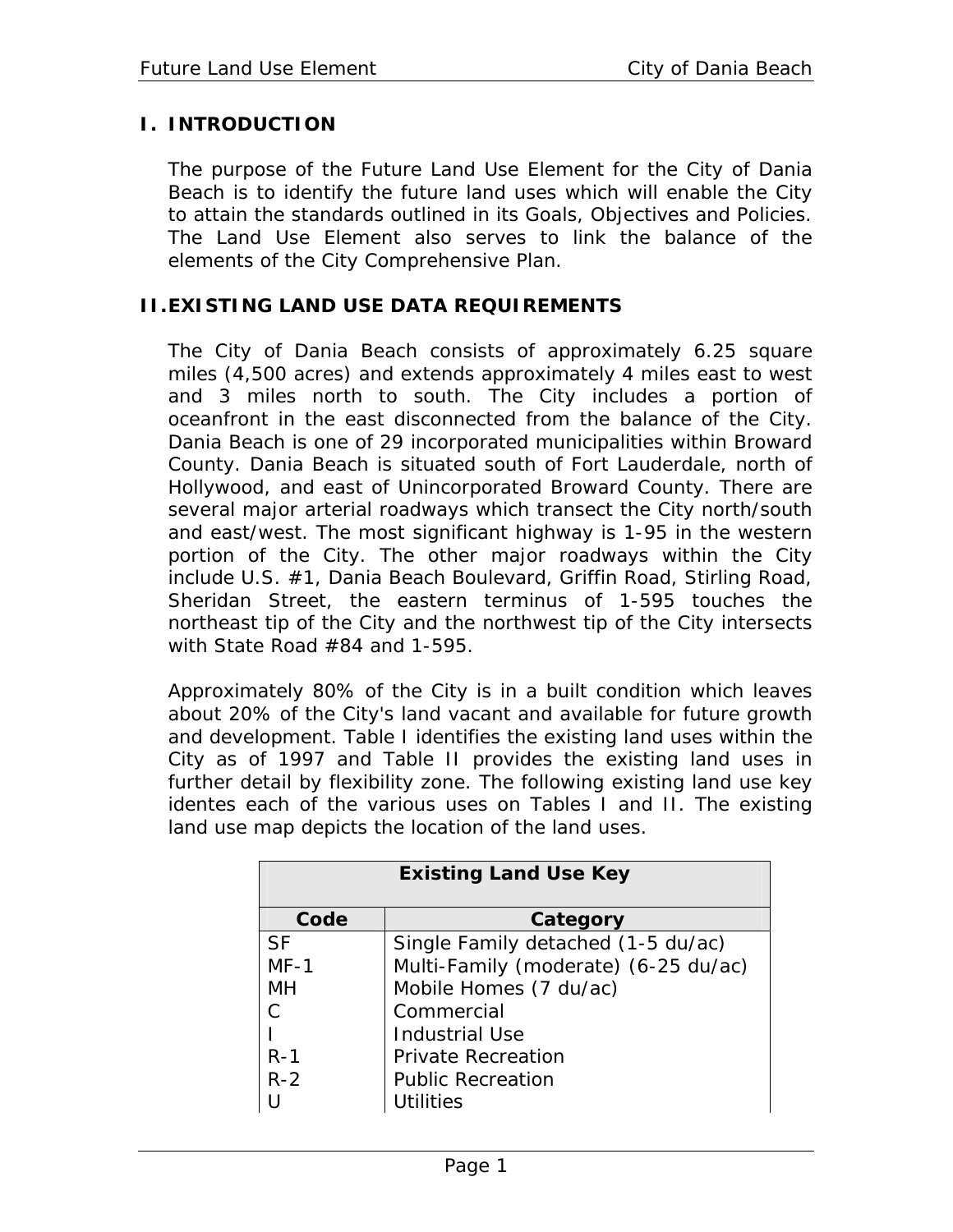| <b>Existing Land Use Key</b> |                                         |  |  |  |
|------------------------------|-----------------------------------------|--|--|--|
| Code<br>Category             |                                         |  |  |  |
| СF                           | <b>Community Facilities</b>             |  |  |  |
|                              | Transportation                          |  |  |  |
|                              | Vacant or Undeveloped Land              |  |  |  |
|                              | Agricultural (includes plant nurseries) |  |  |  |

The following will further analyze the different characteristics of the existing land uses within the community:

#### **A. Residential Development**

Residential uses represent approximately 1,312 acres or 35% of the existing community. Of this amount there is an approximate 50/50 split of residential types between low-density, multi-family and single family.

#### **B. Commercial Development**

Commercial land use consists of approximately 462 acres or about 12% of the City. The commercial component consists primarily of retail sales but also includes some wholesale trade, offices, restaurants, service outlets, automobile service facilities and the like.

#### **C. Industrial**

The existing industrial acreage within the City represents about 584 acres or about 15% of the City. Most of the industrial activities occur in the western portions of the City along I-95 and State Road 84, and in eastern portions of the City along the Dania Cut-off canal and Port Everglades.

#### **D. Recreation/Conservation**

The City contains 422 acres of recreational facilities which represent 12% of the City. Also, private clubhouses are located within communities which provide a full range of recreational opportunities for those residents. Dania Jai-Alai is also located within the City which is a unique commercial recreation use.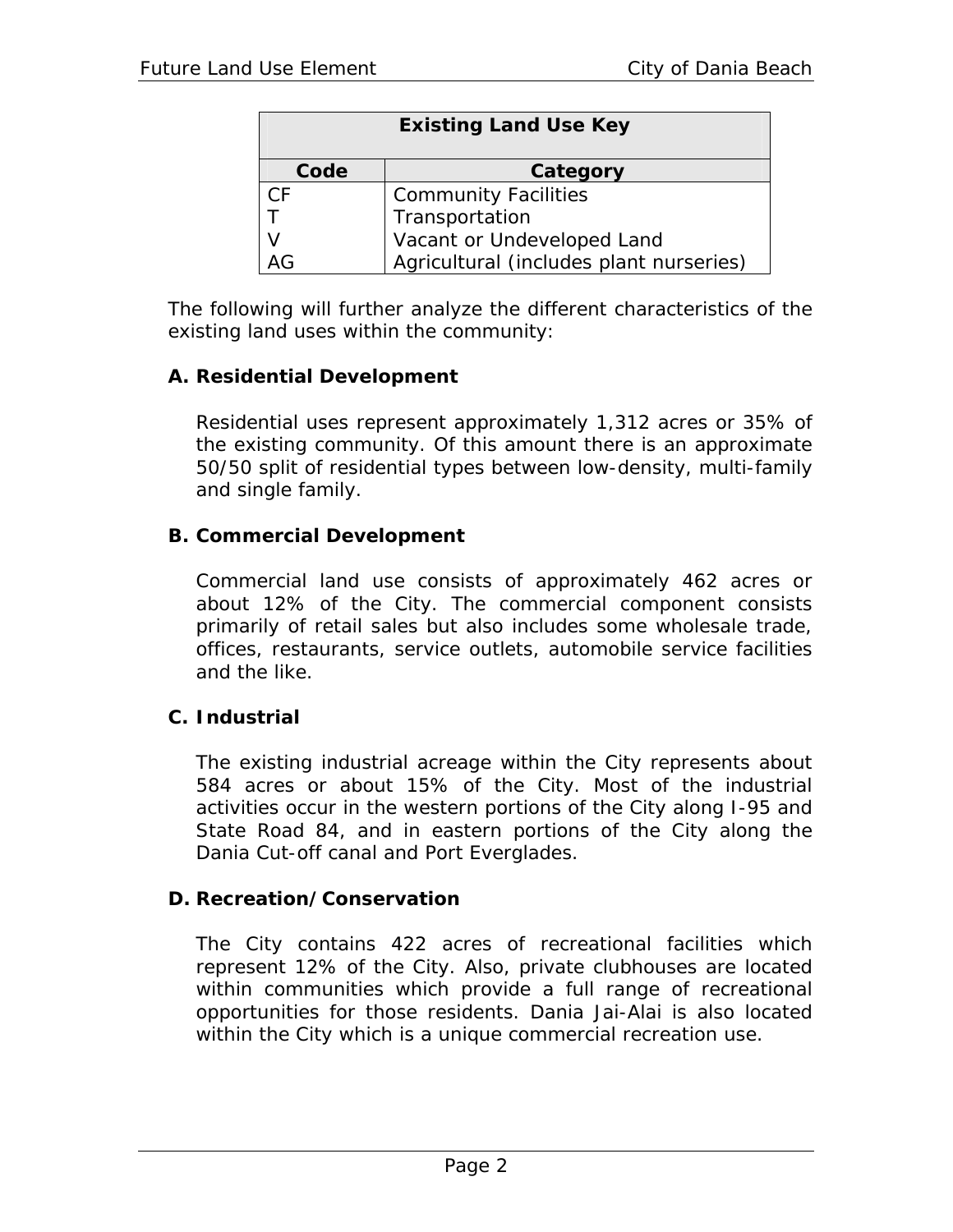#### **E. Community Facilities**

There are a substantial number of community facilities within the community consisting of almost 114 acres or 3% of the City. These include a variety of public school facilities including Collins and Dania Beach Elementary and Olsen Middle School.

#### **F. Historical Resources**

As noted and listed in the housing element there are several historical sites which have been identified by the City.

#### **G. Vacant**

Vacant land consists of almost 700 acres or as noted earlier, 20% of the City. The majority of the vacant land is occurring in three parts of the City. The I-95 corridor of the community consists primarily of industrially designated land. East of the airport, industrially oriented uses are permitted. The west, south, and southeastern parts of the City contain residentially designated lands. Portions of the east and southeast areas are impacted by the existence of mangroves (wetland communities) which require permitting through the U.S. Army Corps of Engineers, Florida Department of Environmental Protection and Broward County Department of Planning and Environmental Protection.

#### **H. Population Projections**

The City utilizes the population projections developed by the Broward County Urban Office of Planning and Redevelopment Department University of Florida BEBR. The seasonal population projections were calculated by applying the percentage of seasonal units existing at the time of the census.

|                                                                                                                                                                                              | <b>1995</b>                        | 1998              | 2000              | 2005                              | 2010              | 2030                        |
|----------------------------------------------------------------------------------------------------------------------------------------------------------------------------------------------|------------------------------------|-------------------|-------------------|-----------------------------------|-------------------|-----------------------------|
|                                                                                                                                                                                              | 2006                               | <b>2010</b>       | 2015              | 2020                              | 2025              |                             |
| <b>Resident</b>                                                                                                                                                                              | <del>15,653</del>                  | <del>16,152</del> | <del>17,093</del> | <del>17,964</del>                 | <del>19,439</del> | 44,573                      |
| <b>Population</b>                                                                                                                                                                            | 28,928                             | 32,280            | 37,046            | 41,042                            | 43,151            |                             |
| <del>Seasonal</del>                                                                                                                                                                          | 1,548                              | 1,598             | <del>1,690</del>  | <u> 1 777</u><br><del>1.777</del> |                   | 1,923                       |
| <b>Total</b>                                                                                                                                                                                 | <del>17,201</del><br>$\rightarrow$ | $17,750^{(1)}$    | $18,783^{(2)}$    | $19,741^{(2)}$                    |                   | 21,362<br>$\leftrightarrow$ |
| <sup>[2]</sup> Broward County Planning Department Broward County Urban Planning<br><sup>(1)</sup> -University of Florida BEBR<br>and Redevelopment Department – Broward by the Numbers, 2007 |                                    |                   |                   |                                   |                   |                             |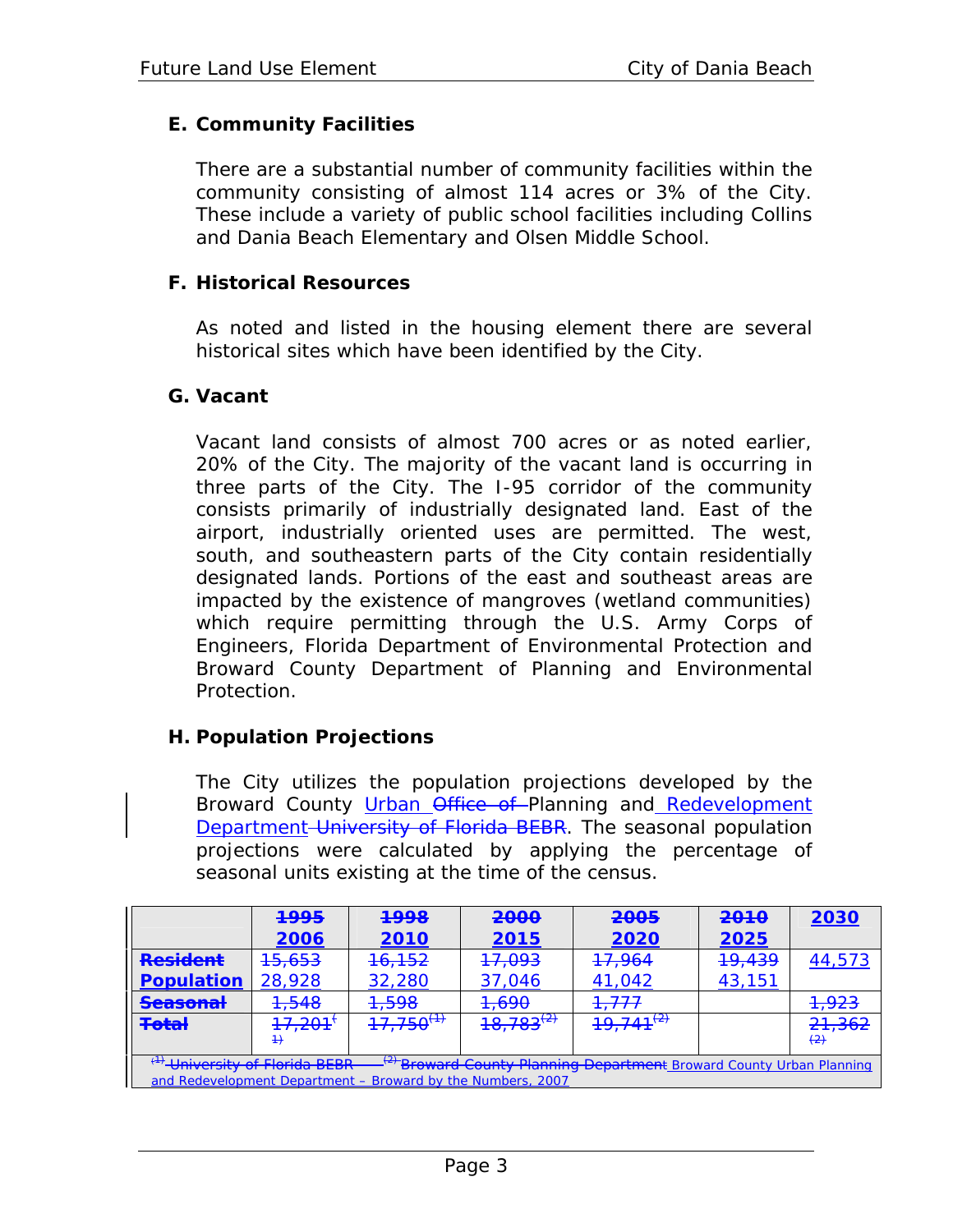#### **III. ANALYSIS REQUIREMENTS - 9J - 5.006(2)**

#### **A. Available Facilities**

The following will provide an analysis of the availability of facilities and services to serve the existing land uses which were outlined in the Data Requirements section and land for which development orders have been issued.

#### **1. Traffic Circulation**

As noted in the Traffic Circulation Element, the City of Dania Beach is transected by a variety of federal, state and county highways. This series of roadway systems handles the majority of total traffic demand within the City while only a small portion use collector and local streets. These collector and local streets are those streets administered and maintained by the City of Dania Beach.

There are no problems or deficiencies on the local roadway system at the present time. Accordingly, the existing land uses within the community including those with development permits are adequately served by a smooth and efficient traffic circulation system at the local level.

#### **2. Sanitary Sewer**

The City subscribed to the Broward County 201 program and is now only responsible for the development, expansion and maintenance of a collection system and transmission of wastewater to the Hollywood 201 Plant. The City's wastewater flow is consistent with its agreement with the City of Hollywood and its 201 system. Broward County serves the area west of Ravenswood Road. The City maintains an adequate level of service for the existing and committed development within the City.

#### **3. Solid Waste**

The City has franchised solid waste disposal with a private company. The City has entered into a contract with Reuter, Inc. to provide solid waste disposal. At the present time the City has an adequate collection and disposal system which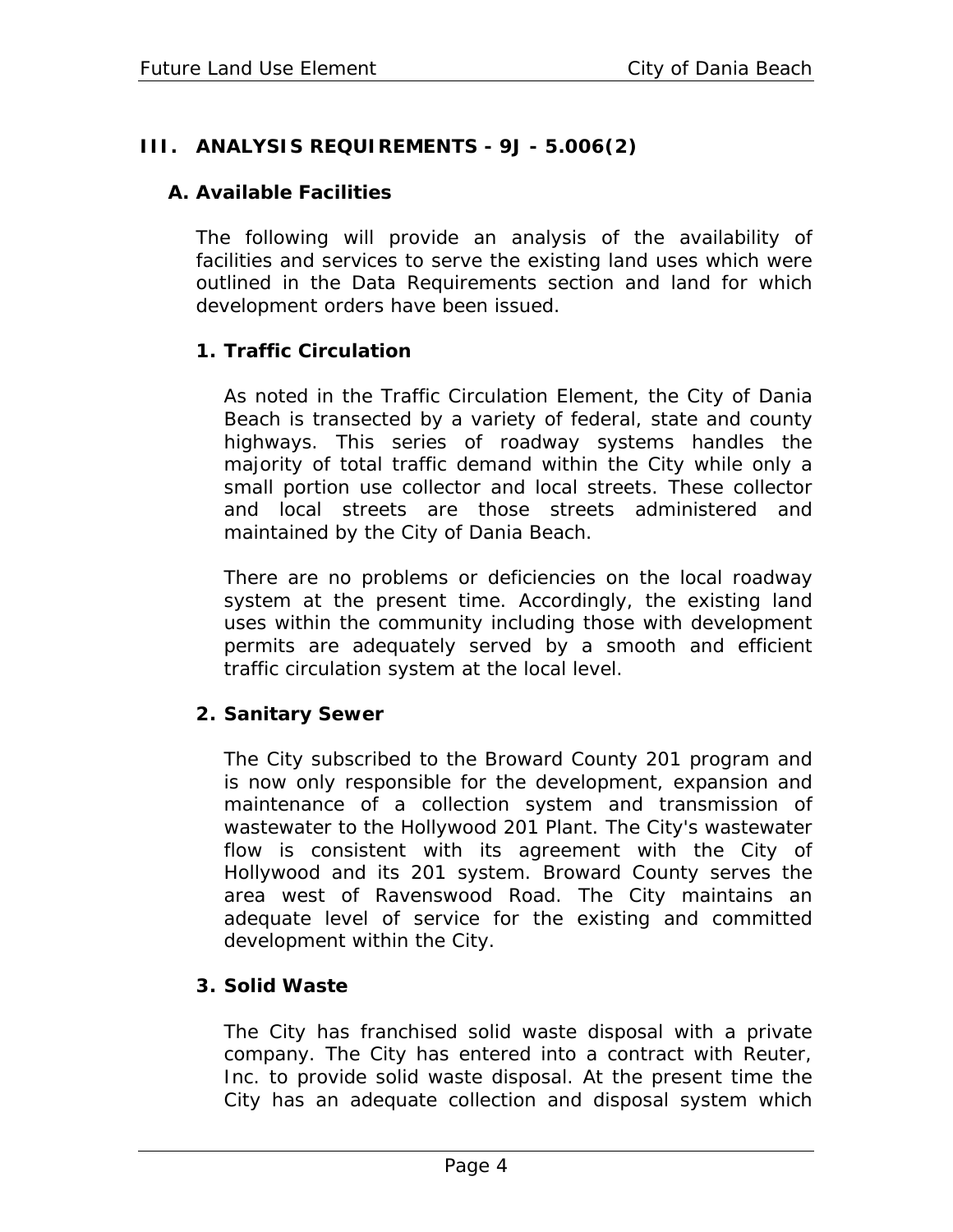provides the proper level of service for the existing community and committed development within the community.

#### **4. Drainage**

The drainage system within the City of Dania Beach is composed of canals and lakes which discharge to the Dania Cut-off Canal and the C-10 Canal. These canals ultimately discharge into the Atlantic Ocean. The drainage system is managed by the South Florida Water Management District, the Broward County Water Resources Management Division, and the City Engineer. The drainage system has adequately protected the existing community.

#### **5. Potable Water**

At the present time the water treatment plant has a design capacity of 3.0 million gallons per day ("mgd") with present operating level 2.86 mgd (2007) reflecting an adequate level of service. There are were three areas of the City where distribution deficiencies have been were identified and corrected. The City requires existing any deficiencies to be addressed at the time of development. The existing and committed developments are adequately served with potable water.

#### **6. Natural Groundwater Aquifer Recharge**

Broward County has embarked upon a wellfield Protection program that prohibits and/or regulates hazardous toxic substances within areas that may impact public utility water supply wellfields. The City of Dania Beach has connected to the County's regional raw water system which supplements the City wells for requirements above 2 mgd.

The City also requires water-conserving fixtures on new construction which will further protect the natural groundwater for the City of Dania Beach. The City also implements emergency plans when drought conditions warrant, which are in conformance with the South Florida Water Management District's plans and policies.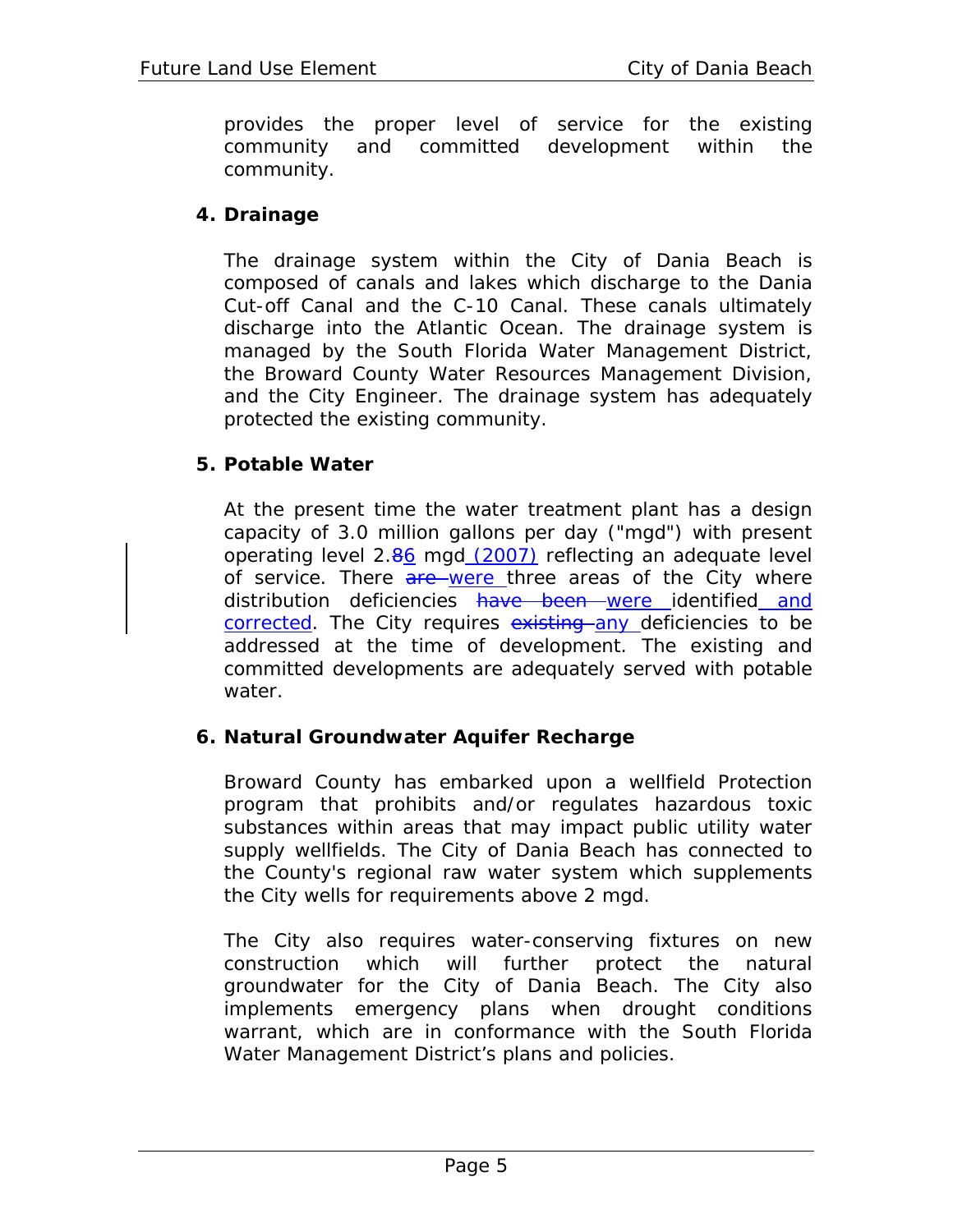#### **B. Vacant Analysis**

This segment of the report analyzes the character and magnitude of the existing vacant or undeveloped land to determine suitability for use.

#### **1. Vacant Inventory**

Table III provides an inventory of the vacant land within the community as of January 1997 by land use. As noted previously in the Comprehensive Plan, the City contains approximately 700 acres of vacant land or about 20% of the City remains undeveloped and available for development. A vast majority of the vacant land is generally available for industrial/marine development. It may also be suitable for other commercial or light and clean industrial uses and comprises over 50% of the available land. The balance of the vacant land is represented by a mix of residential, commercial, community facility and utility categories.

As noted in Table III, flexibility zones 58, 79, 81, 83 and 84 contain virtually all the vacant land presently occurring within the City of Dania Beach. Flex zone 79 represents primarily the employment center base for the City of Dania Beach with many existing industrial and marine industry related facilities currently existing. Flex zone 83 represents primarily the western portion of Dania Beach and the majority of the vacant land in this area is industrial in nature. Interstate 95 splits this flexibility zone. Flexibility zone 84 in the southeastern portion of the City of Dania Beach contains primarily a mix of various levels of residential land generally ranging in planned densities from Estate Residential up to High Residential. Flexibility zone 58 contains a significant commercial/industrial base along S.R. 84 and west of the airport.

#### **2. Physiography, Drainage and Minerals**

Dania Beach is nearly level in topography. The soils are underlain by limestone which is porous allowing water to move through it laterally for long distances. The major drainage basins affecting Dania Beach are the C-10 Canal and the Dania Cut-off Canal. These canals are under the management and control of the South Florida Water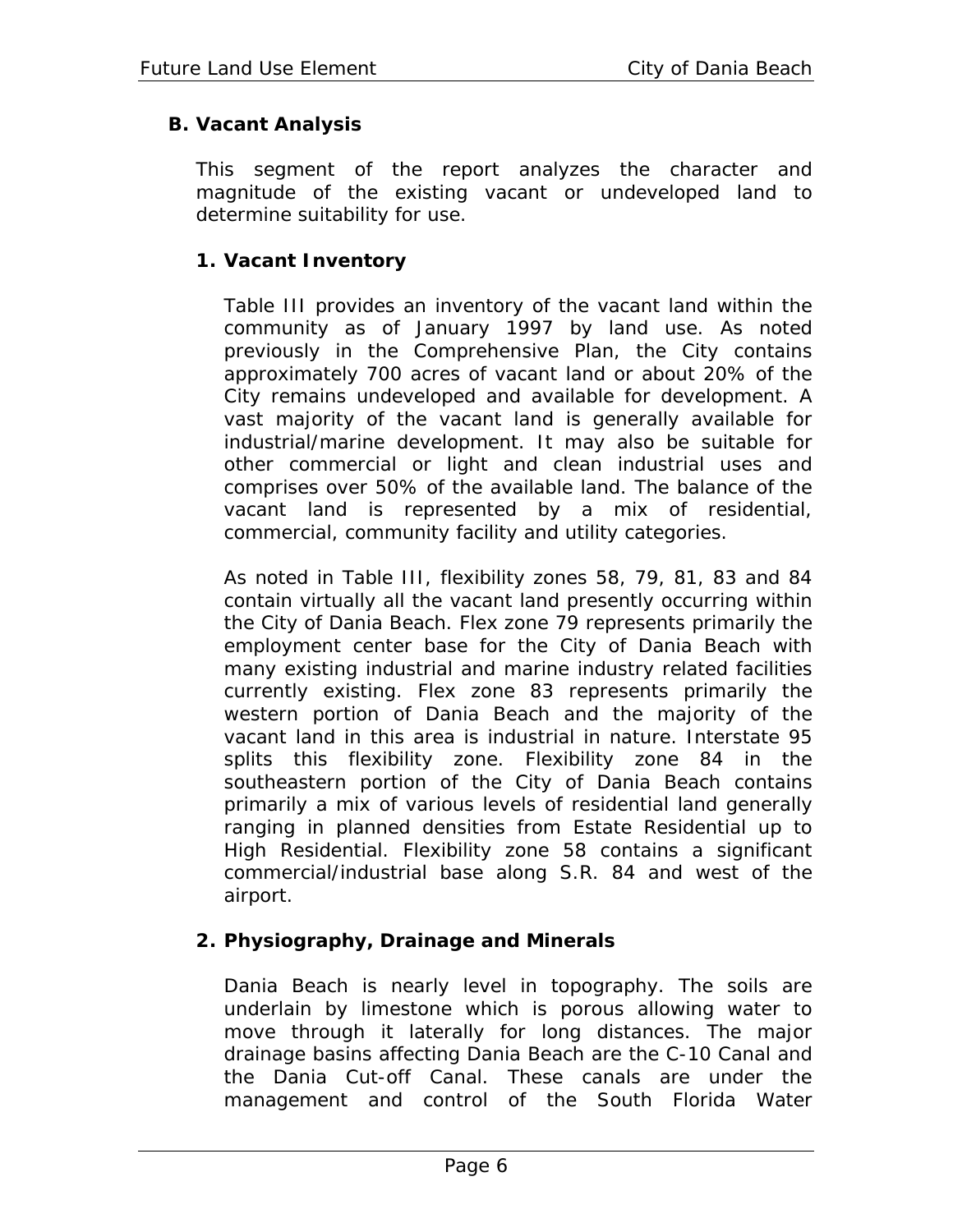Management District. Physiography, topography and drainage provide no impediments to development within any of the flex zones.

#### **3. Soils and Wetlands**

Soils are an important factor which affects development potential of land. Within the City of Dania Beach there are a variety of soil types occurring; however, for the undeveloped portions of the City there are only two soil types that require some modification prior to construction. These soils are the perrine and pennsucco series. The perrine series consists of nearly level, poorly drained soils on coastal lowlands. The pennsucco series consists of nearly level, and very poorly drained soils on coastal lowlands and swamps.

Both of these soils typically contain wetland species that require permitting through the U.S. Army Corps of Engineers, Florida Department of Environmental Protection, and the Broward County Department of Planning and Environmental Protection prior to an issuance of any development permit. Many of these wetlands have been substantially impacted over time and are experiencing a great deal of stress.

The areas within the City which contain these soil types are portions of flexibility zones 79 and 84. The areas within flexibility zone 79 which contain a higher degree of wetland vegetation are north and east of Taylor Road. In flexibility .84 the areas containing a higher percentage of wetland vegetation are the areas east of S. E. 5th Avenue and S. Dania Beach Boulevard. Most of this property has been acquired by Broward County as the Dania Salt Marsh. Within these areas significant care must be taken to insure that any development proposal within these regions not only obtain the necessary wetland permitting, but is also sensitive to the need for mitigation off site and on site protective measures which would enhance the overall biological integrity of the site and area. This would enhance the ability of these areas to serve as wildlife habitat and thereby conserving natural resources occurring within the community.

The soils within flexibility zones 81 and 83 have been altered over time and are primarily in an urban profile. There is no wetland vegetation within this area accept what may be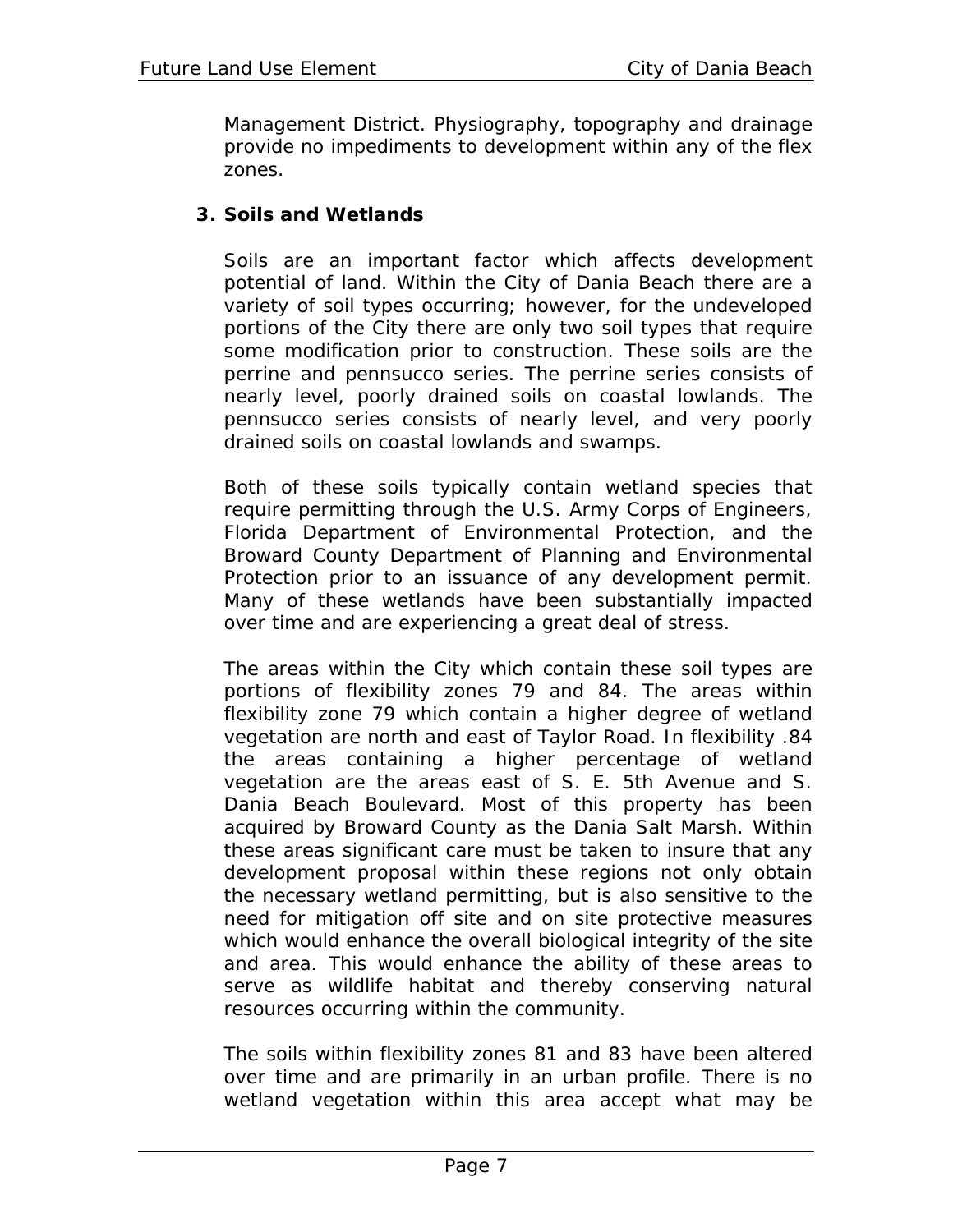occurring along the lake edges of the existing excavations within the flex zone.

As noted above, the primary concerns for the development of vacant lands as it relates to soils are the two (2) areas within flex zone 79 and 84 which contain existing wetland vegetation which must be conserved and enhanced by the City.

#### **4. Wellfields**

The Broward County Water Resources Management Division is responsible for the development of a comprehensive future well field study. There are no future sites in the City.

#### **5. Lakes, Beaches and Shores**

All the beachfront property within the City of Dania Beach is held in public ownership. There is a lease agreement for a restaurant/ shopping facility on a portion of the City ownership; however, this does not impact the existing beaches or shores. Further, there is no contemplated development within the beaches or shores area.

The estuarine system within the City is minimal and primarily related to some mangrove communities as previously pointed out in the soils and wetlands portion of this analysis. Many of these mangrove areas have been substantially impacted and are of mixed variety. There is however, a substantial healthy mangrove community within the City of Hollywood immediately east of Dania Beach. The vast majority of this area is in public ownership and is known as West Lake Park. It consists of approximately 2,000 acres. In addition, Broward County acquired the Dania Salt Marsh east of Southeast 5<sup>th</sup> Avenue between Dania Beach Boulevard and Sheridan Street.

All of the rivers, bays and lakes within the community are man-made. The rivers are primarily the drainage canal system and the lakes were excavated to meet fill requirements for development both in and outside the City of Dania Beach.

There are no harbors within the City of Dania Beach other than marine yacht basins which are situated along Dania Cutoff Canal.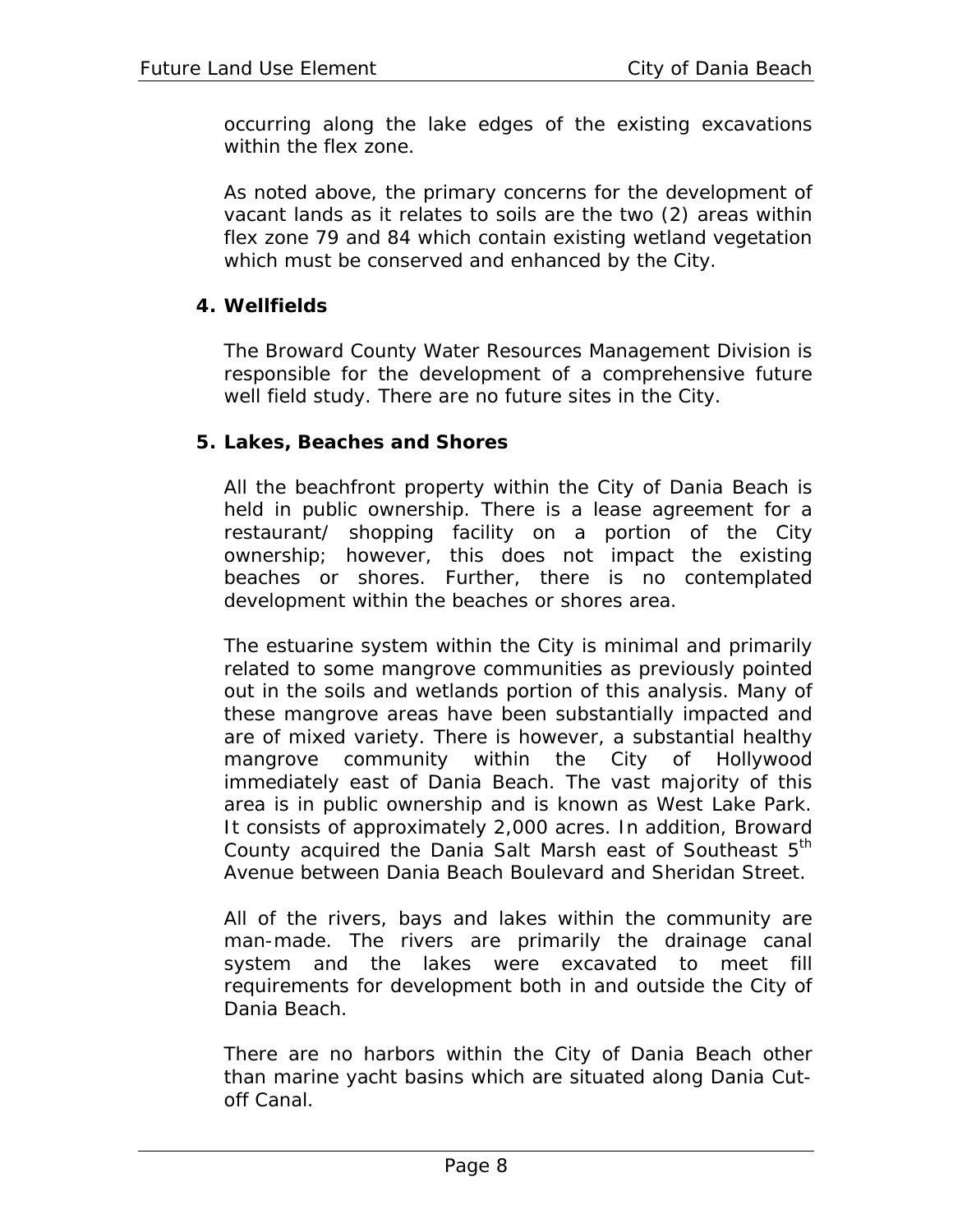#### **6. Historical Resources**

The historical resources have been identified in the Housing Element and on the existing Land Use Plan of the Comprehensive Plan. As the historic resources are existing structures, no vacant land development will impact these historic resources.

#### **C. Land Requirements**

This portion of the land use analysis relates to the amount of land needed to accommodate the projected population. Table III identifies by type the vacant land within the City. The following description of the land use categories and related density is provided.

#### **1. Permitted Uses for the City of Dania Beach Land Use Plan**

The Land Use Plan is attached as an atlas and is hereby incorporated by reference as if fully set forth herein. The Land Use Plan indicates a land use classification for each area in the municipality. Within each classification, there are a variety of uses that may be permitted. The community reserves the right to further restrict all uses through its zoning ordinances. The permitted uses outlined in this section enumerate the uses that may be allowed by the City's Zoning Ordinances.

#### **a. Residential Use**

The areas designated for residential use on the Future Land Use Map are intended primarily for dwellings, but other land uses related to a residential environment, including neighborhood shopping centers, neighborhood parks and schools may also be appropriate therein.

Uses permitted in areas designated residential are as follows:

• Dwelling units, subject to the density limits for a parcel as designated on the Future Land Use Plan Map and as explained in the following subsection entitled "Residential Density".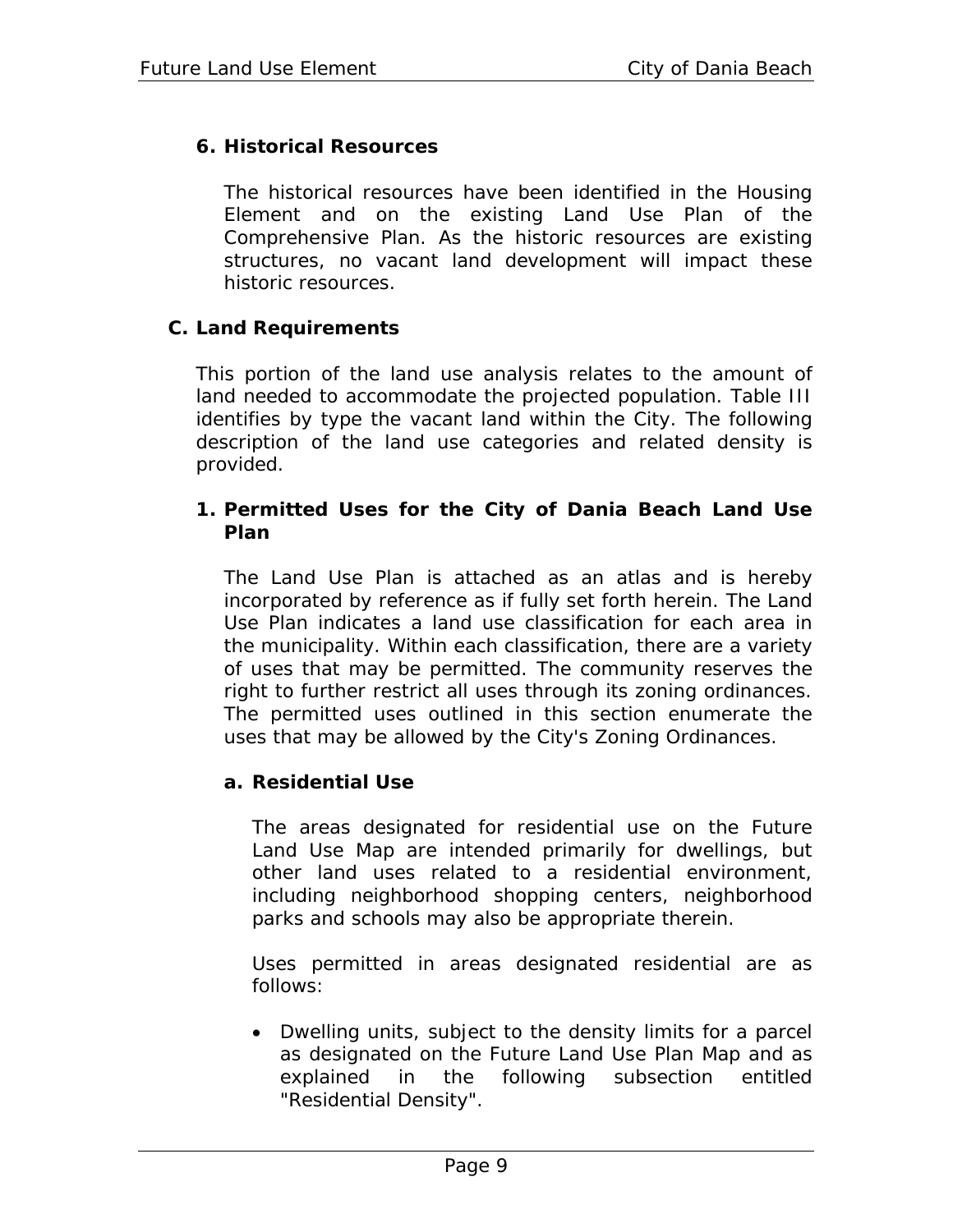- Home occupations and other uses accessory to a dwelling unit.
- Hotels, motels and similar lodging on parcels of property designated Low Medium (10) or higher. The maximum number of hotel, motel or similar lodging units permitted on any parcel designated for residential use is double the maximum number of dwelling units permitted by the land use plan map designation.
- Parks, golf courses and other outdoor recreational facilities, and recreational, civic, or other cultural buildings ancillary to primary outdoor recreational use of the site.
- Community facilities designed to serve the City's residential area such as schools, day care centers, churches, nursing homes, governmental administration, police and fire protection facilities, libraries and civic centers.
- Utilities, excluding the following uses: water and wastewater treatment plants, pumping stations, power plant substations and transmission facilities, solid waste disposal and transfer stations, and hazardous waste (medical and similar uses) processing, transfer, or disposal facilities.
- Communication facilities, if deemed appropriate by the local jurisdiction.
- Penal, correctional, and re-entry facilities are prohibited.
- Agriculture.
- Offices and/or retail sales of merchandise or services, subject to the following limitations and provisions:

No more than a total of five (5%) percent of the area designated for residential use on the Future Broward County Land Use Plan Map (Series) within a flexibility zone may be used for offices and/or neighborhood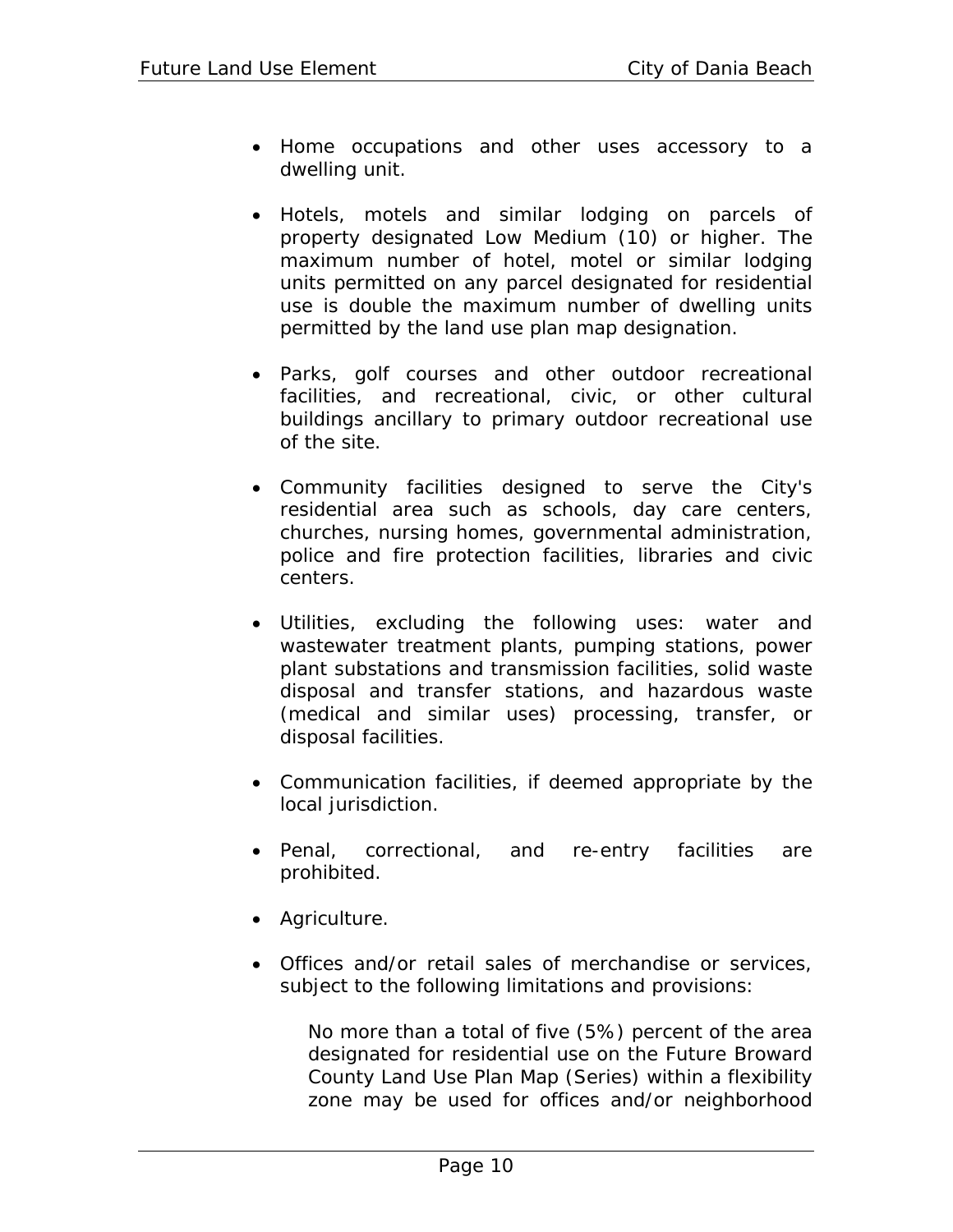retail sales of merchandise or services.

No added contiguous area used for offices and/or neighborhood retail sales of merchandise or services may exceed ten (10) acres. For the purpose of this provision, contiguous is defined as: attached; located within 500 feet; or separated only by streets and highways, canals and rivers or easements.

- On parcels of land designated by the City Land Use Plan at a residential density of at least ten (10) dwelling units per gross area, recreational vehicle sites at a maximum density of the maximum number of dwelling units designated for the parcel by the City Land Use Plan if location of recreational vehicles on the parcel of land for more than six months in any twelve month period is permitted, or double such number of dwelling units if such location for more than six months in any twelve month period is prohibited; and
- Special Residential Facilities subject to: meeting one of the Category definitions as contained in the Special Residential Facilities Permitted Uses subsection; meeting density provisions by Category type stated below; and the limitations as expressed by the land use plan map; and if applicable, the provisions regarding the use and allocation of reserve units, flexibility units or bonus sleeping rooms.

Density Provisions:

- ¾ Special Residential Facility Category (1) development shall count as one (1) dwelling unit each.
- ¾ Special Residential Facility Category (2) development shall count as two (2) dwelling units each.
- ¾ Special Residential Facility Category (3) development shall count as one (1) dwelling unit per every two (2) sleeping rooms regardless of the number of kitchens or baths.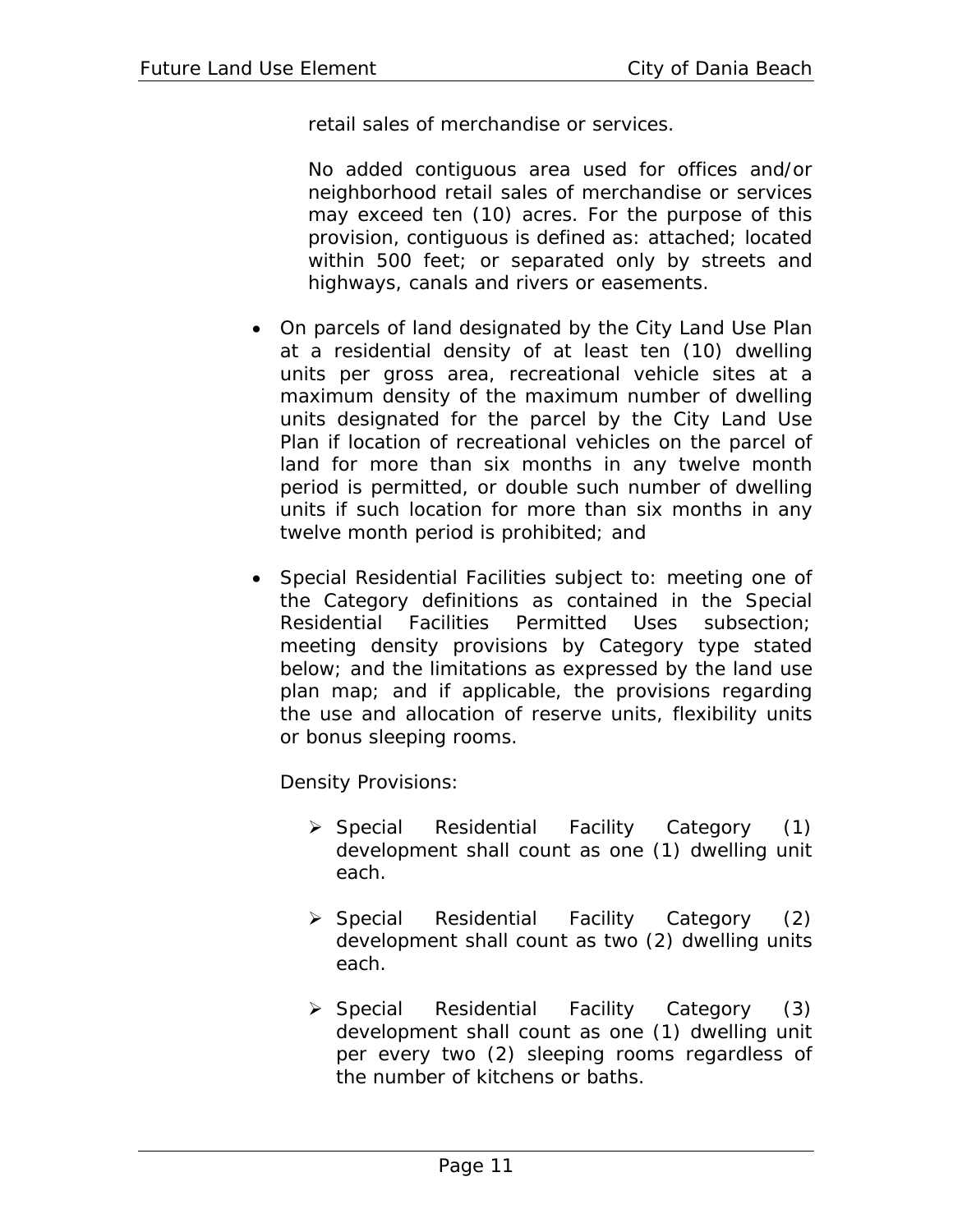#### **1. Residential Density**

- **a. Density Standards Residential areas are shown on the Future Land Use Map according to eight (8) ranges of density:** 
	- The Estate (1) Residential category permits up to one (1) dwelling unit per gross acre (reserved).
	- The Low (2) Residential category permits up to two (2) dwelling units per gross acre (reserved).
	- The Low (3) Residential category permits up to three (3) dwelling units per gross acre.
	- The Low (5) Residential category permits up to five (5) dwelling units per gross acre.
	- The Low-Medium (10) Residential category permits up to ten (10) dwelling units per gross acre.
	- The Medium (16) Residential category permits up to sixteen (16) dwelling units per gross acre.
	- The Medium-High (25) Residential category permits up to twenty-five (25) dwelling units per gross acre.

Other land use categories and land uses are subject to density standards as follows:

- Special Residential Facilities are subject to the density standards contained within applicable land use categories in the Permitted Uses subsection.
- Recreational vehicle sites are subject to the density standards contained within applicable land use categories in the Permitted Uses subsection.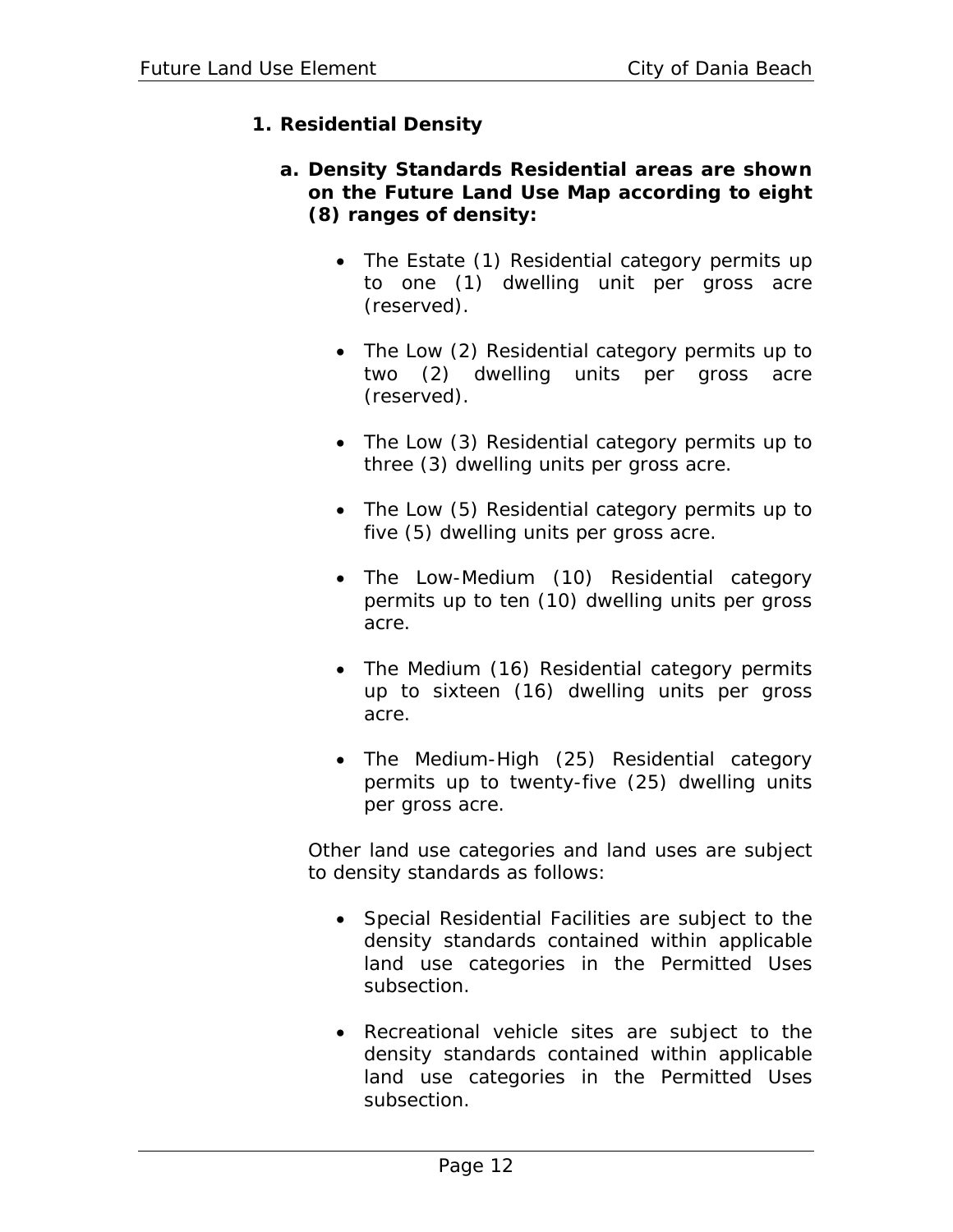• Hotels, motels and similar lodging are subject to the density standards contained within applicable land use categories in the Permitted Uses subsection.

### **b. Density Calculation**

All references to density within the Future Land Use Plan mean gross density. Gross density means the number of dwelling units constructed or proposed within an area, divided by the gross acreage of the area. Gross acreage means the total number of acres in an area, including acreage used or proposed for streets lakes, waterways, and other proposed land uses permitted in residential areas by the Future Land Use Plan.

Any existing live-aboard vessels which conformed to the regulations in effect when such vessels were included within the definition of "dwelling unit" that become nonconforming by the enactment of Broward County Land Use Plan Text Amendment PCT 98-5 shall be removed or discontinued as a dwelling unit within five (5) years of the effective date of Broward County Land Use Plan Text Amendment 98-5. (Effective date: September 7, 1998).

Calculations of acreage covered by different land use categories on the Future Broward County land Use Plan Map (Series) will necessarily be approximate, due to the scale of the map. Where edges of land use categories are close to property lines, streets, transmission lines or other existing lines, edges should be construed to follow those lines. A lake or canal should be construed as having been assigned the same land use category as that assigned to adjacent unsubmerged land. The Intracoastal Waterway, and the rivers and canals of the primary drainage system as identified within this plan shall not, however, be construed as having credit towards residential density.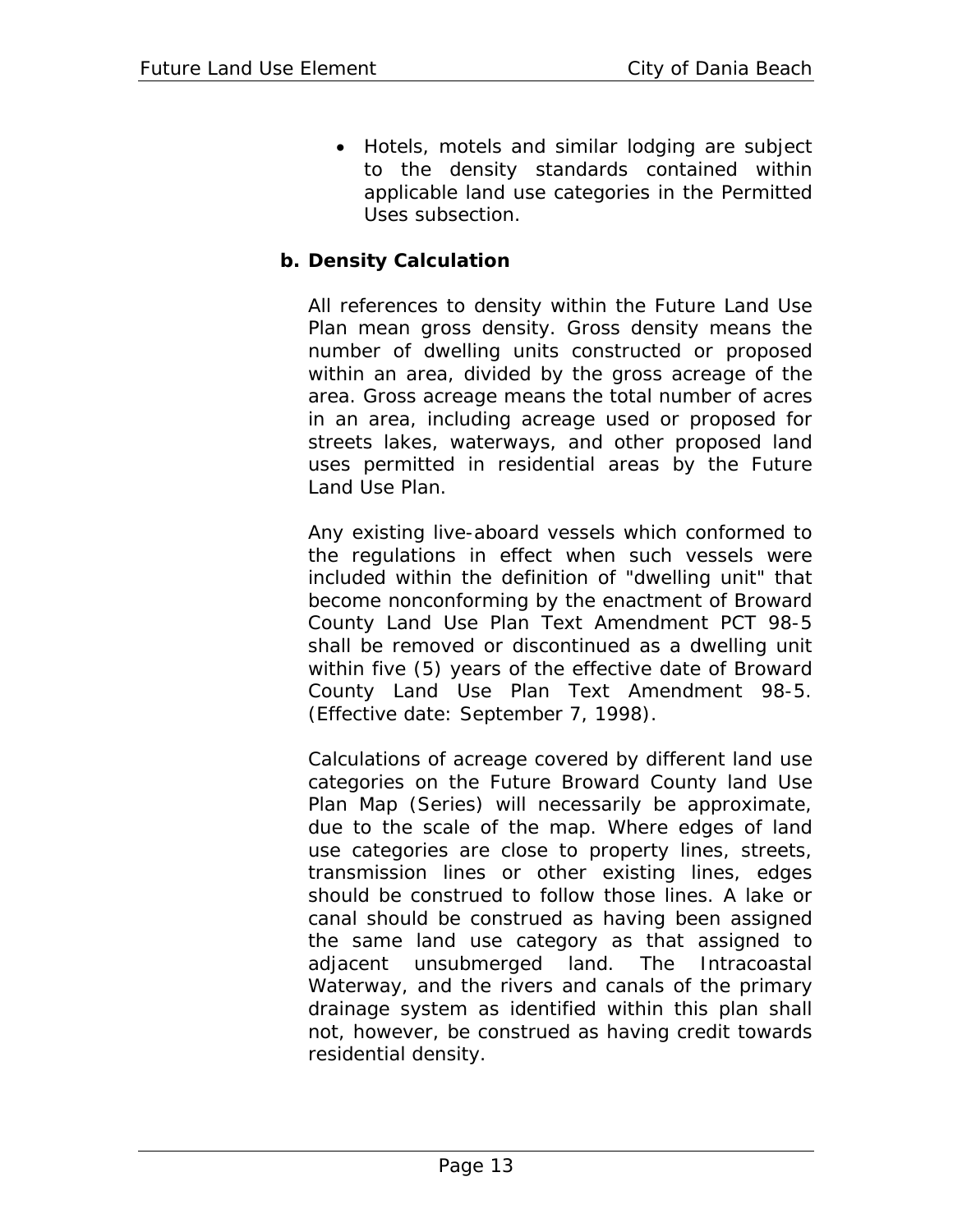#### **c. Arrangement of Dwelling Units**

Any arrangement of dwelling units on a parcel of land designated for residential use is compatible with the Dania Beach Land Use Plan as is the maximum number of dwelling units permitted within the parcel not exceeded. For example, the Dania Beach Land Use Plan does not regulate whether a developer uses 100 acres of land designated for Low (5) Residential density to build 500 single family homes or whether the same 100 acres are used to build a 500 unit high-rise structure, with the balance of the land maintained as permanent open space. The distribution of units will be determined by local zoning and land development regulations.

#### **d. Dashed-Line Areas**

Some areas have been marked on the Future Land Use Plan Map by dashed lines circumscribing their edges. For each of these areas, the maximum overall density in dwelling units per acre is the number which appears in the circle inside the dashed line. That number can be multiplied by the number of acres inside the dashed line, including areas not designated for residential use, to ascertain the maximum number of dwelling units allowable within the dashed line. The dwelling units that are permitted within areas circumscribed by a dashed line may only be applied within the boundaries of the circumscribed area and may not be transferred.

#### **e. Flexibility Units**

"Flexibility units" means the difference between the number of dwelling units permitted within a flexibility zone by the Broward County Future Land Use Plan Map (Series) and the number of dwelling units permitted within the flexibility zone by the City's certified future land use plan map.

Since the Dania Beach local land use plan map may be more restrictive than the Future Broward County Land Use Plan Map (Series) available flexibility units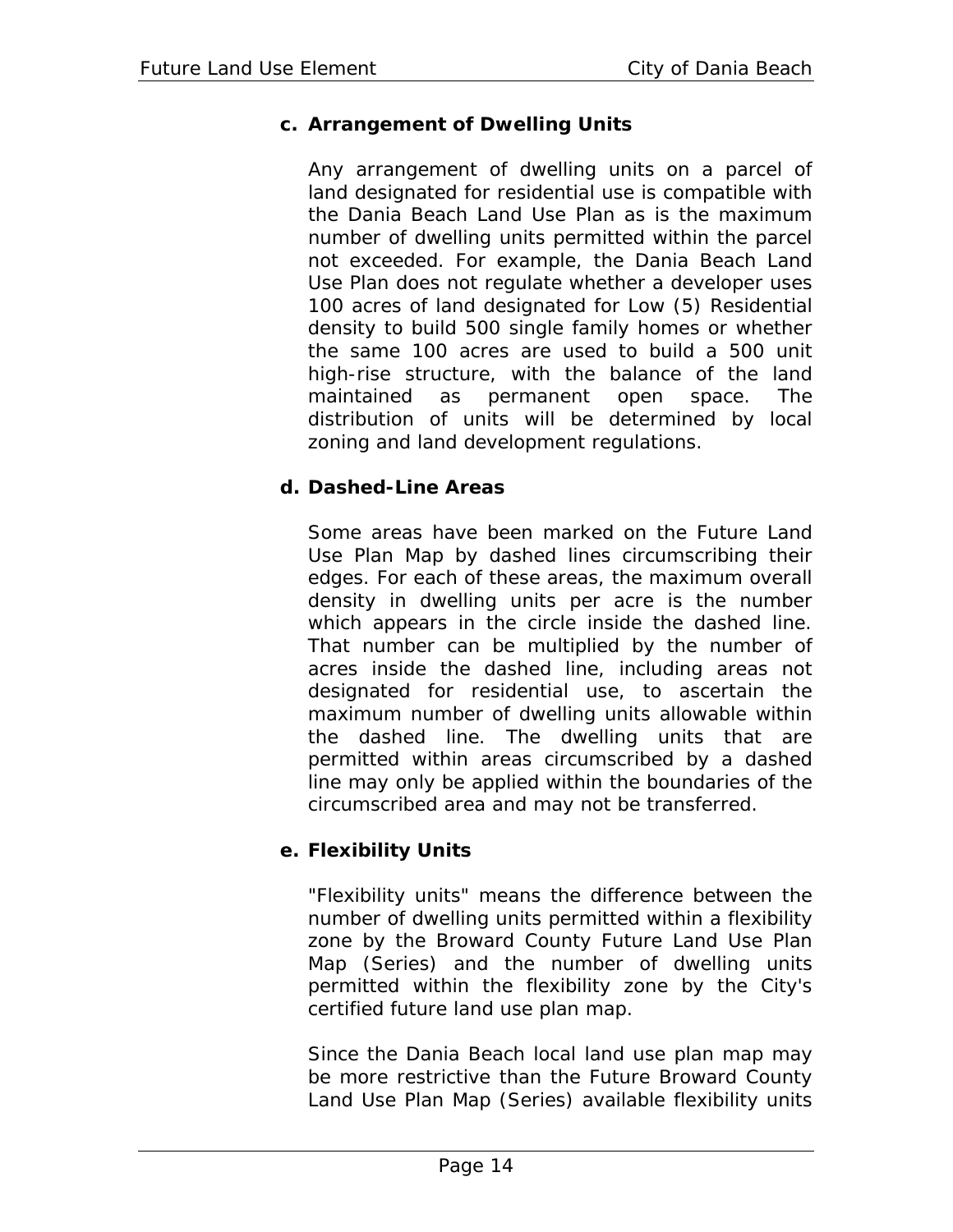may be utilized by the City to rearrange residential densities.

Rearrangement of residential densities utilizing flexibility units shall be administered within "flexibility zones."

The boundaries of and rules governing "flexibility zones" and rearrangement of residential densities therein will be subject to the provisions of Policy 1.02.01 and Policy 13.01.10 of the Broward County Land Use Plan and "Administrative Rules Document: Broward County Land Use Plan."

The maximum number of dwelling units permitted in a flexibility zone by the Dania Beach land use plan map shall not exceed the number of dwelling units permitted in the flexibility zone by the Future Broward County Land Use Plan Map (Series).

#### **f. Reserve Units**

"Reserve units" mean additional permitted dwelling units equal up to two percent (2%) of the total number of dwelling units permitted within a flexibility zone by the Future Broward County Land Use Plan Map (Series).

Allocation of reserve units will be administered within "flexibility zones" and not require amendment of the land use plan. The boundaries of and rules governing "flexibility zones" and allocation of reserve units therein will be subject to the provisions of Policy 1.02.02 and Policy 13.01.10 of the Broward County Land Use Plan and the "Administrative Rules Document: Broward County Land Use Plan."

The number of reserve units in a flexibility zone will be fixed at the adoption of the Future Broward County Land Use Plan Map (Series). The number of reserve units assigned to a parcel designated for residential use on the Dania Beach Land Use Plan Map may not exceed 100% of the maximum number of dwelling units indicated for the parcel by the local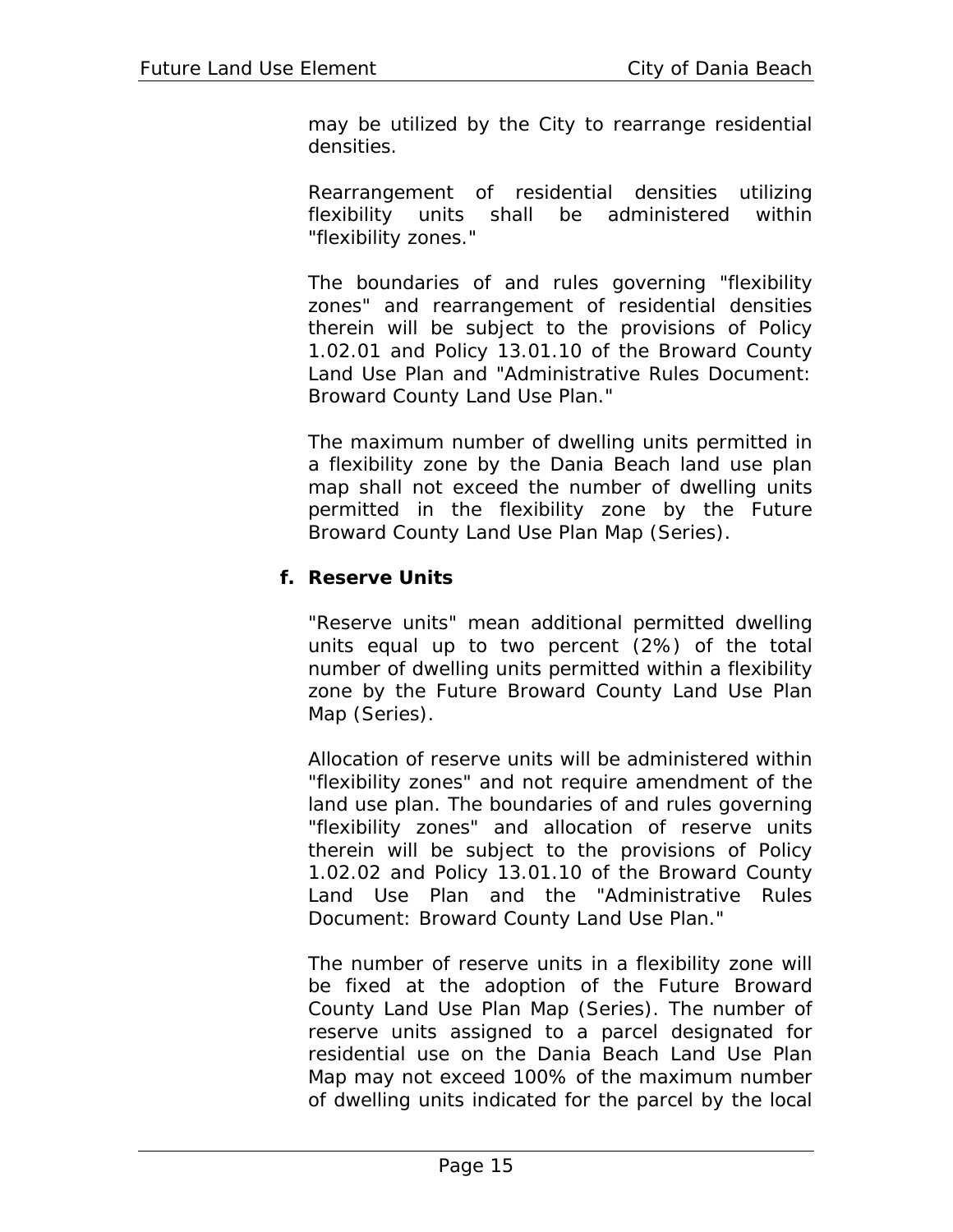land use plan map. However, the land use plan, the zoning, and the applicable land development regulations shall not permit any density higher than fifty (50) dwelling units per gross acre.

#### **g. Commercial Use**

The areas designated for commercial use on the Future Land Use Plan Map provide land area for business, office, retail, service and other commercial enterprises which support the resident and tourist populations of Dania Beach.

Uses permitted in areas designated commercial are as follows:

- Retail uses.
- Office and business uses.
- Wholesale, storage, light fabricating, and warehouse uses, if deemed appropriate by the local jurisdiction.
- Hotels, motels, and similar lodging. Hotels, motels, and similar lodging in the Coastal High Hazard Area are permitted at a density limitation of fifty (50) units per acre.
- Recreation and open space, cemeteries, and commercial recreation uses.
- Community facilities and utilities (excluding landfills), if deemed appropriate by the local jurisdiction.
- Penal, correctional, and re-entry facilities are prohibited.
- Special Residential Facility Category (2) development as defined in the Special Residential Facilities Permitted Uses subsection subject to the allocation of two (2) reserve or flexibility units in accordance with the Special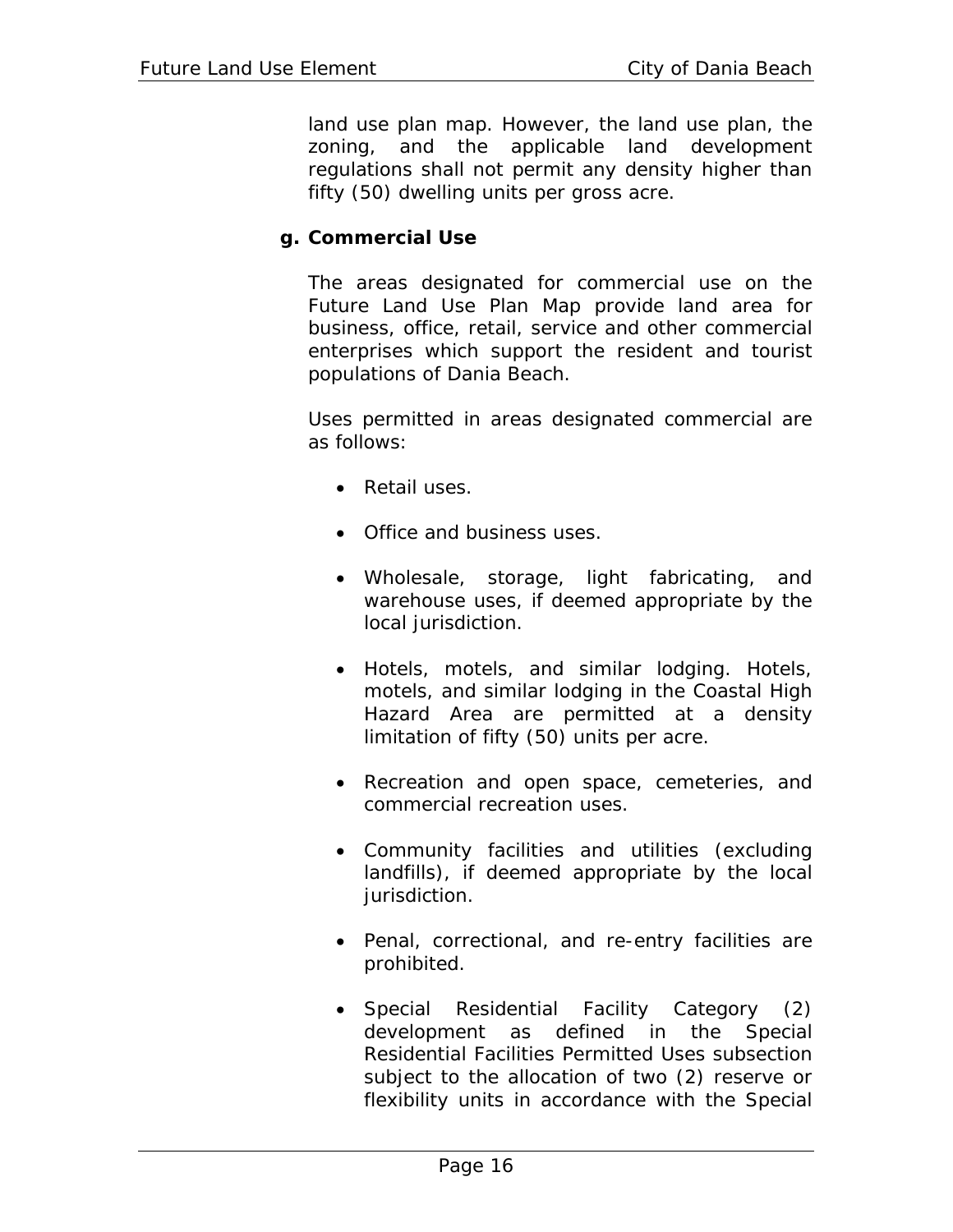Residential Facility provisions and policies for the application of these units.

- Special Residential Facility Category (3) development as defined in the Special Residential Facilities Permitted Uses subsection subject to the allocation of reserve units or flexibility units in accordance with the Special Residential Facility provisions and policies for the application of these units; each flexibility or reserve unit shall permit two (2) sleeping rooms regardless of the number of kitchens or baths.
- Non-residential agricultural uses.
- Residential uses are permitted, without the need to amend the local land use plan map, provided that the local government entity applies flexibility or reserve units to the parcel and:
	- a. The residential floor area of mixed commercial/residential structures does not exceed 50% of the total floor area of the building; and/or
	- b. The first floor of mixed commercial/residential structures is totally confined to commercial uses and/or
	- c. For parcels five (5) acres in size or less, free standing multi-family residential uses are permitted; within areas designated on the County Plan as Urban Infill, Urban Redevelopment or Downtown Revitalization Areas or Chapter 163 Redevelopment Areas, free standing multi-family residential uses are permitted on parcels ten (10) acres in size or less; and/or
	- d. For mixed commercial/residential developments greater than five (5) acres in size (or 10 acres within areas designated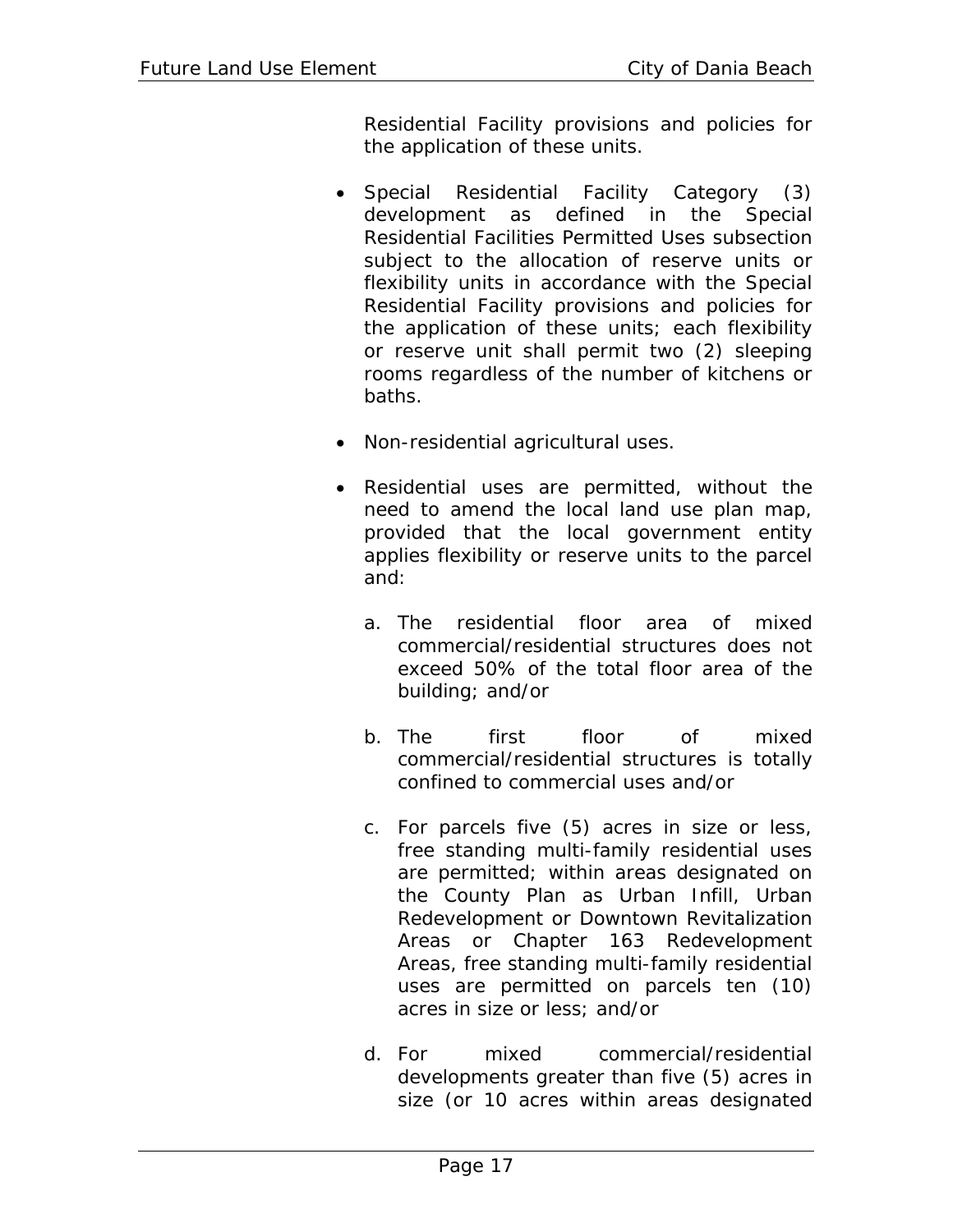on the County plan as Urban Infill, Urban Redevelopment or Downtown Revitalization Areas or Chapter 163 Chapter 163 Redevelopment Areas) free standing multifamily residential uses are permitted provided that the gross residential acreage does not exceed five (5) acres (10 acres within areas designated on the County Plan as Urban Infill, Urban Redevelopment, or Downtown Revitalization Areas or Chapter 163 Redevelopment Areas) or 40% of the total gross acreage of the commercially designated parcel, whichever is greater, and that the entire mixed commercial/ residential development be governed by specific zoning regulations that establish criteria to ensure proper integration and compatibility of land uses within and surrounding the development; and/or

- e. Residential units within the same structure as commercial uses for the owner, manager or caretaker of the commercial uses may be located in areas designated commercial without the application of flexibility units or reserve units.
- Transportation and communications facilities utilities.

#### **h. Downtown Development District (D.D.D.) Commercial Use**

The areas designated for D.D.D. commercial on the land use plan provide for business, office, retail, and service activities appropriate for development and redevelopment of the Dania Beach Central Business District. Commercial uses shall be encouraged through flexible development incentives designed to encourage tax-intensive uses consistent with redevelopment of the Dania Beach Retail Core.

Uses permitted in areas designated D.D.D.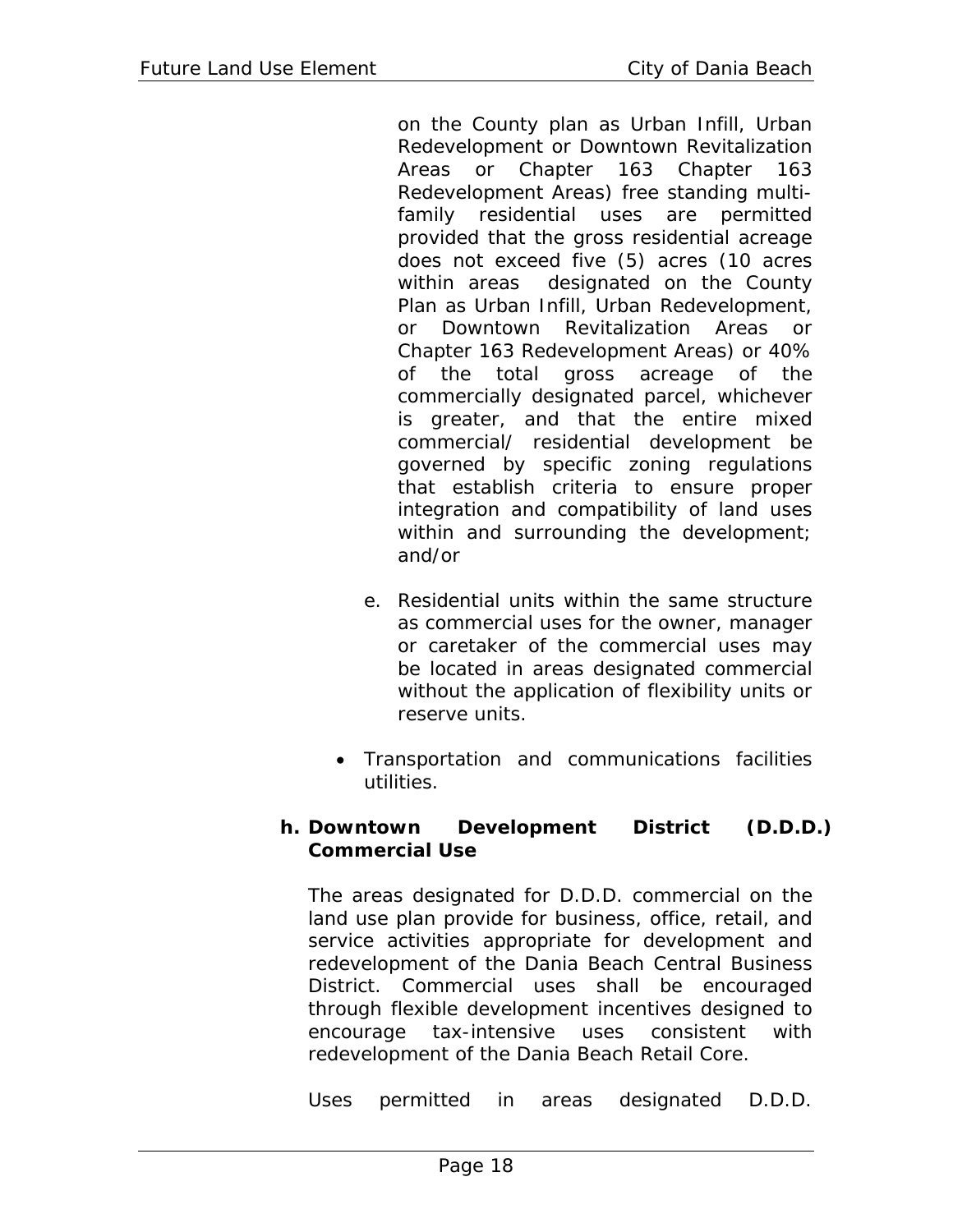commercial are as follows:

- Retail uses.
- Designer Showroom Facilities.
- Office and business uses.
- Wholesale, storage, light fabricating and warehouse uses, if deemed appropriate by the local jurisdiction.
- Hotels, motels and similar lodging. Hotels, motels and similar lodging in the Coastal High Hazard Area are permitted at a density limitation of fifty (50) units per acre.
- Recreation, open space, and commercial recreation uses.
- Community facilities and utilities (excluding landfills), if deemed appropriate by the local jurisdiction.
- Penal, correctional, and re-entry facilities are prohibited.
- Special Residential Facility Category (2) development as defined in the Special Residential Facilities Permitted Uses subsection subject to the allocation of two (2) reserve or flexibility units in accordance with the Special Residential Facility provisions and policies for the application of these units.
- Special Residential Facility Category (3) development as defined in the Special Residential Facilities Permitted Uses subsection subject to the allocation of reserve units or flexibility units in accordance with the Special Residential Facility provisions and policies for the application of these units; each flexibility or reserve unit shall permit two (2) sleeping rooms regardless of the number of kitchens or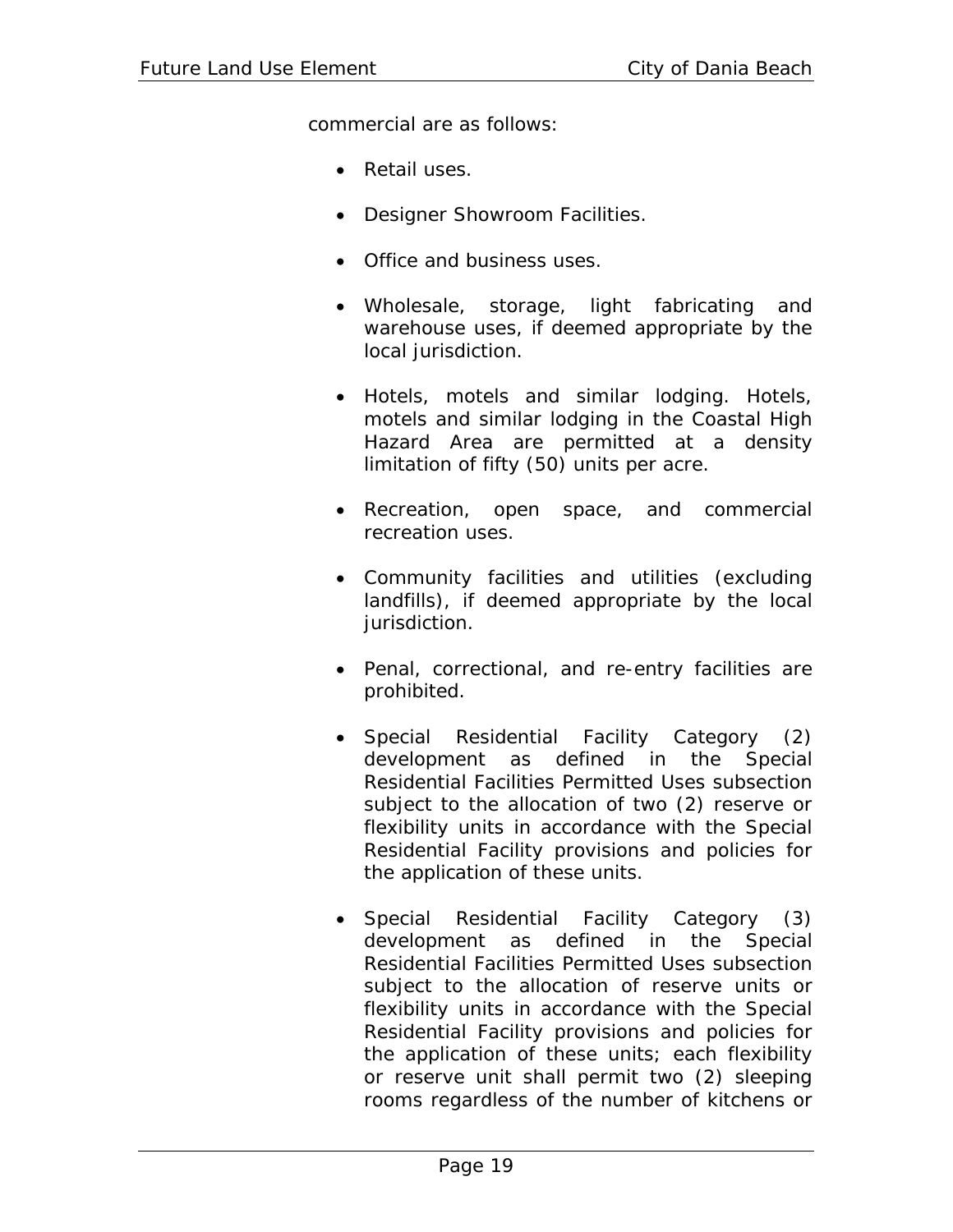baths.

- Residential uses are permitted, without the need to amend the local land use plan map, provided that the local government entity applies flexibility or reserve units to the parcel and:
	- a. The residential floor area does not exceed 50 % of the total floor area of the building; and/or
	- b. The first floor of mixed commercial/residential structures is totally confined to commercial use; and/or
	- c. For parcels five (5) acres in size or less, free standing multi-family residential uses are permitted; within areas designated on the County Plan as Urban Infill, Urban Redevelopment or Downtown Revitalization Areas or Chapter 163 Redevelopment Areas, free standing multi-family residential uses are permitted on parcels ten (10) acres in size or less; and/or
	- d. For mixed commercial/residential developments greater than five (5) acres in size (or 10 acres within areas designated on the County plan as Urban Infill, Urban Redevelopment or Downtown Revitalization Areas or Chapter 163 Redevelopment Areas) free standing multi-family residential uses are permitted provided that the gross residential acreage does not exceed five (5) acres (10 acres within areas designated on the County Plan as Urban Infill, Urban Redevelopment, or Downtown Revitalization Areas or Chapter 163 Redevelopment Areas) or 40% of the total gross acreage of the commercially designated parcel, whichever is greater, and that the entire mixed commercial/residential development be governed by specific zoning regulations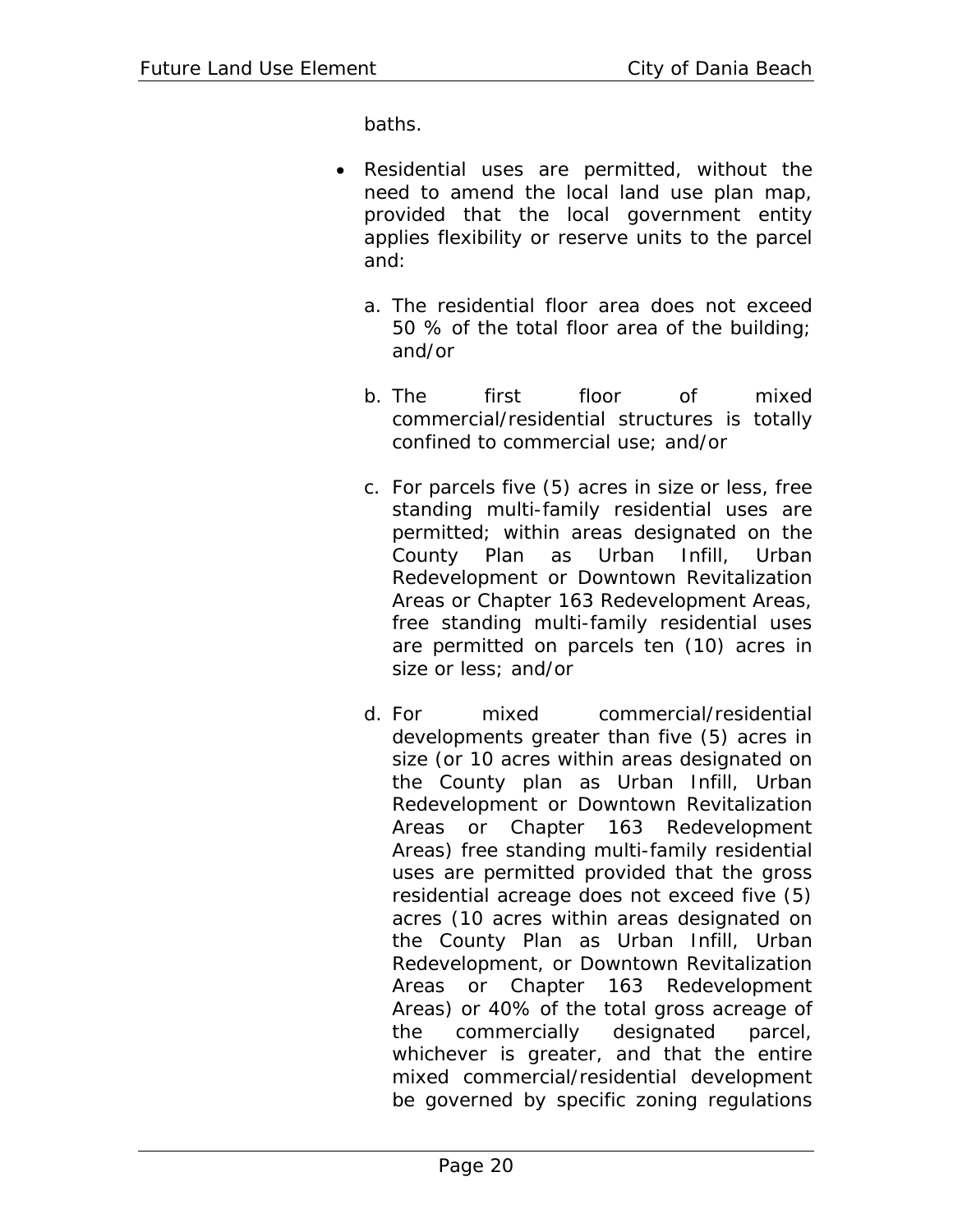that establish criteria to ensure proper integration and compatibility of land uses within and surrounding the development; and/or

- e. Residential units within the same structure as commercial uses for the owner, manager or caretaker of the commercial uses may be located in areas designated commercial without the application of flexibility units or reserve units.
- Transportation and communications facilities utilities.

#### **i. Office Park**

Office Park areas are designated on the Future Land Use Plan Map, to encourage the location of planned office complexes and corporate headquarters in Dania Beach. Office Park areas should ensure a campus-like atmosphere with substantial buildings and ample open space.

Employee services such as shopping and eating establishments should be allowed, but should be limited to areas within buildings primarily devoted to office use.

Uses permitted in areas designated office park are as follows:

- Offices for uses such as administrative, professional, and business purposes.
- Banking and financial institutions. Educational scientific and industrial research facilities, research, laboratories, and medical or dental laboratories.
- Restaurants and personal services which are accessory to the primary office uses.
- Community facilities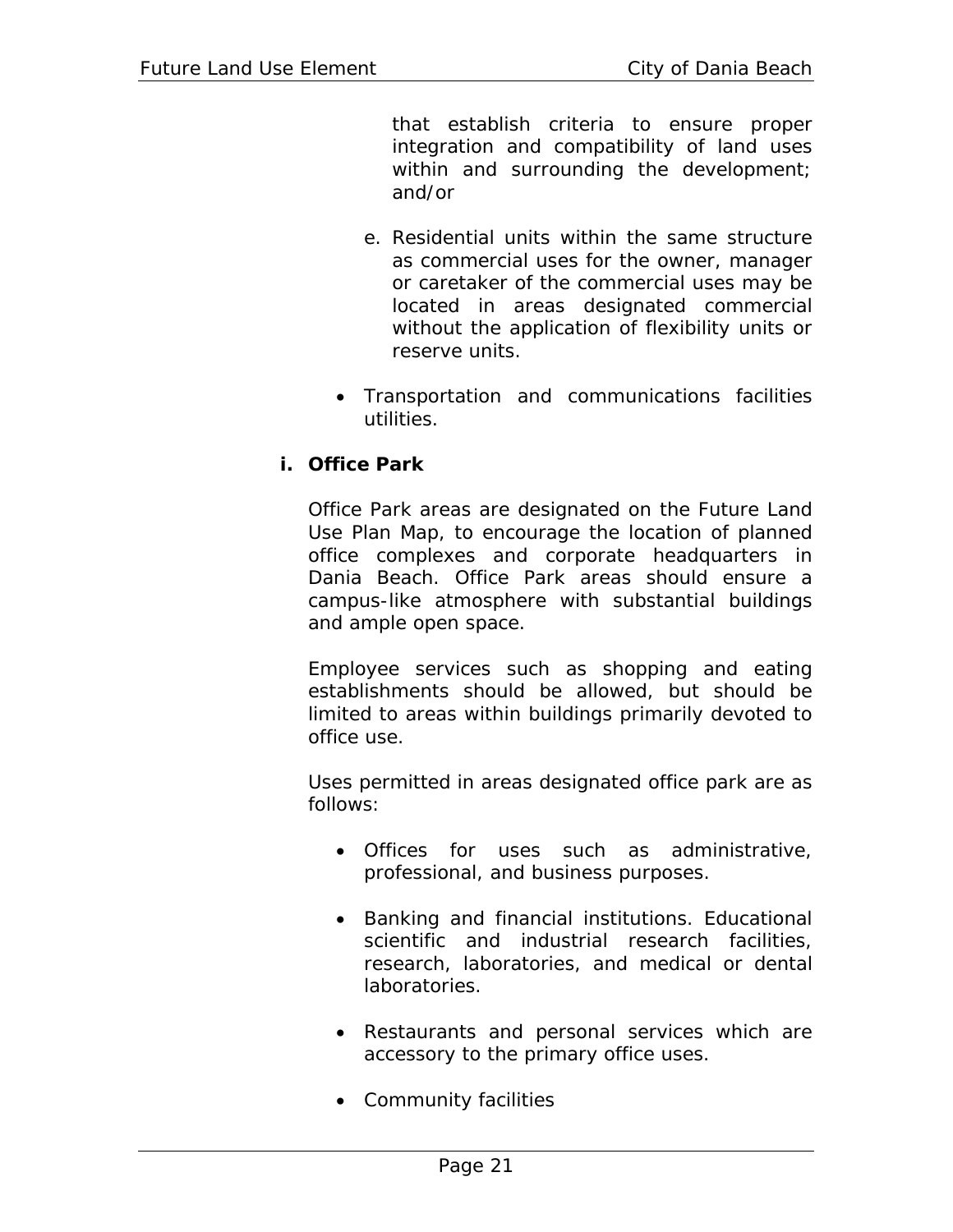- Special Residential Facility Category (2) development, as defined in the Special Residential Facilities Permitted Uses subsection; subject to the allocation of two (2) reserve or flexibility units in accordance with the Special Residential Facilities provision.
- Special Residential Facility Category (3) development as defined in the Special Residential Facilities Permitted Uses subsection; subject to the allocation of reserve units or flexibility units in accordance with the Special Residential Facilities provisions; each flexibility or reserve unit shall permit two (2) sleeping rooms regardless of the number of kitchens or baths.
- Utilities excluding landfills.
- Penal, correctional, and re-entry facilities are prohibited.
- Communication facilities.
- Non-residential agricultural uses.
- Recreation and open space uses.
- Hotels, motels or similar lodging. Hotels, motels and similar lodging in the Coastal High Hazard Area are permitted at a density limitation of fifty (50) units per acre.

#### **j. Commercial Recreation Use**

Commercial Recreation areas are designated on the Future Land Use Plan Map to accommodate major public and private commercial recreation facilities which offer recreational opportunities to the residents and tourists of Broward County. Although some of these facilities operate as an adjunct to or an integral part of other types of development, most of these facilities were conceived as profit-making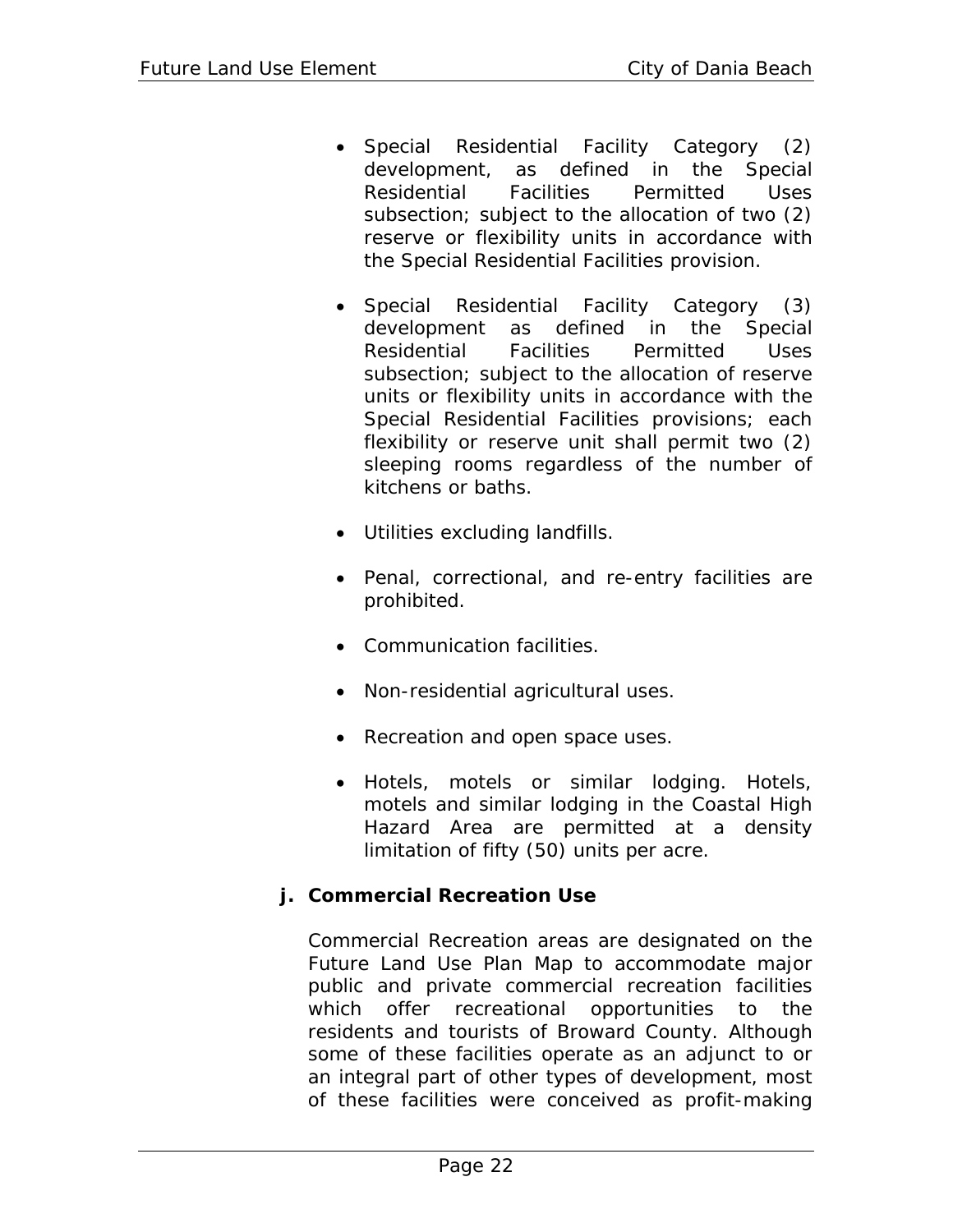enterprises.

Those uses permitted in areas designated commercial recreation are as follows:

- Outdoor and indoor recreation facilities such as active recreation complexes, marinas, stadiums, jai-alai frontons, bowling alleys, golf courses, dog and horse racing facilities.
- Accessory facilities, including outdoor and indoor recreation facilities that are determined by the local government entity to be an integral part of and supportive to the primary recreation facility (excluding residential uses).
- Hotels, motels and similar lodging ancillary to the primary commercial recreation use.
- Other active and passive recreation uses.

#### **k. Industrial Use**

The purpose of reserving land for industrial uses is to provide opportunity for the retention and expansion of Dania Beach's economic base activities. Although other uses are permitted in areas designated industrial, at least eighty (80%) percent of such land area must be devoted to industrial use, such as manufacturing, warehouse distribution, research and development, or other substantial employment based activities.

Uses permitted in areas designated industrial are as follows

- Light and heavy industrial uses.
- Marine Industrial uses.
- Heavy commercial uses including new and used automobile, truck, motorcycle, boat and trailer display, sales, and service; newspaper, magazine, and printing plants; bakeries,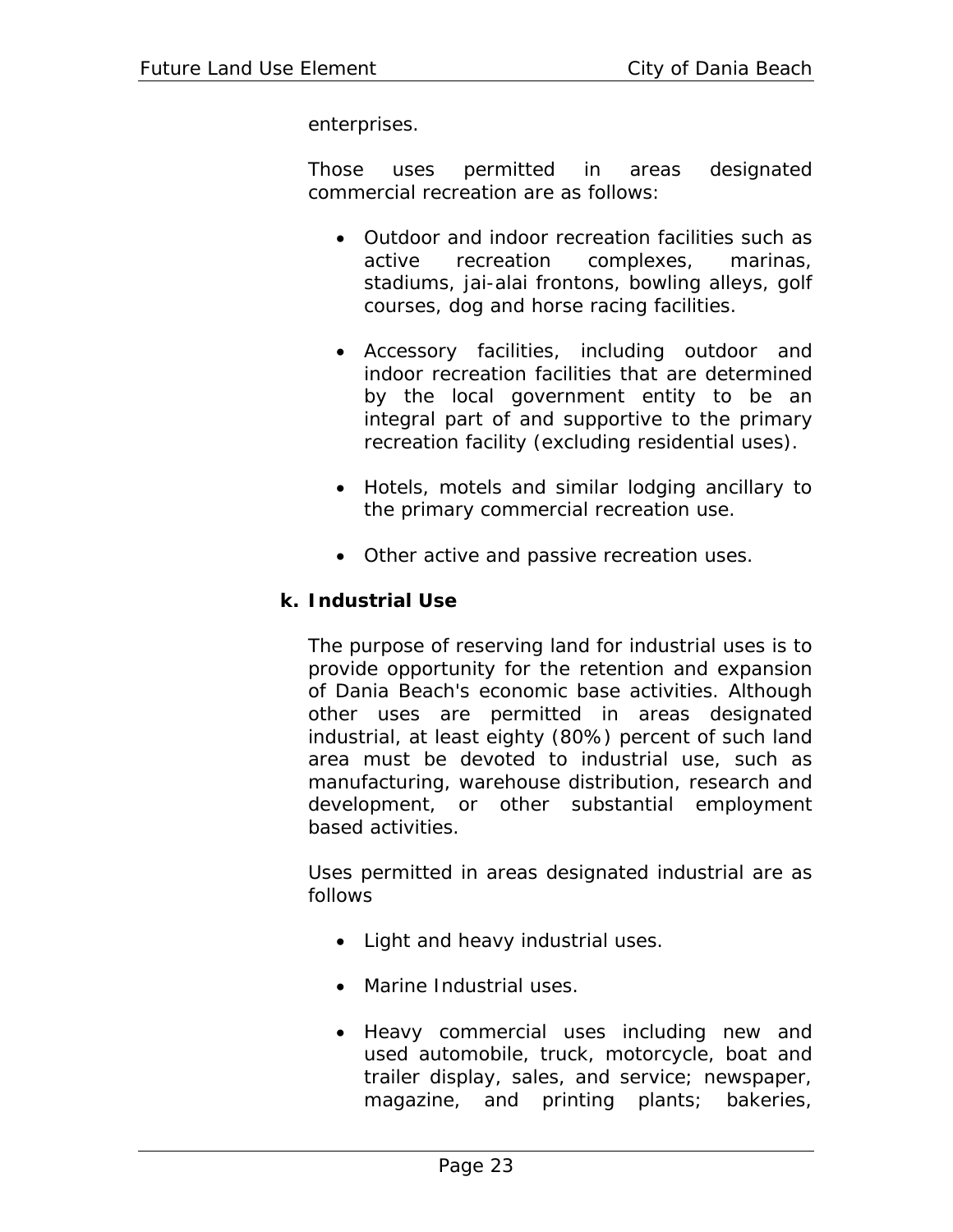carpentry, cabinet shops and other trade shops; motion picture studios; ice houses; propane gas sales and repair; and salvage yards.

- Educational, scientific, and industrial research facilities, research laboratories, and medical or dental laboratories.
- Office uses.
- Transportation and communication facilities.
- Recreation and open space, cemeteries, and commercial recreation uses, as long as the location of these uses does not preclude or adversely affect the future use of surrounding areas for industry.
- Community facilities and utilities.
- Penal, correctional, and re-entry facilities are prohibited.
- Non-residential agricultural uses.
- Ancillary commercial uses within buildings devoted to primary industrial uses.
- Wholesaling uses.
- The following uses may also be permitted subject to the review and approval requirements of Policy 13.01.10 of the Broward County Land Use Plan as long as the total area of these uses does not consume more than twenty (20%) Percent of the industrial land designated on the Future Broward County Land Use Plan Map within a flexibility zone, and as long as the location of these uses do not preclude or adversely effect the future use of surrounding areas for industrial uses:
	- o Commercial and retail business uses.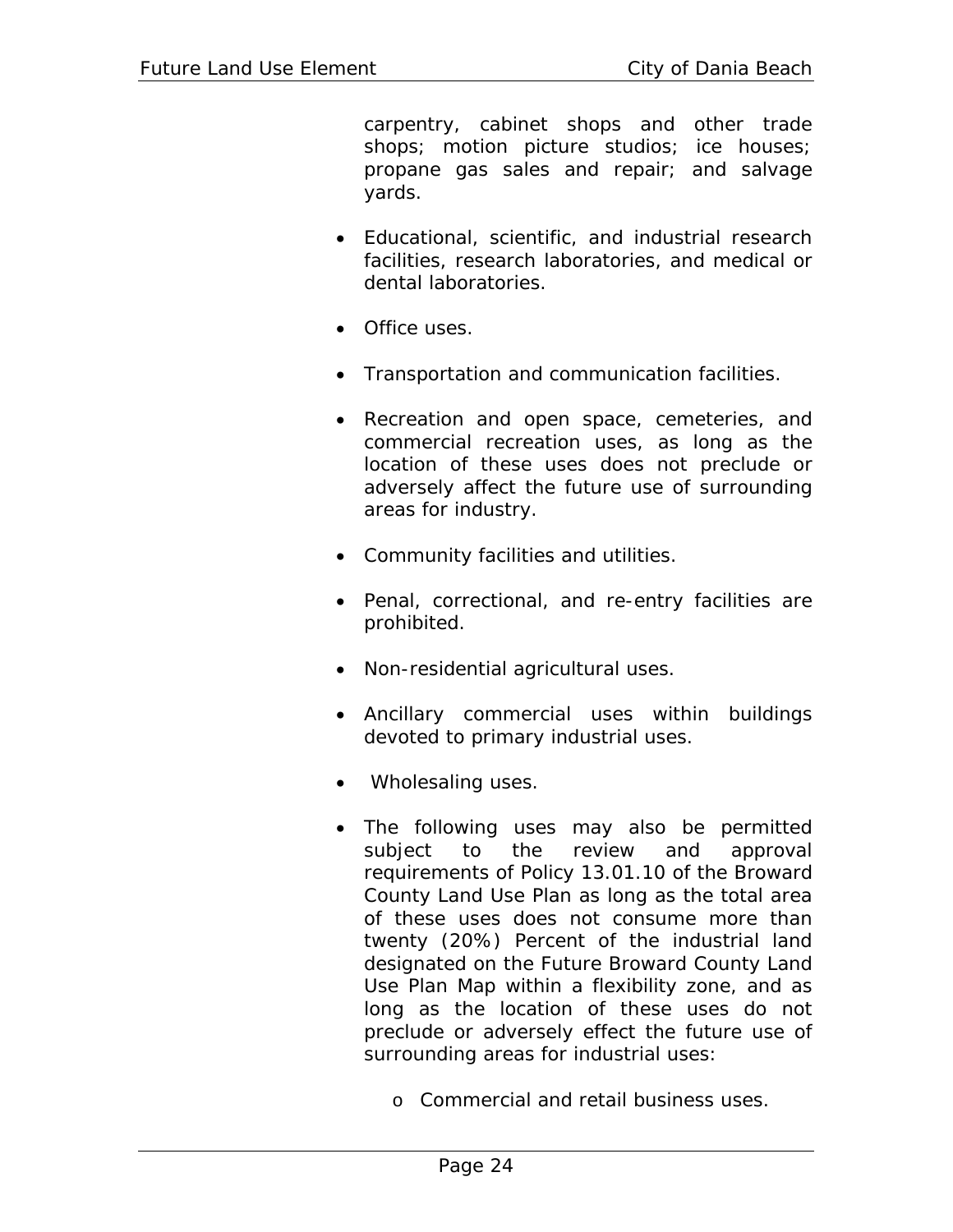- o Hotel, motel and similar lodging. Hotels, motels and similar lodging in the Coastal High Hazard Area are permitted at a density limitation of fifty (50) units per acre.
- o Communications facilities,
- Residential units within the same structure as industrial uses for the owner, manager, or caretaker of the industrial uses my be located in areas designated industrial without the application of flexibility units or reserve units.

#### **l. Employment Center Use**

Employment Center areas are designated on the Dania Beach Land Use Map to encourage nonresidential development, compatible with residential and other less intensive land uses, and which would support the tourist-oriented segment of Dania Beach's economy as well as high technology and service-based activities.

Uses permitted in areas designated employment center are as follows:

- 1. Principal Uses
	- Light Manufacturing.
	- Office Uses.
	- Research and Assembly.
	- Hotels, Motels and similar Lodging. Hotels, motels and similar lodging in the Coastal High Hazard Area are permitted at a density limitation of fifty (50) units per acre.
	- Restaurants and Personal Services.
	- Community Facilities.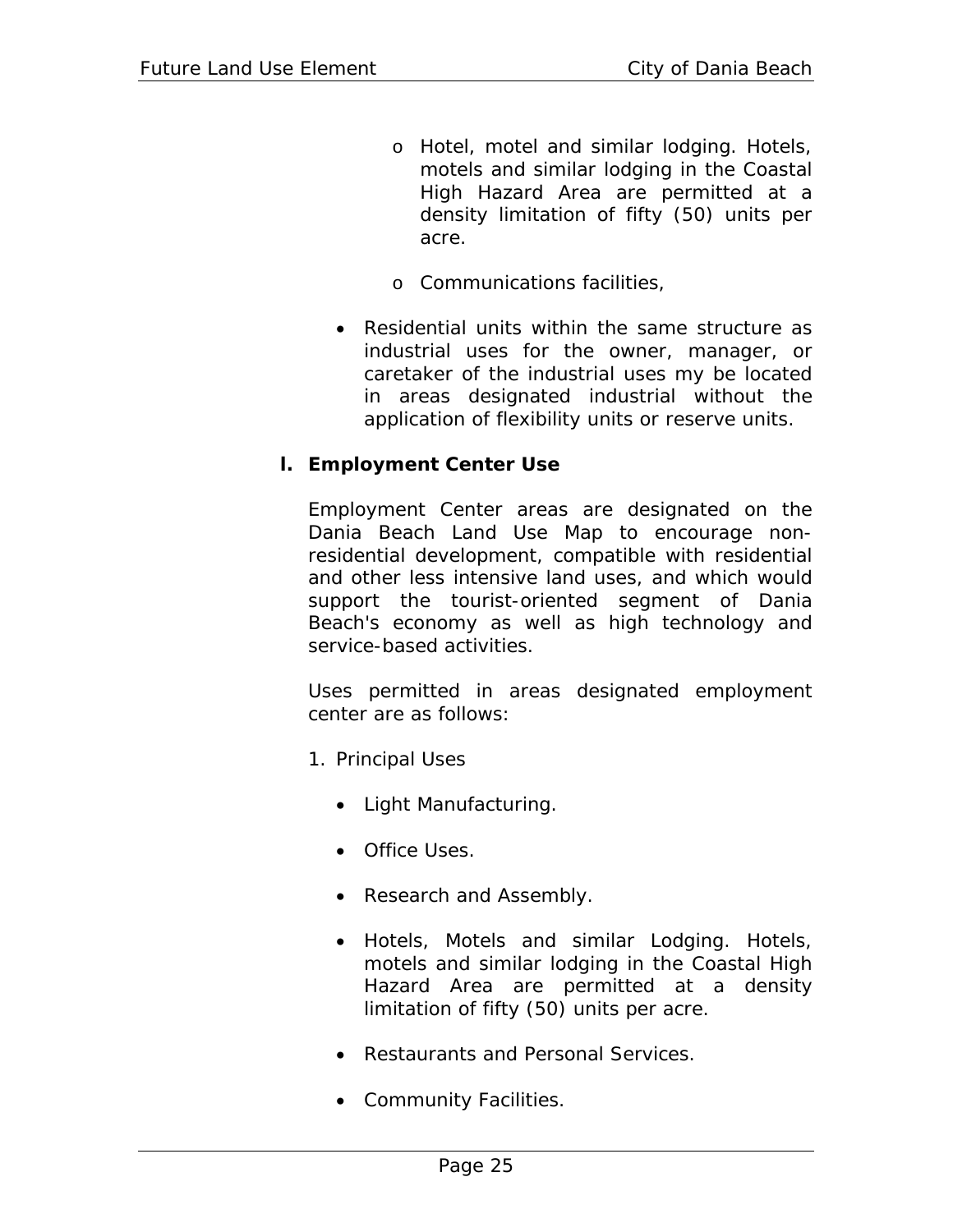- Penal, correctional, and re-entry facilities are prohibited.
- Non-residential Agricultural Uses.
- Communication Facilities.
- Residential uses are permitted without the need to end the local land use plan , provided that the local government applies flexibility or reserve units to the parcel in the following manner:
	- (1) For parcels five (5) acres in size or less, free standing multi-family residential uses are permitted; within areas designated on the County Land Use Plan as Urban Infill, Urban Redevelopment or Downtown Revitalization Areas or Chapter 163 Redevelopment Areas, free standing multifamily residential uses are permitted on parcels 10 acres in size or less.
	- (2) For mixed use developments greater than five (5) acres in size (or 10 acres within areas designated on the County Plan as Urban Infill, Urban Redevelopment or Downtown Revitalization Areas or Chapter 163 Redevelopment Areas), free-standing multi-family residential uses are permitted provided that the gross residential acreage does not exceed five (5) acres (10 acres within areas designated on the County Plan as Urban Infill, Urban Redevelopment or Downtown Revitalization Areas or Chapter 163 Redevelopment Areas) or 40% of the total gross acreage of the employment center designated parcel, whichever is greater, and that the entire mixed use development be governed by specific zoning regulations that establish criteria to ensure proper integration and compatibility of land uses with and surrounding the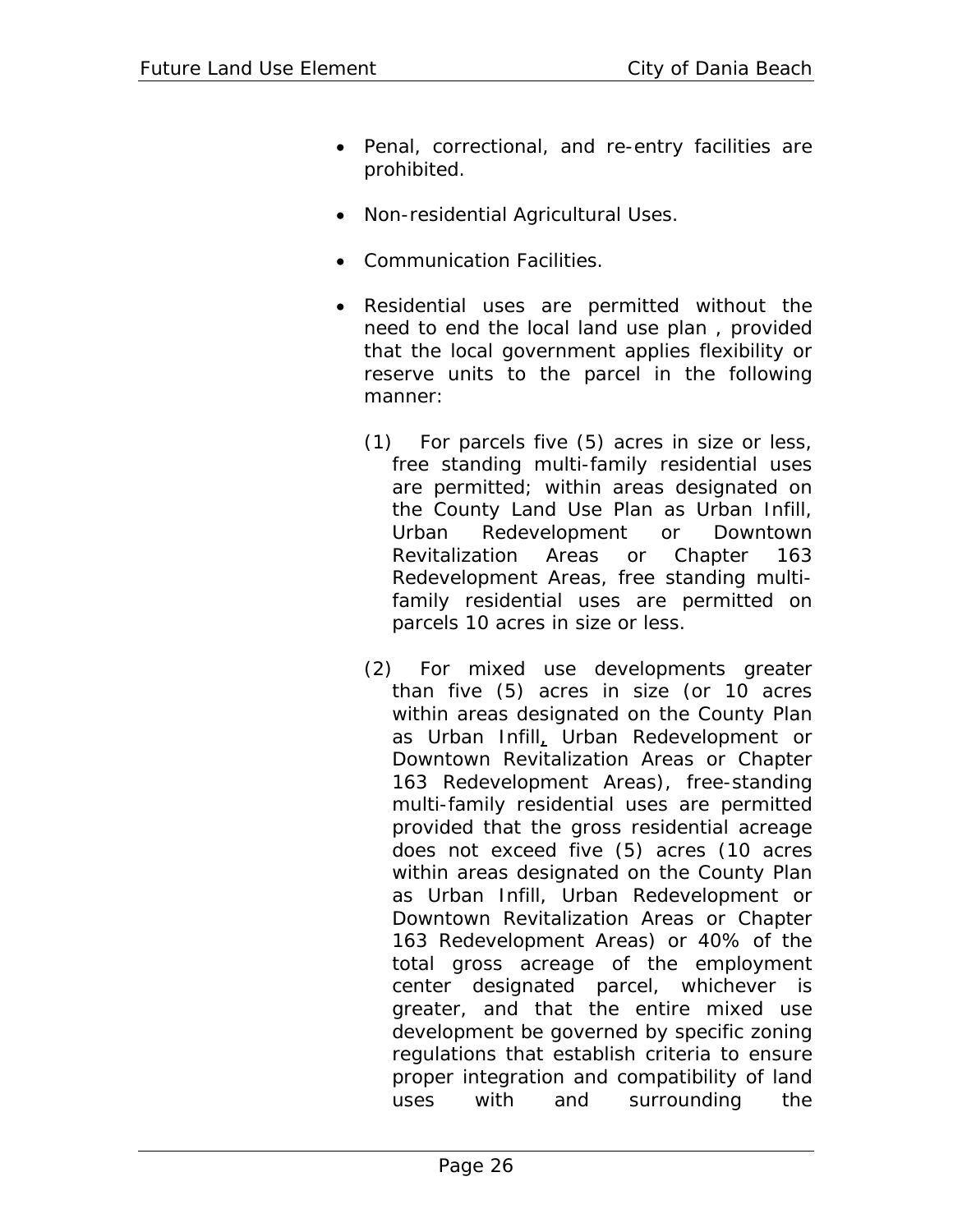development.

- 2. Accessory Uses (Limited to less than fifty (50%) percent of the site)
	- Transportation and Utilities.
	- Storage.
	- Retail within building devoted to principal uses.
	- Recreation and Open Space Uses.
- 3. Commercial and retail business uses may also be permitted as long as the total area of these uses does not consume more than twenty (20%) percent of the employment center land designated on the Future Broward County Land Use Plan Map within a flexibility zone, and as long as the location of these uses do not preclude or adversely affect the future use of surrounding areas for employment center use. Said uses re subject to the review and approval requirements of Policy 13.01.10 of the Broward County Land Use Plan.

#### **m.Recreation and Open Space Use**

The primary intent of the recreation and open space category is to accommodate recreation and open space uses to serve public recreation needs. In general, land uses within this category are low intensity in character with a minimum of impervious surface coverage and retain as much natural vegetation and landscape as possible.

Areas designated as recreation and open space on the Future Land Use Plan Map include existing public and private park sites and existing cemetery sites intended to remain as permanent open space.

Those uses permitted in areas designated recreation and open space are as follows: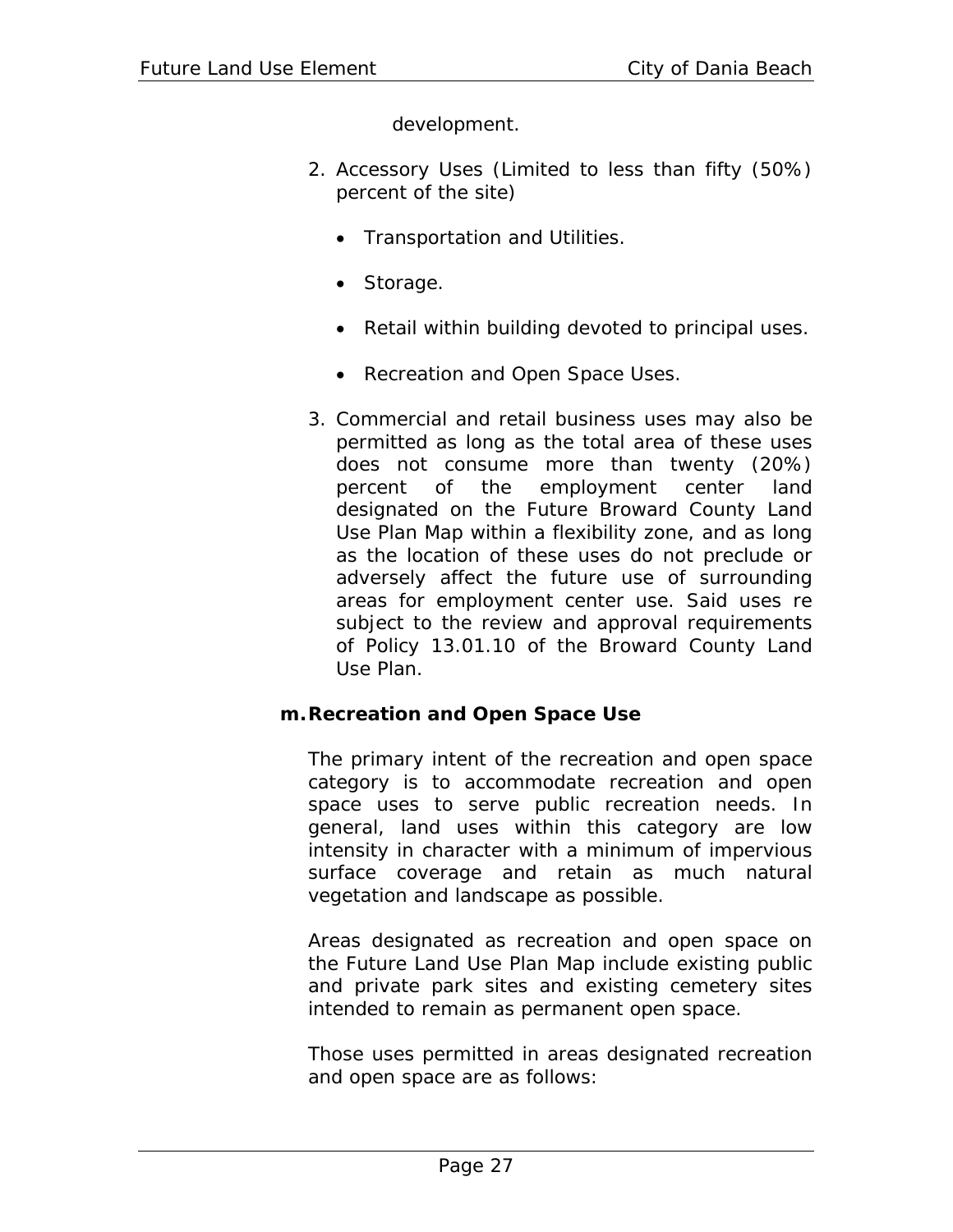- Passive recreational uses, including, but not limited to nature centers and trails, scenic areas, wildlife sanctuaries and feeding stations, aquatic preserves, and picnic areas.
- Golf courses which are intended to remain as permanent open space.
- Camping ground and facilities.
- Cemeteries.
- Active recreational uses, including, but not limited to tennis courts, playgrounds, swimming pools, athletic fields and courts, beaches and bikeways.
- Outdoor cultural, educational and civic facilities, including, but not limited to animal exhibits, habitats and band shells and outdoor classrooms.
- Concessions only when accessory to the above uses.

#### **n. Community Facilities Use**

Community Facilities areas are designated on the Future Land Use Plan Map to provide a full range of regional and community uses such as educational, medical, governmental, religious, civic, cultural, judicial, and correctional facilities.

Community facilities may be permitted at the discretion of Dania Beach in areas designated residential, commercial, office park, agricultural, industrial, and employment center. Civic and cultural buildings may also be permitted in areas designated for recreation and open space use if they are ancillary to the primary recreation use of the site.

Uses permitted in areas designated community facilities are as follows: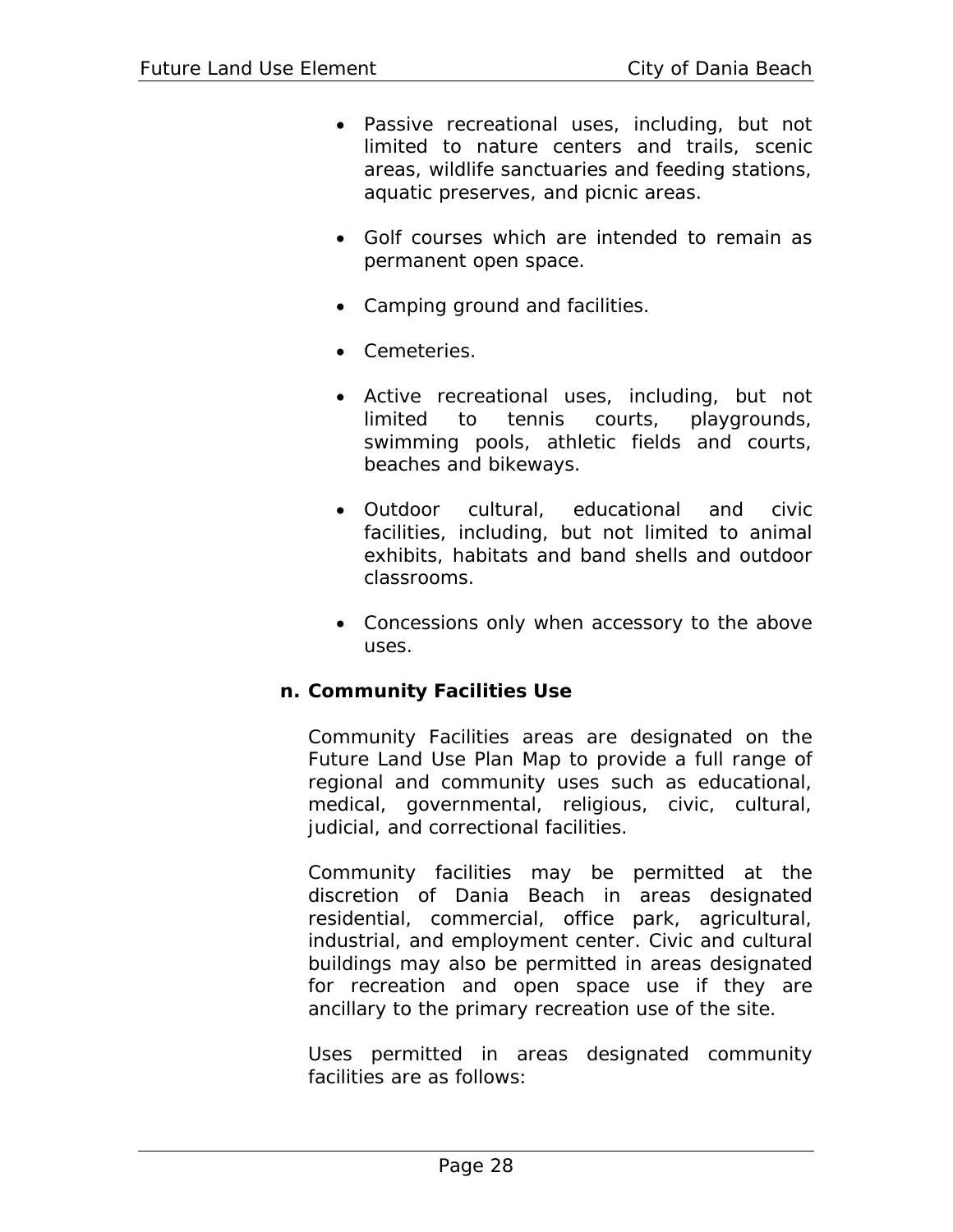- Community facilities such as such as schools, churches, hospitals, governmental administration, police and fire stations, civic centers, courts, nursing homes, cemeteries, parks and recreation facilities.
- Special Residential Facility Category (2) developments as defined in the "Definitions" subsection subject to the allocation of two (2) reserve or flexibility units in accordance with the Special Residential Facilities provisions.
- Special Residential Facility Category (3) developments as defined in the "Definitions subsection; subject to the allocation of reserve units or flexibility units in accordance with the Special Residential Facilities Provisions each flexibility or reserve unit shall permit two (2) sleeping rooms regardless of the number of kitchens or baths.
- Penal, correctional, and re-entry facilities are prohibited.

#### **o. Transportation Use**

Existing airports, Port Everglades, and existing and proposed expressways are designated transportation on the Future Land Use Plan Map. Those uses permitted in areas designated transportation are as follows:

#### **1. Port Everglades Transportation Area**

Shipping, warehousing, and, with the exception of residential uses, all other uses which may be permitted by the City of Dania Beach which are consistent with tourism, international trade, and marine commerce.

#### **2. Air Transportation Areas**

Airports and related facilities, which are compatible with existing residential areas and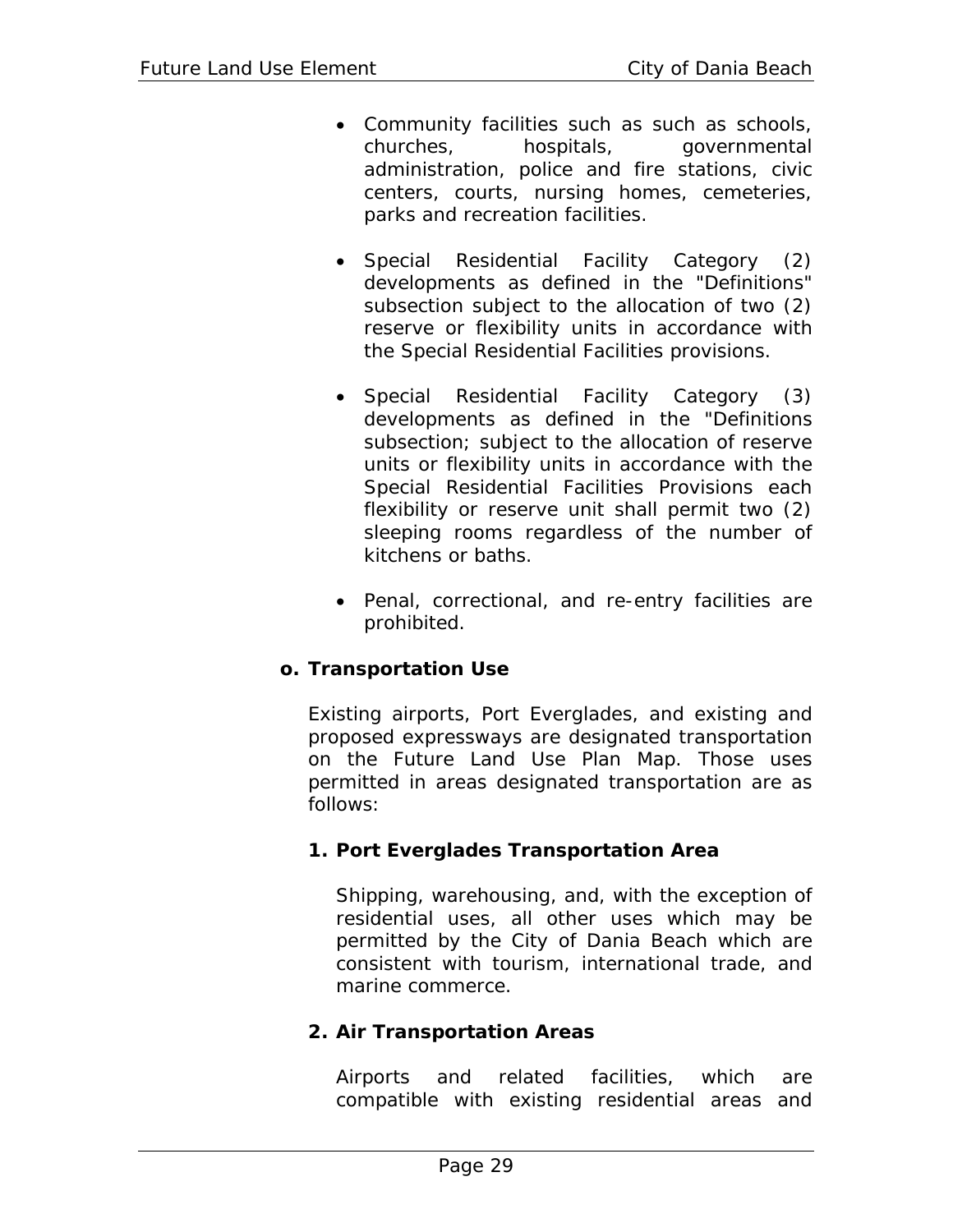Dania Beach land uses, and designed primarily to serve the needs of airport users and airport employees, airport and aircraft operation and maintenance facilities, cargo distribution terminals, transit warehousing, other compatible uses, and those land uses, except permanent residences, permitted in the recreation and open space, commercial recreation and agricultural land use categories.

#### **3. Expressways**

Uses of an impermanent nature such as agriculture, nurseries, grazing, non-required parking, open storage and parks are permitted in proposed expressways. Such provisions are intended to provide owners of property within proposed expressways with limited uses that do not interfere with the long-term pubic goal of acquiring rights-of-way for expressway purposes. No principal building may be permitted, nor may any land use which impedes the future construction for an expressway be allowed.

Proposed expressways shall have an underlying residential land use designation unless bordered on both sides by non-residential land use designations. The underlying density credited to the expressway shall be equal to the density of the adjacent residential land use designation. In cases where the proposed expressway is bordered by residential land use designations of different densities, the adjacent density shall be residential land use designations of different densities, the adjacent density shall apply up to the mid-point of the right-of-way. Residential units may not be constructed within the proposed expressway. However, the densities accruing to the proposed expressway may be transferred to adjacent parcels if the owner dedicates the right-of-way to a governmental agency for expressway uses.

If a formal determination has been made by the Broward County Board of County Commissioners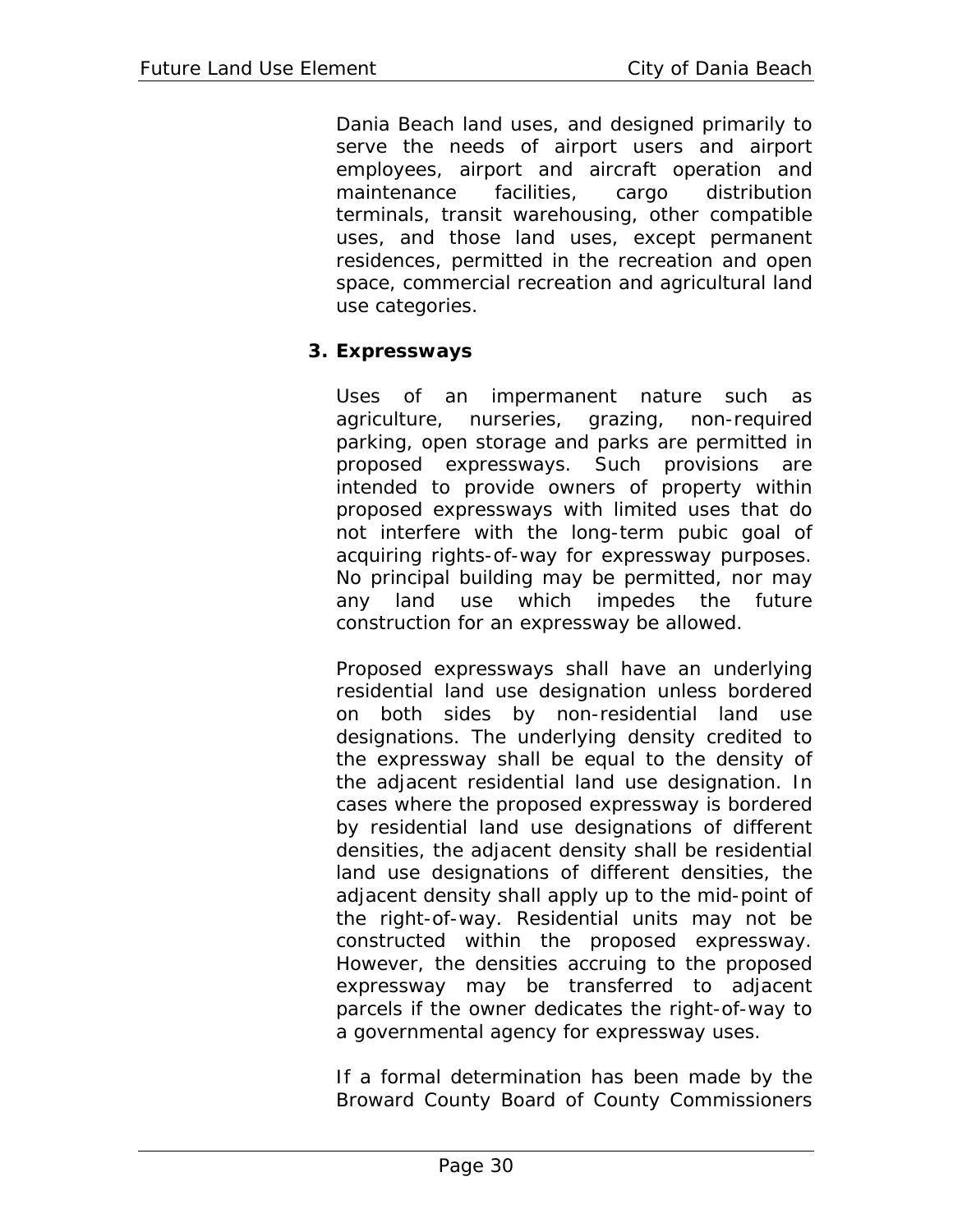that the proposed expressway will not be constructed, the land uses permitted within the expressway corridor shall be those permitted by the adjacent Land use designation as determined by the appropriate local government entity through the Broward Planning Council (re) certification process.

#### **p. Utilities Use**

Utilities are designated on the Future Land Use Plan Map to ensure the availability of land necessary to provide an adequate level of utility service to meet the current and future needs of Dania Beach.

Utilities are also allowed in areas designated residential, commercial, office park, industrial, and employment center.

Uses permitted in areas designated utilities are as follows:

- Utilities, excluding landfills.
- Other uses determined to be ancillary to the primary uses described in above.

The following uses may also be permitted in the areas designated utilities as long as the location of these uses does not preclude or adversely affect the future use of the surrounding areas for utility facilities:

- Recreation and open space uses.
- Non-residential agricultural uses.
- Communication facilities.

#### **q. Communication Facilities**

Communication facilities such as television and radio stations and relay structures and telephone facilities are not specifically designated on the Future Land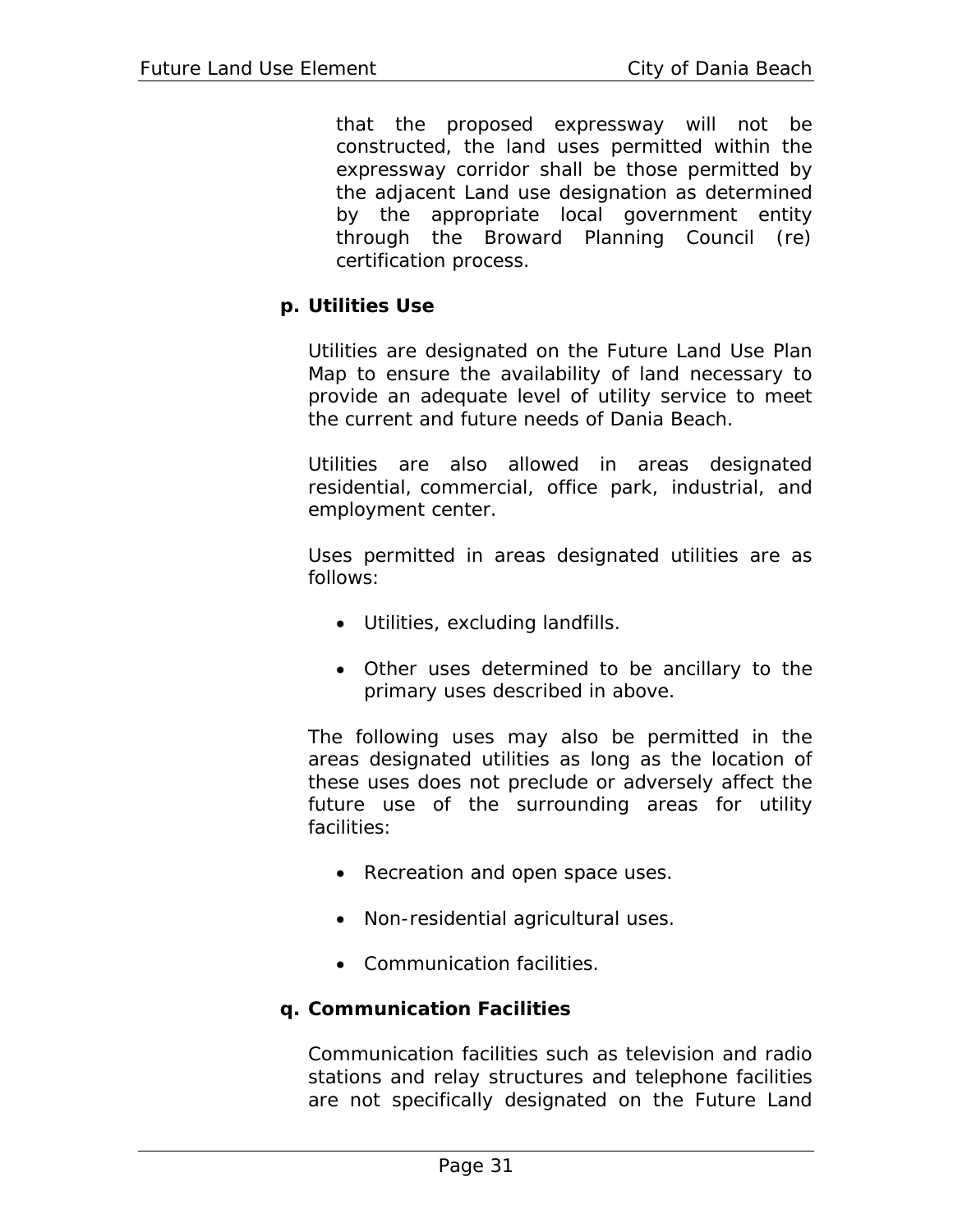Use Plan Map as a separate category. Such facilities may be permitted in areas designated under the following categories:

- Residential, if deemed appropriate by the local jurisdiction.
- Commercial.
- Industrial.
- Office Park.
- Employment Center

## **r. Special Residential Facilities**

The Broward County Land Use Plan defines categories of Special Residential Facilities, in accordance with Broward County Ordinance 85-92, for the purpose of determining permitted locations and density standards.

Special Residential Facilities development such as group homes and foster care facilities are defined by category type below and are subject when applicable, to the Special Residential Facilities provisions and allocation of reserve, flexibility, or bonus sleeping rooms. Dania Beach may permit a maximum of one hundred (100) "bonus" sleeping rooms consistent with Broward County Ordinance 85-92, which are permanently dedicated to Special Residential use without allocating density.

Special residential facilities are not specifically designated on the Future Land Use Plan Map as a separate land use category. Special residential facilities are permitted within limitations as stated in the Permitted Uses section of this plan in the following land use categories:

Broward County does not encourage local governments to locate special residential facilities in commercial, office park or community facilities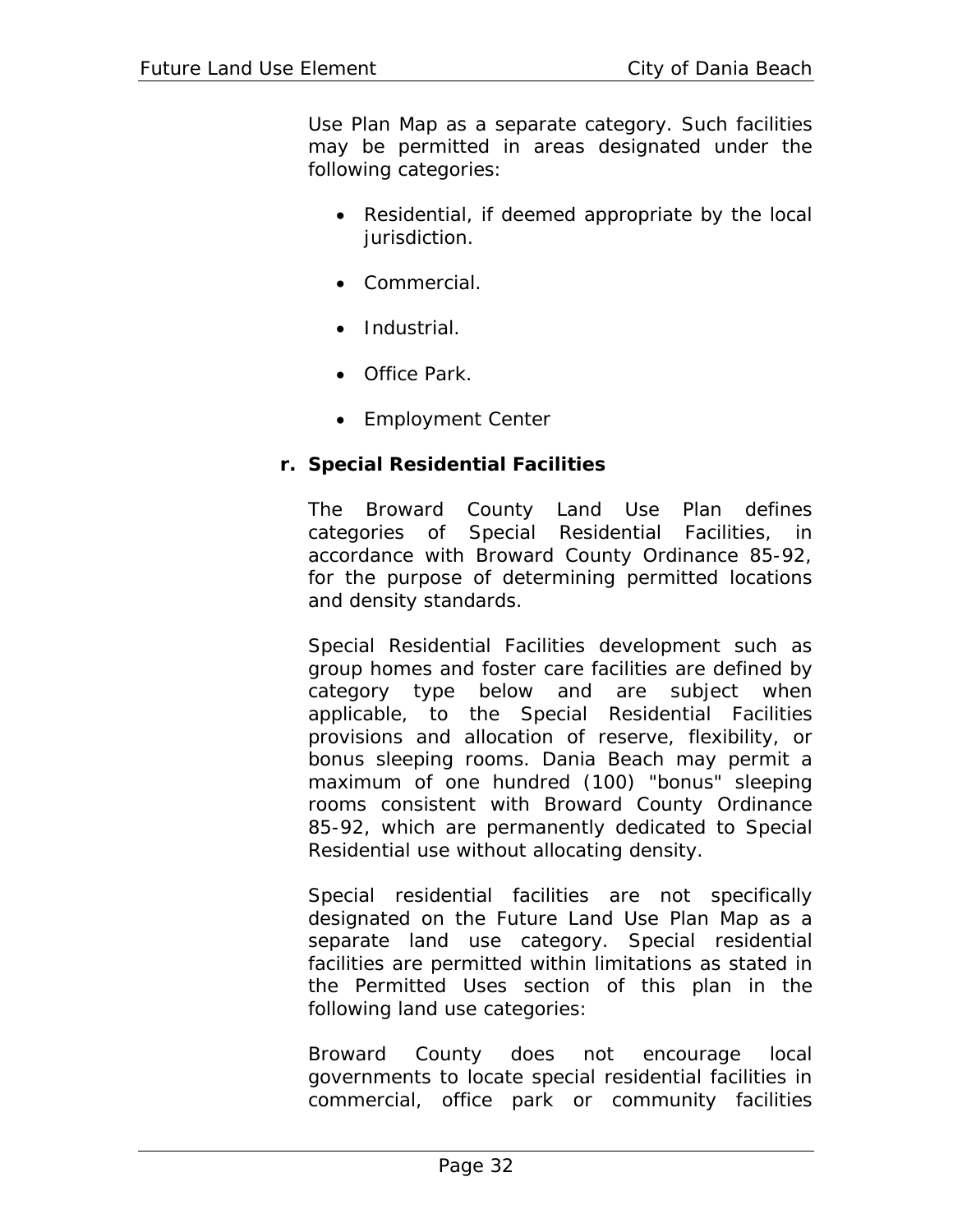areas. Special residential facilities should be integrated into residential neighborhoods. However, due to the need to locate special residential facilities, the Broward County Land Use Plan recognizes that, in some instances, local governments may have need to allocate special residential facilities in these areas.

Definitions of Special Residential Facilities Categories:

# **Category (1) means:**

A housing facility which is licensed by the State of Florida for no more than eight (8) individuals who require treatment, care, rehabilitation or education. The facility is usually referred to as a group home. This includes individuals who are elderly, dependent children, physically disabled, developmentally disabled or individuals not overtly of harm to themselves or others. The facility provides a family living environment including supervision and care necessary to meet the physical, emotional and social needs of the individuals. It may or may not provide education or training. There may be more than one kitchen within the housing facility. There may be more than one Special Residential Facility Category (1) development on a parcel.

# **Category (2) means:**

A housing facility which is licensed by the State of Florida for nine (9) to sixteen (16) non-elderly individuals who require treatment, care, rehabilitation or education. This includes individuals who are dependent children, physically disabled, developmentally disabled, or individuals not overtly of harm to themselves or others. The facility provides a family living environment including supervision and care necessary to meet the physical, emotional and social needs of the individuals. It may or may not provide education or training. There may be more than one kitchen within the housing facility. There may be more than one Special Facility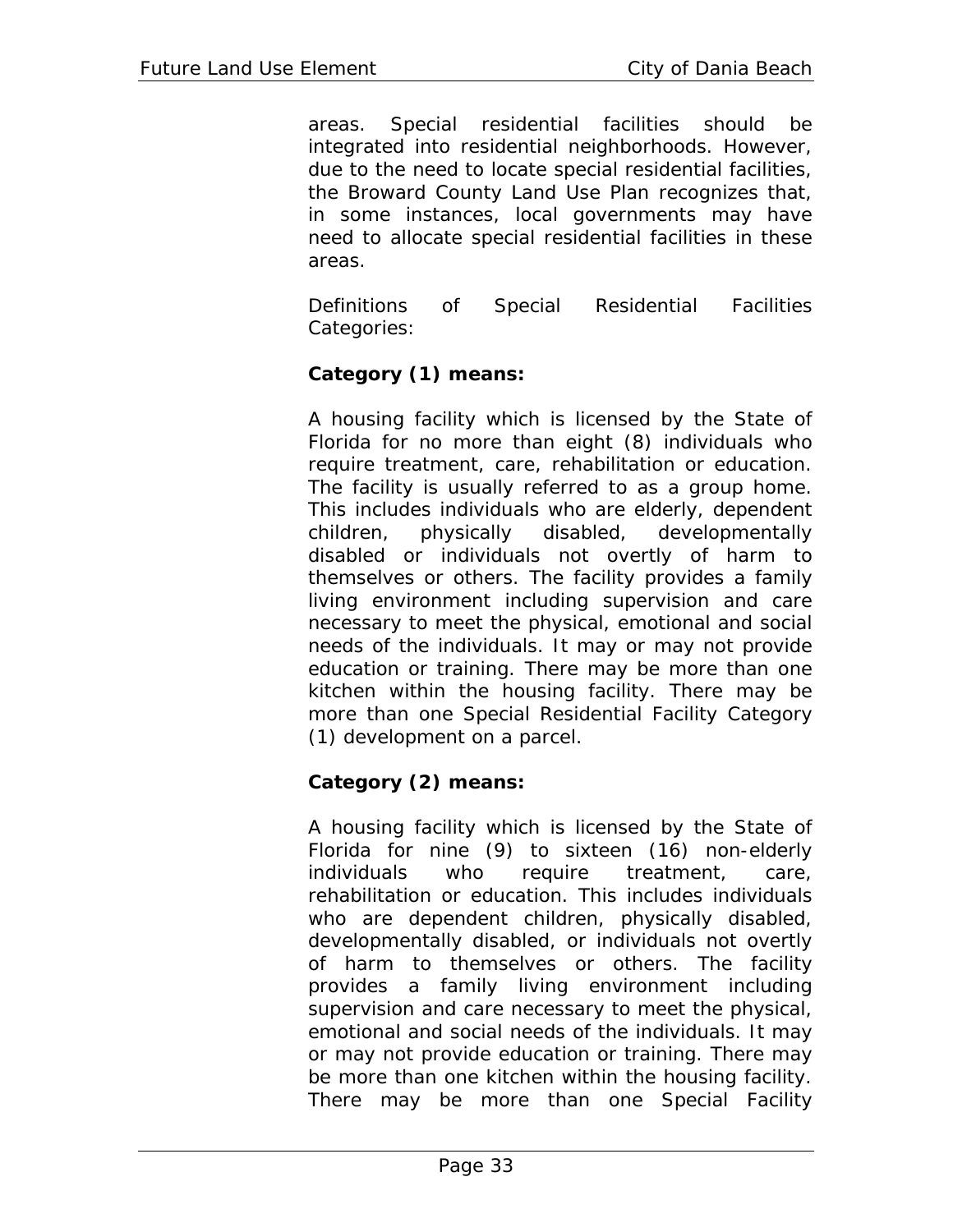Category (2) development on a parcel.

### **Category (3) means:**

- Any housing facility licensed by the State of Florida for more than sixteen (16) non-elderly individuals who require treatment, care, rehabilitation or education. This includes individuals who are dependent children, physically disabled, developmentally disabled or individuals not overtly of harm to themselves or others;
- Any housing facility licensed by the State of Florida for more than eight (8) unrelated elderly individuals;
- Governmentally subsidized housing facilities entirely devoted to care of the elderly, dependent children, the physically handicapped, developmentally disabled or individuals not overtly of harm to themselves or others;
- Any non-for-profit housing facility for unrelated elderly individuals;
- Any housing facility which provides a life-care environment. A life-care environment shall include, but is not limited to, creation of a life estate in the facility itself and provision of off-site or on-site medical care.

### **s. Conservation Use:**

Conservation areas are designated on the Future Land Use Plan Map to protect natural reservations.

1. Structures such as dikes, berms, levees, canals, ditches, locks, gates, pumping stations, monitoring facilities used for flood control, drainage, water quality preservation/ enhancement, environmental protection, mosquito control, fire control and the storage and conservation of water.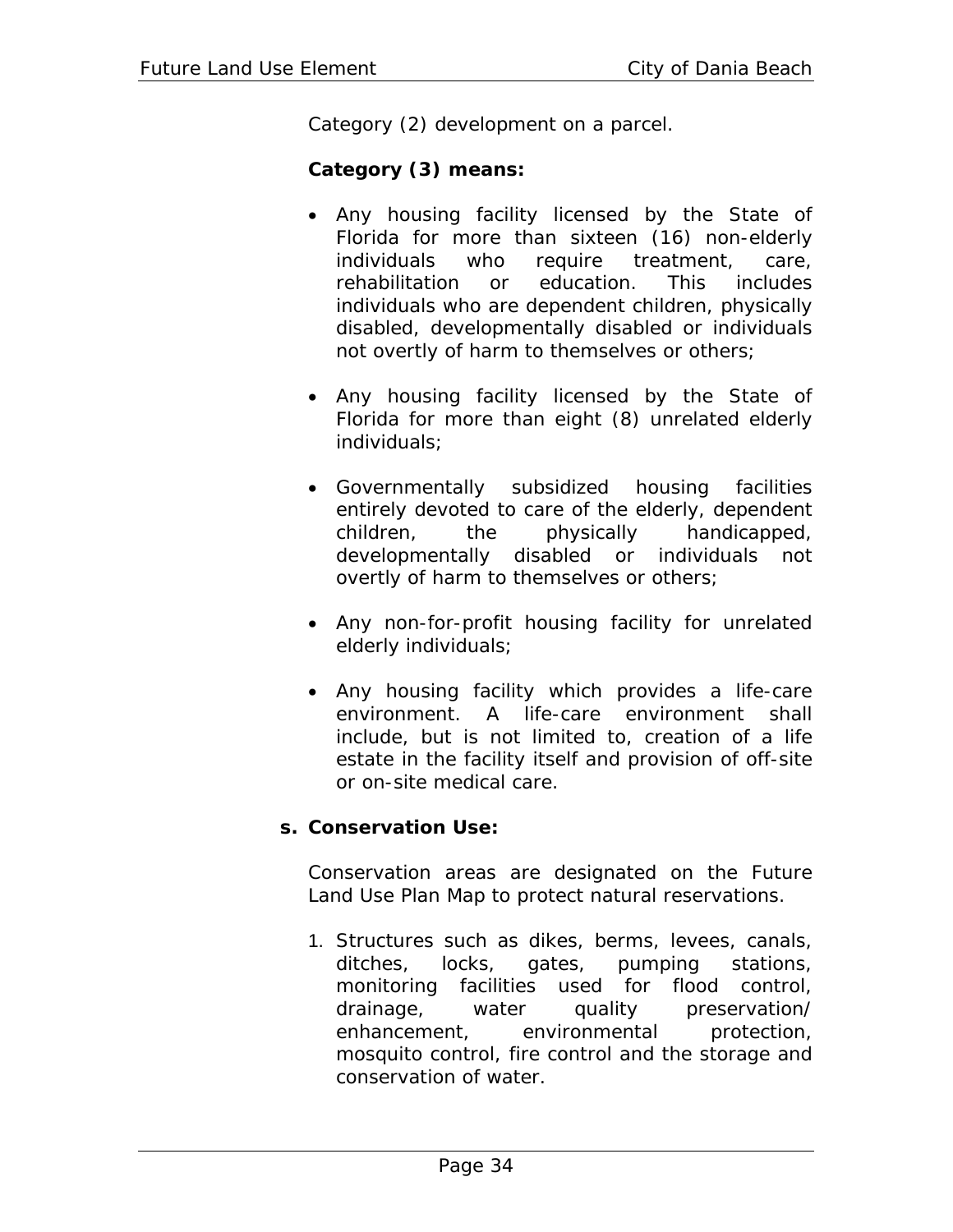- 2. Active outdoor recreation uses such as fishing and boating, pursuant to State and Federal regulations.
- 3. Boat ramps and docks.
- 4. Camping facilities, if determined to be appropriate by the local jurisdiction.
- 5. Passive outdoor recreational uses such as wildlife sanctuaries and feeding stations, nature centers and trails, outdoor research stations and walkways.

#### Natural Reservations

Natural Reservations are designated for conservation use on the Future Land Use Plan Map (Series) and include public lands which are conservation areas operated by contractual agreement with or managed by a federal, state, regional, local government or non-profit agencies.

Secret Woods Nature Center is a Natural Reservation designated for conservation use on the Future Land Use Plan Map (Series).

Those uses permitted in Natural Reservation areas designated conservation are as follows:

- 1. Passive outdoor recreational uses such as wildlife sanctuaries and feeding stations, nature centers and trails, outdoor research stations and walkways.
- 2. Uses which do not impair the natural environment or disturb the natural ecosystem of the area and which are not in conflict with any applicable contractual agreement or management policies of the fede state, regional, county, municipal, or non-profit agency which manages the Natural Reservation.

While the City of Dania Beach historically was a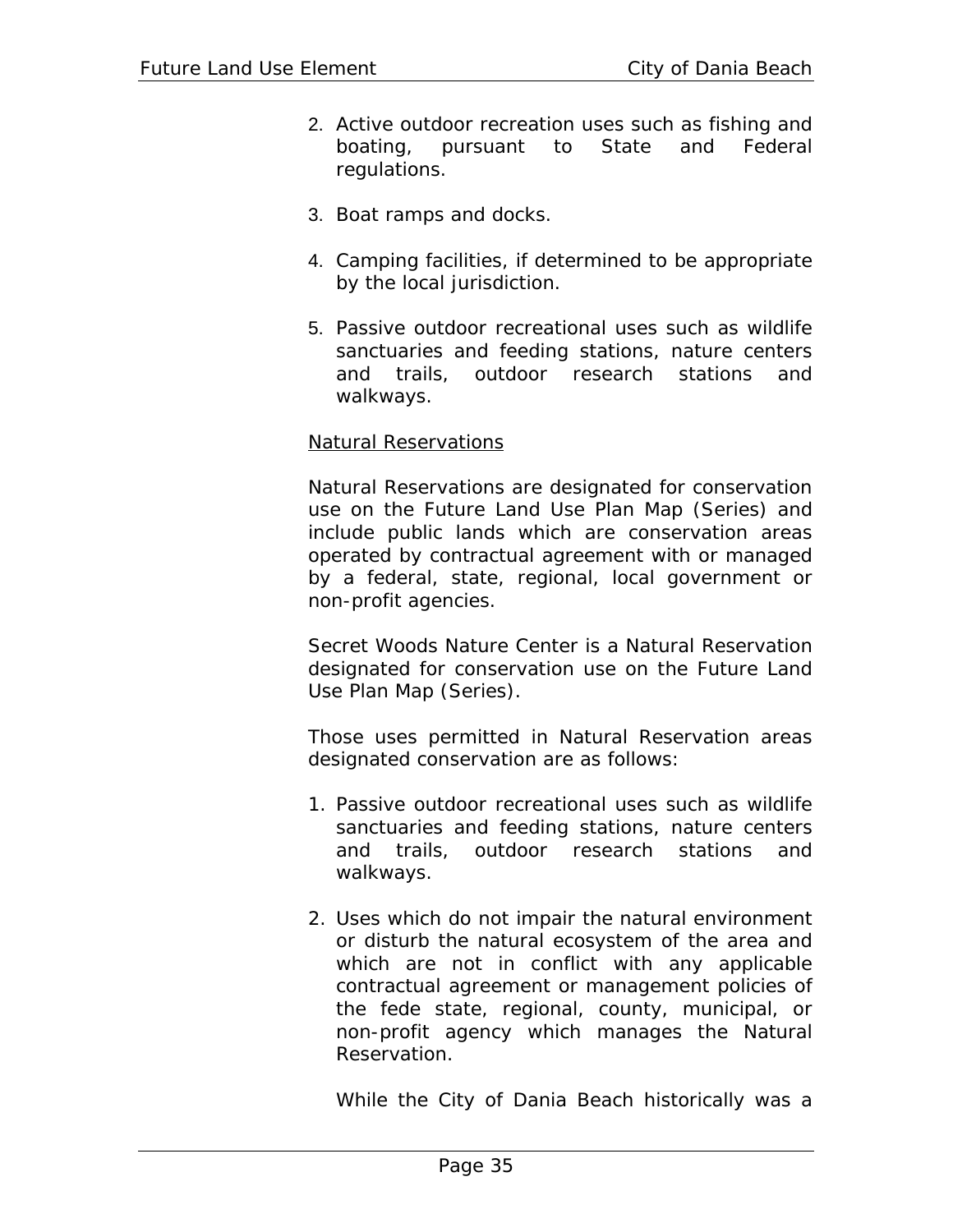farming community, the expansion in development of Broward County and the intrusion of salt water has rendered the property to be unsuitable for future farming activities. Accordingly no agricultural uses have been indicated on the Land Use Plan. Also, while there are a significant number of parks and recreational lands identified on the Plan there are no public ownerships which are being considered for conservation designation and accordingly no conservation designation is indicated on the Future Land Use Map. Education, public buildings and grounds and other public facilities have already been designated as Community Facilities on the Land Use Map. While there are designated historical properties within the City of Dania Beach there is no designated historical district within the City of Dania Beach.

## **t. Local Activity Center Use:**

The intent of the Local Activity Center land use designation is to support a balanced mix of land uses characterized by compactness, pedestrian friendly design, neighborhood-scale and framed by architecture and landscape design appropriate to local history and ecology.

Development patterns within Local Activity Centers shall generally reflect planning and design principles such as walkable neighborhoods oriented around the five-minute walk, primary orientation toward public transit systems, a centrally located communityserving land use or land uses and greater integration of housing, employment, shopping and recreation at the neighborhood level.

For an area to qualify as a Local Activity Center, the following criteria must be met:

1. A Local Activity Center shall be a specific geographic area not exceeding 160 gross contiguous acres, unless located within an approved Chapter 163, Florida Statutes,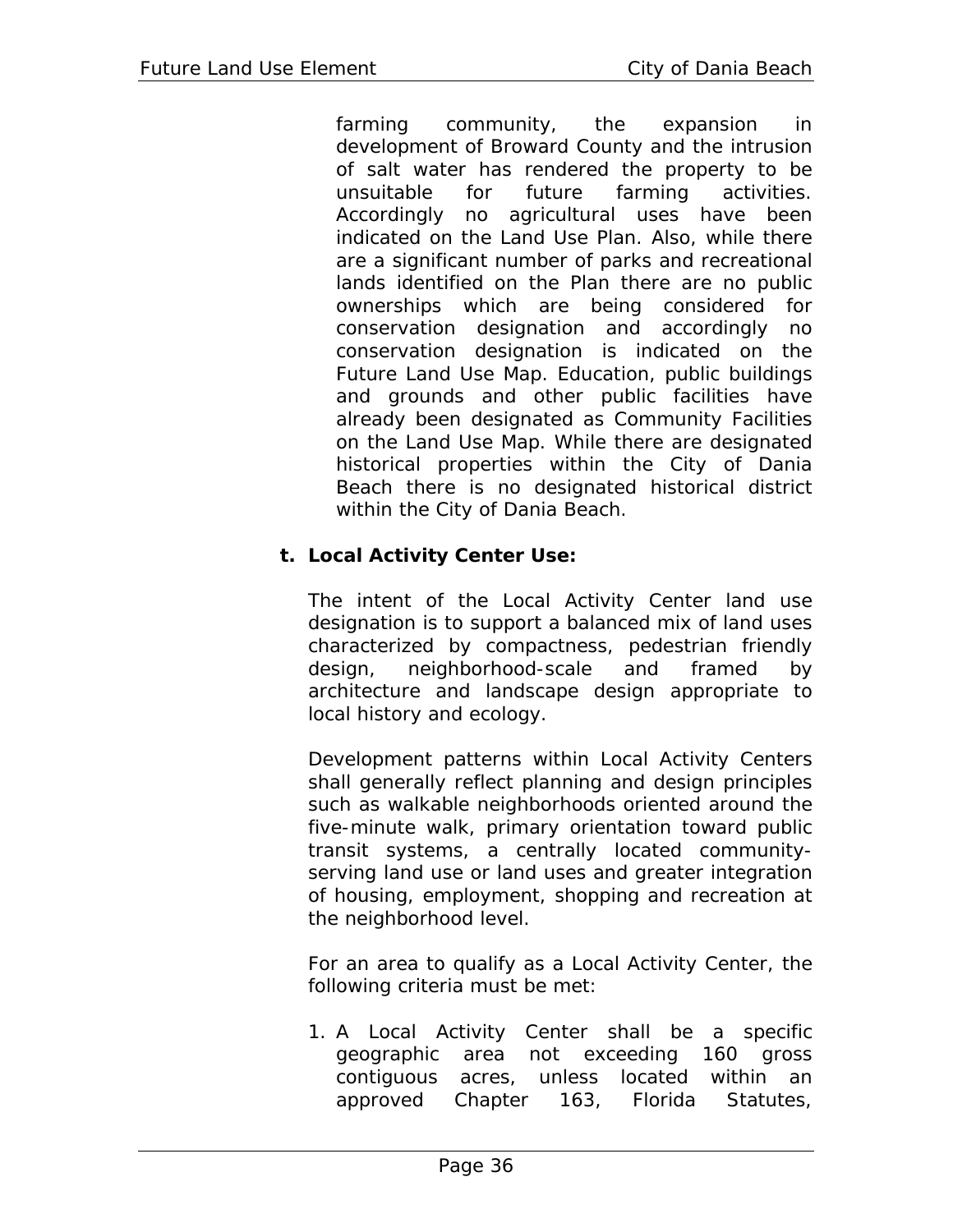Redevelopment Area. At such time as 75% of the originally designated Local Activity Center is developed/redeveloped an expansion to a subject Local Activity Center up to 100% may be proposed.

- 2. The density and intensity of land uses permitted within a proposed Local Activity Center shall be specified in the Dania Beach Land Use Element.
- 3. Uses proposed within a Local Activity Center shall include residential uses and park land and/or open space. One or more other uses such as commercial, civic, institutional, or employmentbased activity shall also be included within a Local Activity Center.
- 4. Park land must reflect no net loss of acreage of existing and designated parks within the proposed Local Activity Center. Park and open spaces land may include squares, greenbelts, greenways and playgrounds; ill-defined residual areas such as buffers, and berms, for purposes of this criteria, are not considered park land or open space.
- 5. To address proposed residential density above what is yielded by the present land use designations, the City shall first utilize at least 75% of available "flexibility units" and "reserve units" from the flexibility zone where the Local Activity Center is located, before an increase in density is requested via the land use plan amendment process. A proposed Local Activity Center located within an approved Chapter 163, Florida Statutes, Redevelopment Area is exempt from this criteria.
- 6. A proposed Local Activity Center must have a geographic configuration of appropriate depth end frontage to support the location of uses in a manner oriented around the five-minute (i.e. quarter-mile) walk. Multiple nodes of activity oriented around the five-minute (i.e. quartermile) walk may be included within one Local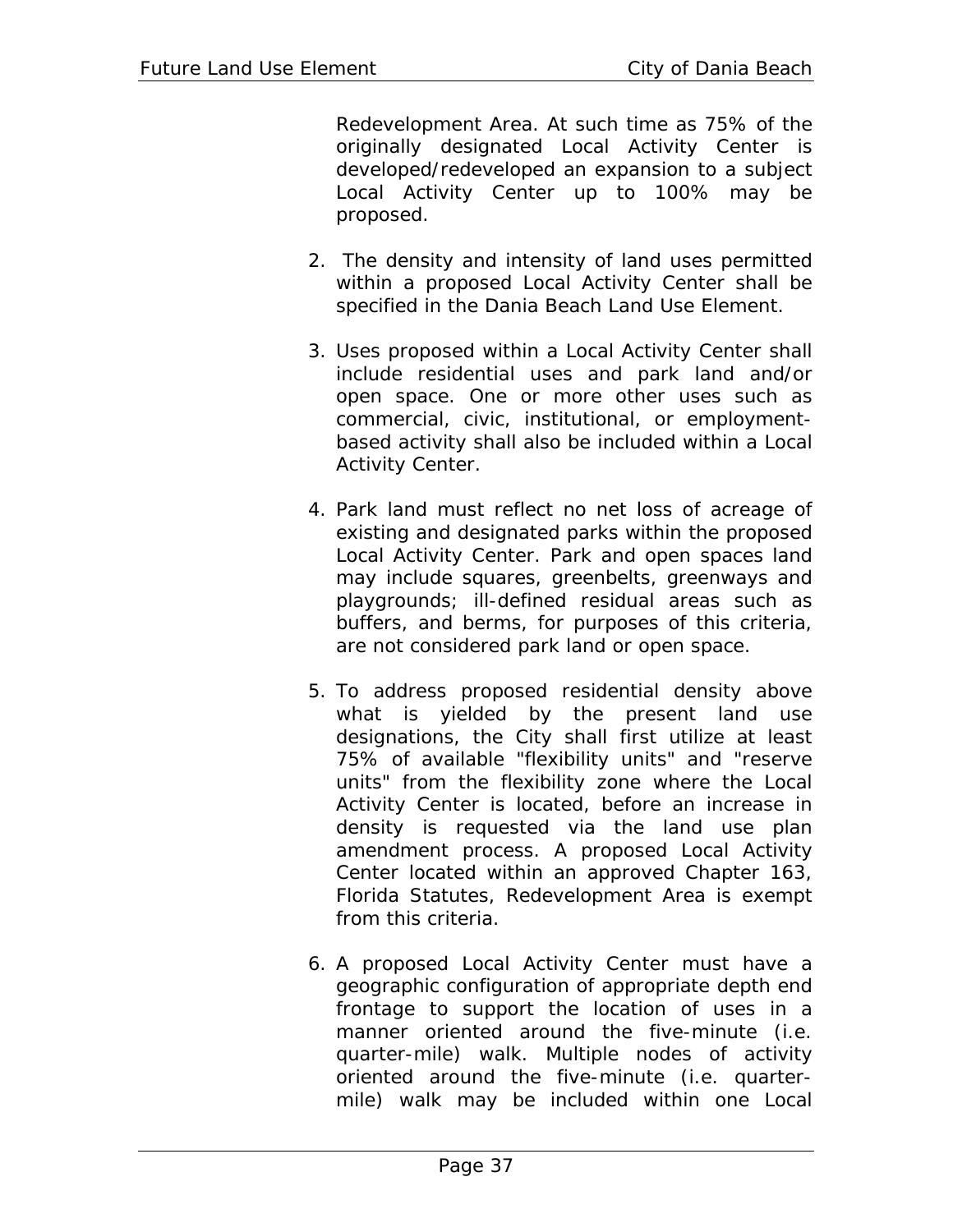Activity Center.

- 7. Seventy-five percent (75%) of the land within a Local Activity Center must be located within a quarter-mile of mass transit or multi-modal facilities or are included within an adopted plan to be located within a quarter-mile of mass transit or multi-modal facilities upon buildout of the Local Activity Center. Convenient access shall be provided to mass transit, community shuttle or multi-modal facilities where such facilities are in place or planned to be in place at the time the Local Activity Center is proposed. Where such facilities are not in place or planned to be in place at the time of proposal, the City shall provide design standards in the Land Use Element for a Local Activity Center that ensure that the primary priority is a safe, comfortable and attractive pedestrian environment that will allow for convenient interconnection to transit, will reduce the number of automobile trips internally and will ultimately support an integrated multi-modal transportation system.
- 8. A proposed Local Activity Center shall demonstrate consistency with the goals, objectives and policies and other requirements of the Land Use Element.
- 9. An interlocal agreement between the City and Broward County shall be executed no later than six months from the effective date of the adoption of a Local Activity Center which provides that monitoring of development activity and enforcement of permitted land use densities and intensifies shall be the responsibility of the City.

The following area has been designated a Local Activity Center within the Dania Beach Land Use Plan: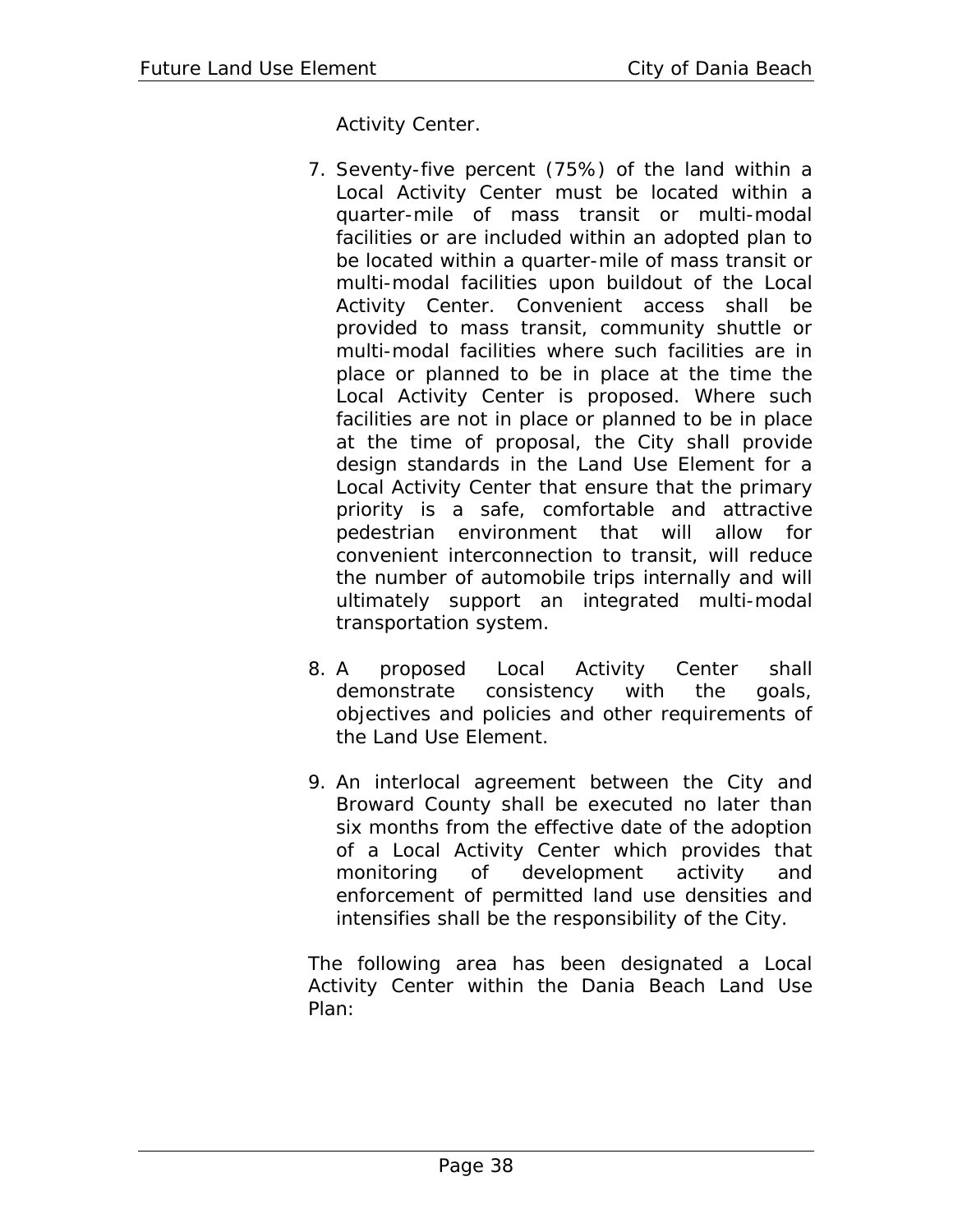## **Downtown Local Activity Center - Dania Beach Community Redevelopment Area**

| General<br>Location:                           | That area generally bound by<br>Northeast 2 <sup>nd</sup> Street on the<br>north, the eastern City limits<br>$2^{nd}$<br>on the east, Southeast<br>Street on the south and the<br>FEC railroad on the west. |  |
|------------------------------------------------|-------------------------------------------------------------------------------------------------------------------------------------------------------------------------------------------------------------|--|
| Land Uses:                                     | Maximum Intensity                                                                                                                                                                                           |  |
| Residential:                                   | 2,165 high-rise dwelling units<br>200 garden apartments<br>100 town homes                                                                                                                                   |  |
| Commercial                                     | 500,000 square feet                                                                                                                                                                                         |  |
| Hotel                                          | 640 rooms                                                                                                                                                                                                   |  |
| Community<br><b>Facilities</b><br>Conservation | 4.7 acres                                                                                                                                                                                                   |  |
|                                                | $0.6$ acre                                                                                                                                                                                                  |  |

### **D. Land Needs**

To support the Year 2005 projections of approximately 10,600 units and Year 2010 projections of approximately 11,600 units within the community, the associated land need requirements are anticipated to be approximately 36 and 145 acres, respectively. This is established utilizing the average new starts for housing within the community of about 90 per year and recognizes the mix of housing from the period of 1988 to 1997 which reflects a substantial number of multi-family permits (51%) against single family permit issuance of about 38%.

# **E. Redevelopment**

The City of Dania Beach includes Community Development Block Grant target areas as identified in the Broward County Redevelopment Plan. The Chapter 163 (Florida Statutes) Community Redevelopment Plan identifies the existing physical, social-economic and development conditions within the target area. The boundaries of the target area generally lie west of U.S.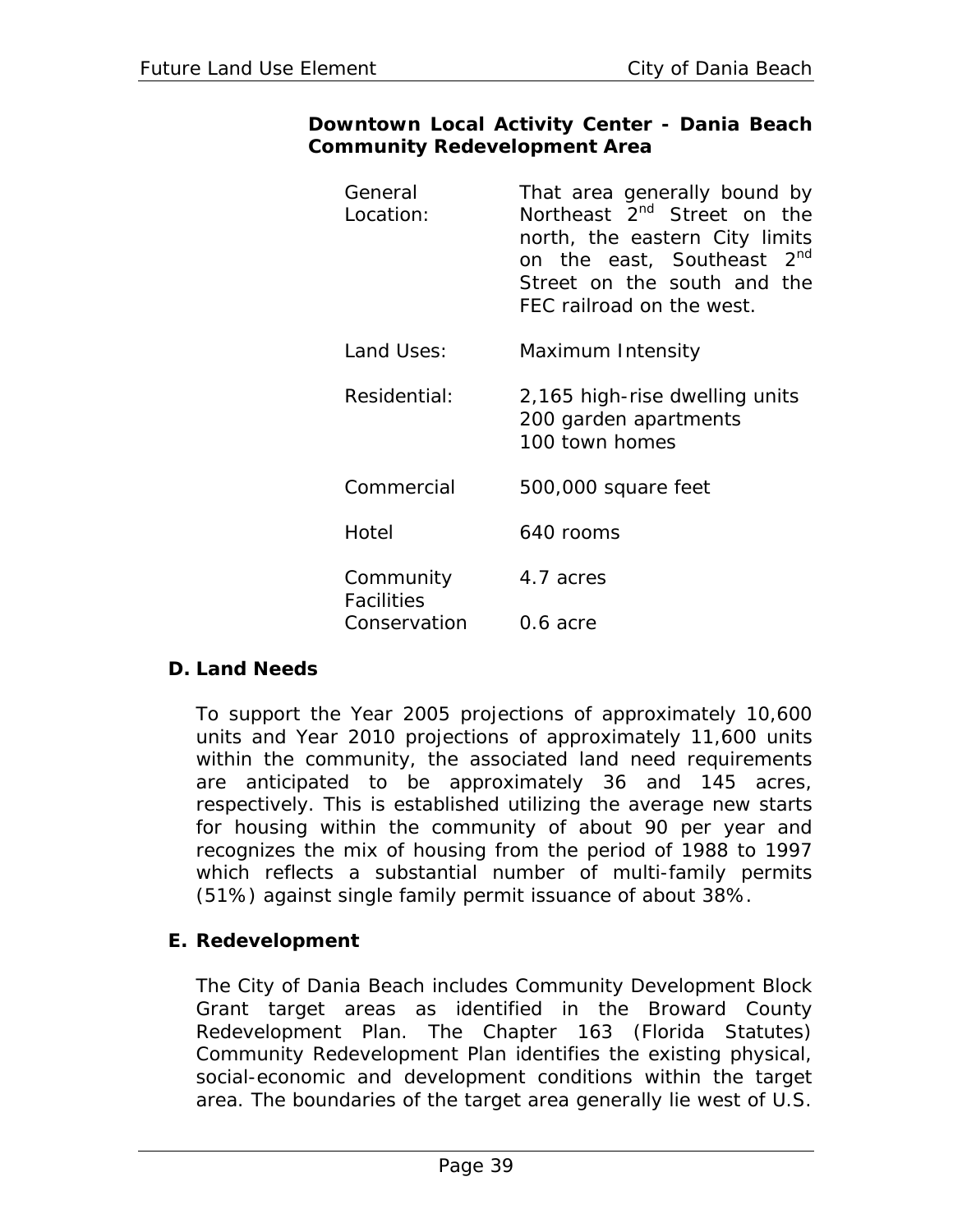1, south of Old Griffin Road, east of the C-10 Canal and north of the Sheridan Street. The 163 Plan addresses the need for redevelopment within this area including renewal of blighted areas and the elimination or reduction of uses inconsistent with the community's character.

In addition, the City of Dania Beach has significant opportunities for redevelopment within the other areas of the community. Many of these have been identified in a recent study prepared by the City of Dania Beach. These redevelopment activities are consistent with the Urban Infill amendments and Eastward Ho movements currently ongoing in Southern Florida, and particularly Broward County. The City will develop land development regulations that will be consistent with the permitted uses of the land use plan as it speaks to redevelopment and encouraging redevelopment in the City.

## **F. Flood Prone Areas**

The City of Dania Beach has limited areas which are flood prone and any development or redevelopment within these areas would have to conform to the flood insurance rate maps. The City fully subscribes with the FEMA maps and all development must conform with those standards.

### **G. Definitions**

Heavy Industrial. Business whose activities are predominantly connected with manufacturing, assembling, processing, or storage, which business is not included within the definition of Light Industrial or Marine Industrial. If a particular operation or use cannot be classified as a Light Industrial or Heavy Industrial, it shall be classified as Heavy Industrial. Heavy Industrial Uses can have outdoor operations or storage, and are not limited to the small machine parts, communications, and electronic businesses. Heavy industrial uses will also include tractor trailer truck operations and other heavy traffic generator type uses.

Hotel. A Building or part thereof, in which rental sleeping rooms are offered to the public where all charges for staying at the hotel (e.g. for food, lodging, and accessory services) are paid for by the room renter.

Hotels maintain an inner lobby through which all occupants must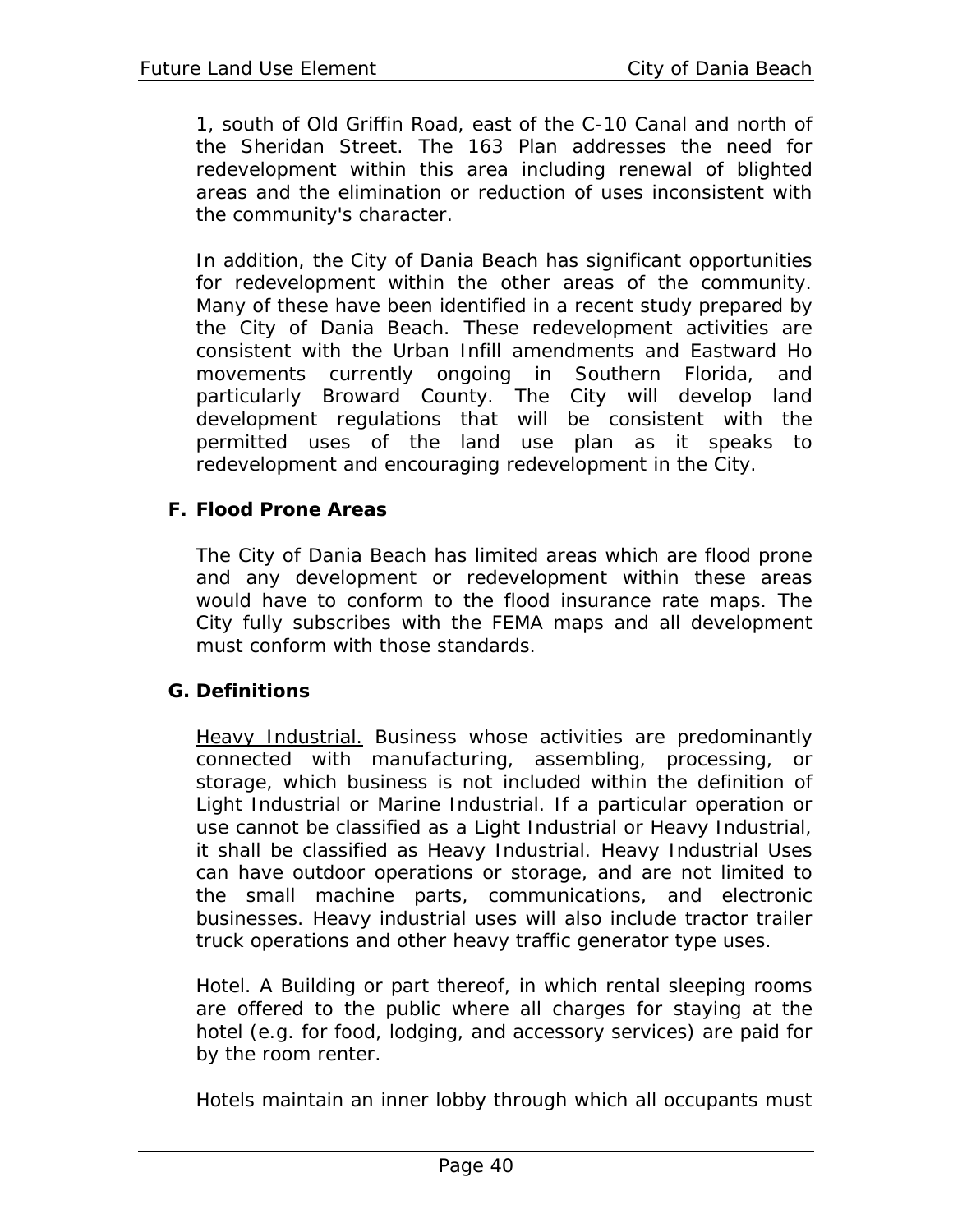pass to gain access. Hotel sleeping rooms are accessed solely through interior hallways, even when such units are on ground floors. Frequently guests stay more than one (1) night and typically hotels have amenities that cater to longer staying guests such as exercise rooms, spas, restaurants, meeting rooms, ballrooms, convention facilities, reading areas, and limited shopping areas. Hotels cater to transient occupancy, and may have limited kitchenette facilities (i.e., microwave, coffee maker, small sink, miniature refrigerator) for use by the occupants in rooms. Two hotel rooms are equivalent to one residential unit.

Light Industrial Use. Business activity which is predominantly connected with assembling or storage of small machine parts, electronics, and communications equipment where all activities are carried on within an enclosed building, and deliveries and pickups are made from enclosed trucks or vans. Light industrial operations are typically of a size, scale and character which are virtually indistinguishable from operations conducted in office buildings, commercial buildings and commercial-office parks and complexes. The equipment used in the light industrial manufacturing process do not typically contemplate large machines, generate significant emissions of toxic or regulated gases, or the use of bulk chemical combinations (i.e. light industrial buildings typically do not have smokestacks and onsite bulk chemical mixing is not contemplated). Light Industrial business operations are not objectionable because of noise, heavy truck traffic, fumes, vibration, glare, or other criteria which would be incompatible with residential or upscale commercial. Emphasis is primarily related to an activity other than manufacturing.

Marine Industrial. Marine industrial uses are designed to accommodate recreational marine and marine-related industries which, when necessary (for example, as a result of the size of the boat or yacht) and allowed, may take place outside of a building. Included are light industrial and research uses that are conducted within completely enclosed buildings and which have limited impact outside of buildings. Marine Industrial uses include: marinas; boat and yacht dealers and showrooms; boat and yacht brokers; repair and building of boats, yachts, and marine engines and equipment; sail making and repair; storage, repair, and building of marine parts and accessories; boat and yacht cleaning, maintenance, and painting; and, transportation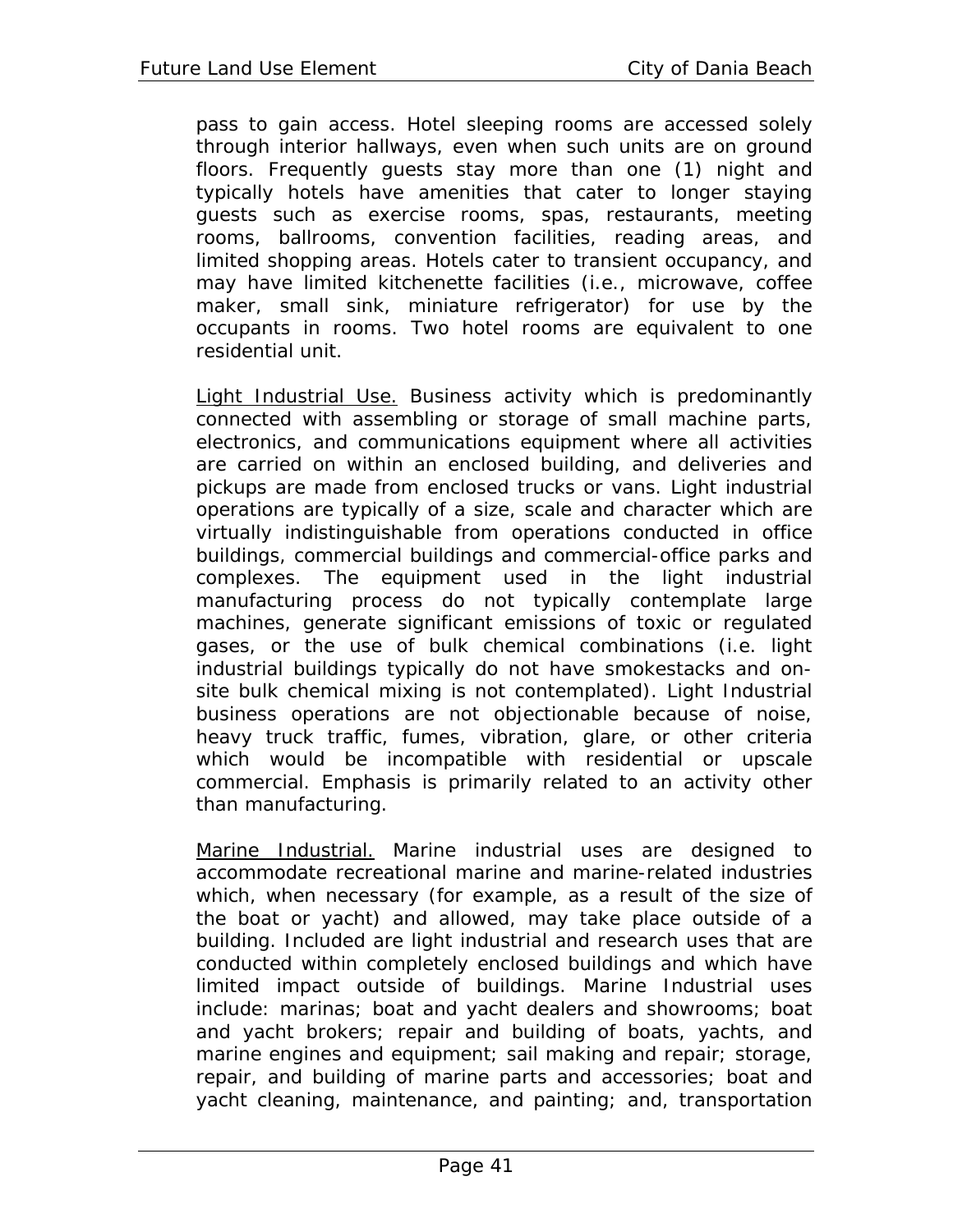and ticketing facilities.

Motel. A building, or series of buildings, being attached, semidetached, or detached, in which rental sleeping rooms are offered to the public where all charges for staying at the motel (e.g. for food, lodging, and accessory services) are paid for by the room renter, and where each unit has convenient exterior access to a parking space for the use of the unit's occupants. Access to sleeping rooms is from the exterior of the building as opposed to through the interior. The rental sleeping rooms, with the exception of a dwelling unit for the manager or caretaker, are devoted predominantly to the use of motor vehicle traveling transients who typically stay one night. These units may have limited kitchenette facilities (i.e., microwave, coffee maker, small sink, miniature refrigerator) for use by the occupants in rooms. Two motel sleeping rooms are equivalent to one residential unit.

Penal, Correctional, and Re-Entry Facilities. The following are not considered a "hotel" or "motel, or a "police protective facility," or a "Community Facility", and instead, are hereby defined as being "Penal, Correctional, and Re-Entry Facilities, regardless of whether the uses are publicly, privately or charitably owned, operated, or subsidized: jails, correctional facilities, detention facilities, prison release facilities, convict or prisoner rehabilitation or social re-introduction facilities (e.g. "halfway houses", supervised or structured living, working, or educational facilities), or facilities where residents are not confined or restrained but are free to leave the facility for work or personal needs subject to operative rules controlling residency on the premises and that provide community-based treatment to persons referred by the Federal Bureau of Prisons, a State Department of Corrections, or like federal or state agency, who need re-entry into the community, including drug and alcohol counseling and job placement assistance.

Solid waste facilities. The term "solid waste facilities" means structures or systems designed for the storage, collection, processing, recycling or disposal of solid waste, including hazardous waste, industrial waste, construction and demolition waste and biomedical waste. The term includes processing plants, recycling plants, disposal yards, landfills (of any class), compost areas (excluding residential backyard composting), composting facilities, construction and demolition debris recycling areas, construction and demolition debris recycling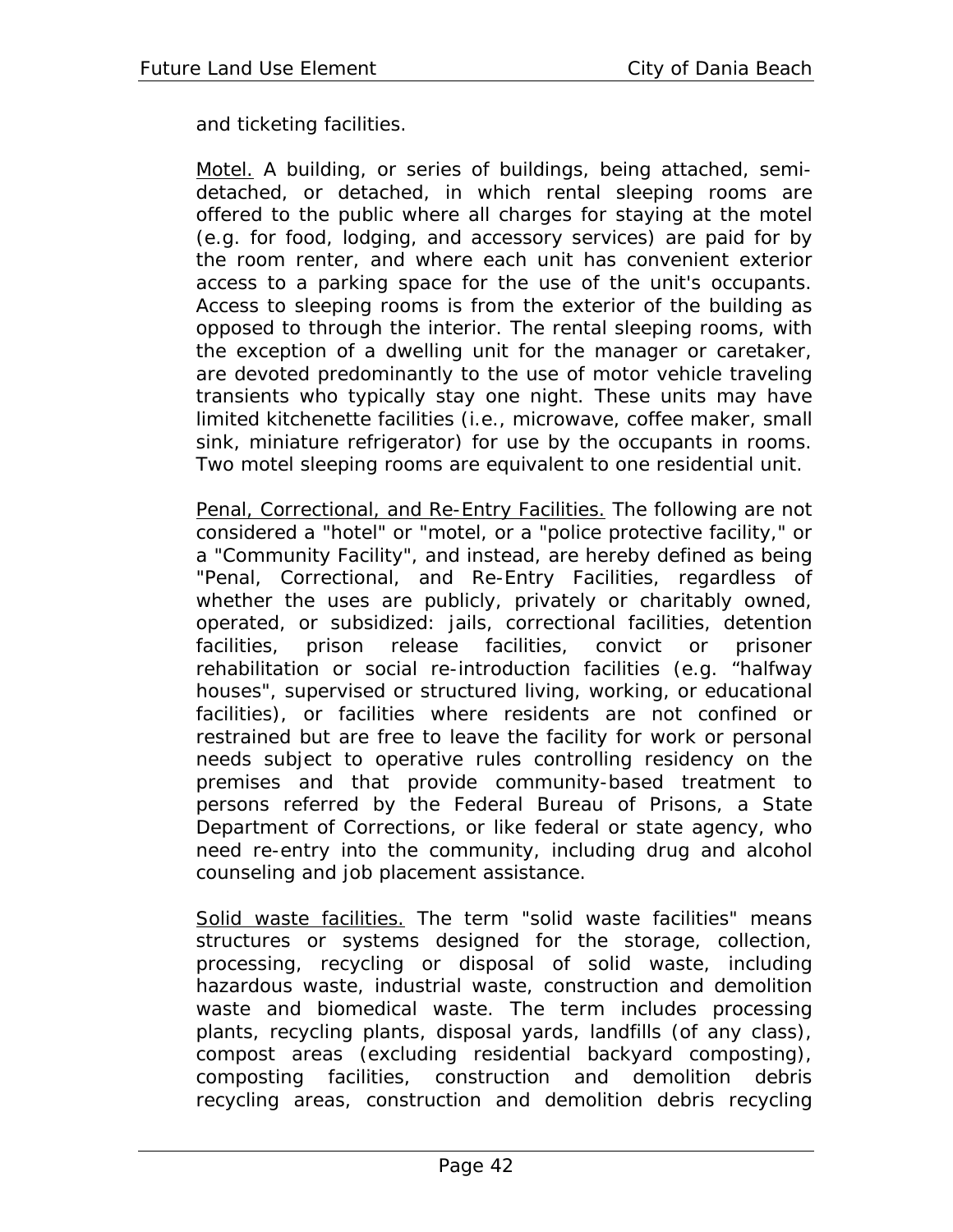facilities, materials recovery facilities, monofills, solid waste combustors, solid waste disposal facilities, solid waste management facilities, tire recycling areas or facilities, volume reduction plants, waste tire collection centers, waste tire collectors, waste tire processing facilities, and waste tire sites. See F. A. C. s. 62-701 for the definitions of the foregoing terms.

Utilities. The term "Utilities" means those facilities needed to serve or which constitute a public or private utility, limited to the following: lines, valves, wells, water treatment plants, and injection wells which comprise a water service utility needed to serve Dania Beach citizens; gravity mains, force mains, manholes, lift stations, monitoring stations, needed to serve Dania 'Beach residents; electrical lines, poles, substations and transmission facilities which comprise an electric power utility needed to service Dania Beach residents; lines, valves, and equipment which comprise a liquid gas utility infrastructure needed to serve Dania Beach residents; lines, switching facilities, poles, communications towers, antennas and other appurtenances for telephone utility infrastructure to service Dania Beach residents; and lines, hub facilities, and satellite earth station receiving facilities, and other appurtenances necessary to comprise a cable television utility to service Dania Beach residents. Unless expressly indicated within a Future Land Use Element, the word "utilities" will not include plants for electric, gas, or telephone service, or solid waste facilities.

## **IV. REQUIREMENTS FOR FUTURE LAND USE GOALS, OBJECTIVES AND POLICIES**

The goal of the future land use element of the City of Dania Beach will be provision of land uses which will maximize economic benefits for the community, be sensitive of the natural environment and minimize any threat to the health, safety and welfare of the community and its residents.

### **Objective I**

**Land development regulations shall be maintained which promote orderly growth, development and placement of land uses, which will encourage a mix of residential types and provide good quality of life for the residents of the City of Dania Beach.** 

Policy 1.1 Provide for a mix of residential communities which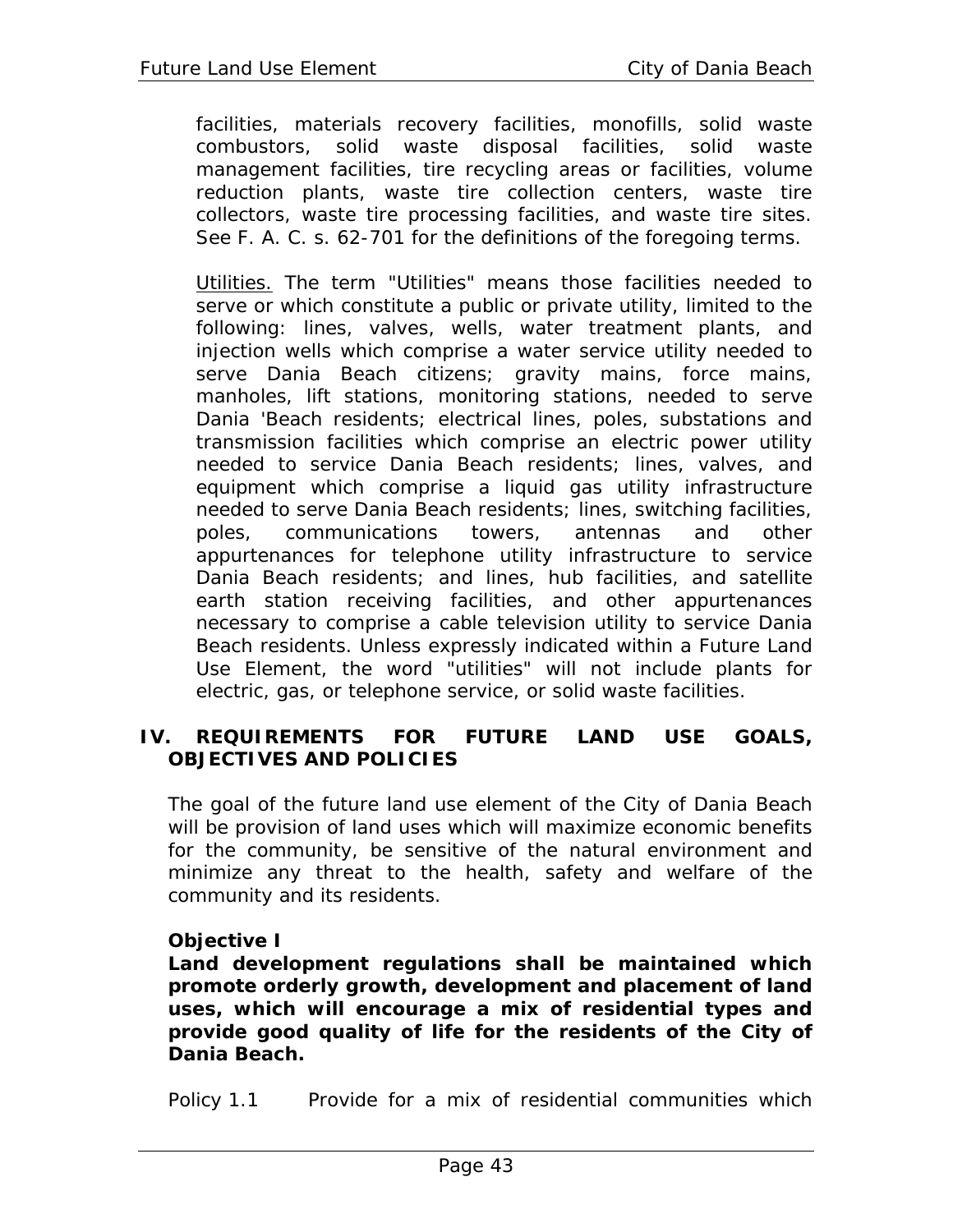will promote a diverse population and a healthy environment.

- Policy 1.2 Commercialized activities will be provided to serve the residents of the community.
- Policy 1.3 Clean, light, industrial development will be encouraged to support the tax base for the community and to provide a wide range of employment for residents of the community.
- Policy 1.4 Future industrial land uses shall be located with access to major transportation facilities including highways, airports, railroads, and seaports. (B.C.P. #03.01.02)
- Policy 1.5 In order to ensure sufficient amounts of industrial land are available to meet Dania Beach's future needs, those lands enjoying a future land use industrial designation on the Future Dania Beach Land Use Plan Map shall not be utilized for nonindustrial purposes, except where in conformance with the Industrial Permitted Use subsection of the Plan Implementation Requirements section of the Dania Beach Land Use Plan. (B.C.P. #03.01.04).
- Policy 1.6 Significant industrial land is currently available. The City will encourage light/marine oriented industrial uses as an alternative to traditional industrial uses.
- Policy 1.61 Heavy Industrial Uses. The City shall not encourage additional Heavy Industrial Development. After January 1, 1999, Heavy Industrial Uses will be allowed only when they offer significant gains and opportunities to the City (in terms of employment opportunity, increased tax base, an enhancement to the City's growing reputation as a significant commerce location for the Marine Industry, or the provision of services and goods deemed necessary and desirable for Dania Beach's citizenry as distinguished from the citizens of Broward County or Southeast Florida), and when industrial facilities are planned, designed, and built to minimize adverse secondary impacts of noise, outdoor activities,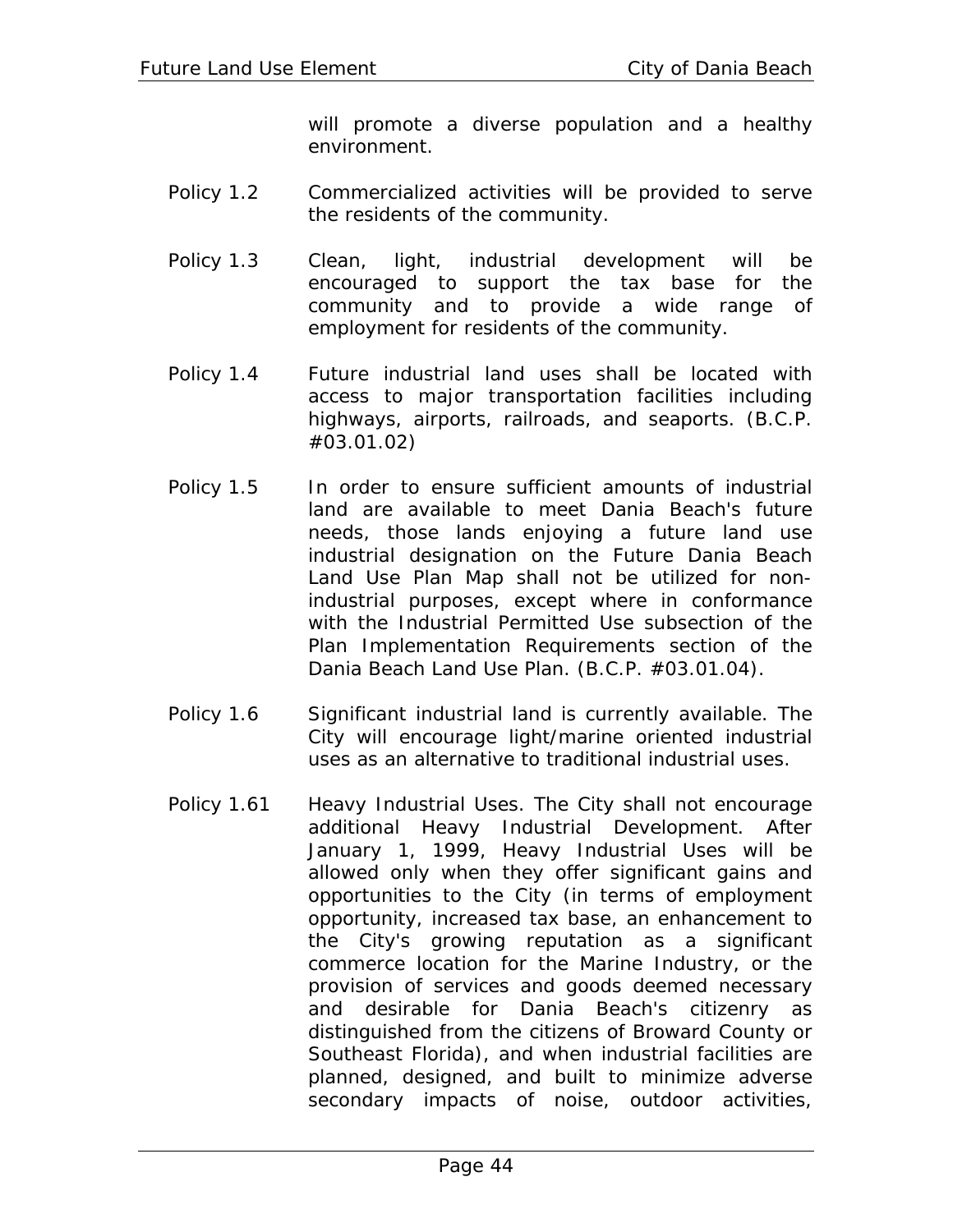environmental pollution, vibration, dust, odors, traffic generation, or other physical activity. In evaluating heavy Industrial Use development, the City may require more than the minimum setback, landscaping, open space, and pervious area requirements, and less than the otherwise maximum allowable building height and lot coverage requirements to minimize or offset negative secondary impacts.

- Policy 1.62 Marine Industrial Uses. The City shall encourage additional Marine Industrial development. In doing so, Marine Industrial development shall be planned, designed, and built to be as fully enclosed in buildings as is reasonably possible and to minimize adverse secondary impacts of noise, outdoor activities, environmental pollution, vibration, dust, odors, is generation, or other physical activity. In evaluating Marine Industrial development, the City may require more than the minimum setback, landscaping, open space, and pervious area requirements, and less than the otherwise maximum allowable building height and lot coverage requirements to minimize or offset negative secondary impacts.
- Policy 1.63 Landfills and resource recovery facilities shall be planned to minimize impacts on adjacent existing or planned land uses. (B.C.P. #08.01.15)
- Policy 1.7 Minimum floor elevation standards for building sites promulgated and administered by the Federal Emergency Management Administration shall be applied citywide for new construction. (B.C.P. #08.01.18)
- Policy 1.8 Areas surrounding existing and proposed airports/heliports shall be planned to promote compatible land uses consistent with the affected elements of the Dania Beach Comprehensive Plan. (B.C.P. 15.03.01)
- Policy 1.9 Within areas surrounding existing or committed airports/heliports, Dania Beach shall not issue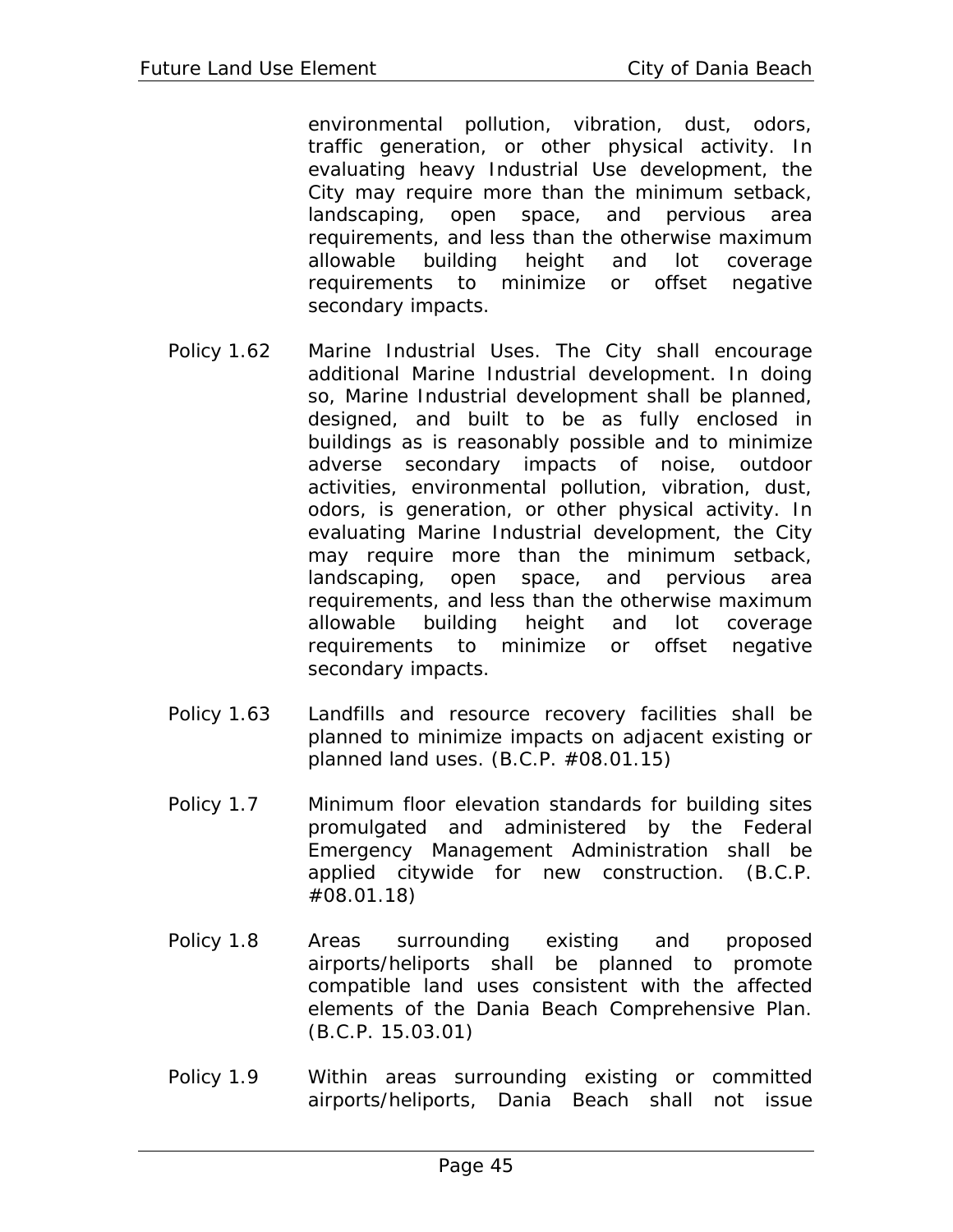development orders for land uses or structures that are incompatible with airport/heliport uses, pursuant to the Development Review Requirements subsection of the Plan Implementation Requirements section of the Dania Beach Land Use Plan. (B.C.P. #15.03.02)

- Policy 1.10 The recommendations of adopted Part 150 Study Technical Reports shall be taken under consideration during land use decisions affecting airports/heliports and their adjacent areas. (B.C.P. #15.03.03)
- Policy 1.11 Dania Beach shall protect from obstruction Federal Aviation Administration approved and locally adopted aircraft air corridors. (B.C.P. #15.03.05)
- Policy 1.12 The City shall establish development review procedures to ensure that Crime Prevention Through Environmental Design (CPTED) principles are addressed during the review process. (B.C.P. #14.04.00)
- Policy 1.13 The City's land development regulations shall enable a variety of housing types to accommodate the housing for all income levels in the City of Dania Beach. The City shall encourage the inclusion of low and moderate housing opportunities in large-scale residential developments. (B.C.P. #1.07.03)

### **Objective II**

**Land development regulations will be maintained which will insure that future land amendments will only be permitted provided an analysis demonstrates that the soils, topography, natural resources and availability of the services are in place.** 

- Policy 2.1 Facilities and services will meet the levels of services outlined in the Comprehensive Plan Elements.
- Policy 2.2 All facilities will be available and consistent with concurrency requirements as per Section 163.3180 Florida Statutes (1993) and Rule 9J-5.055 Florida Administrative Code (2001).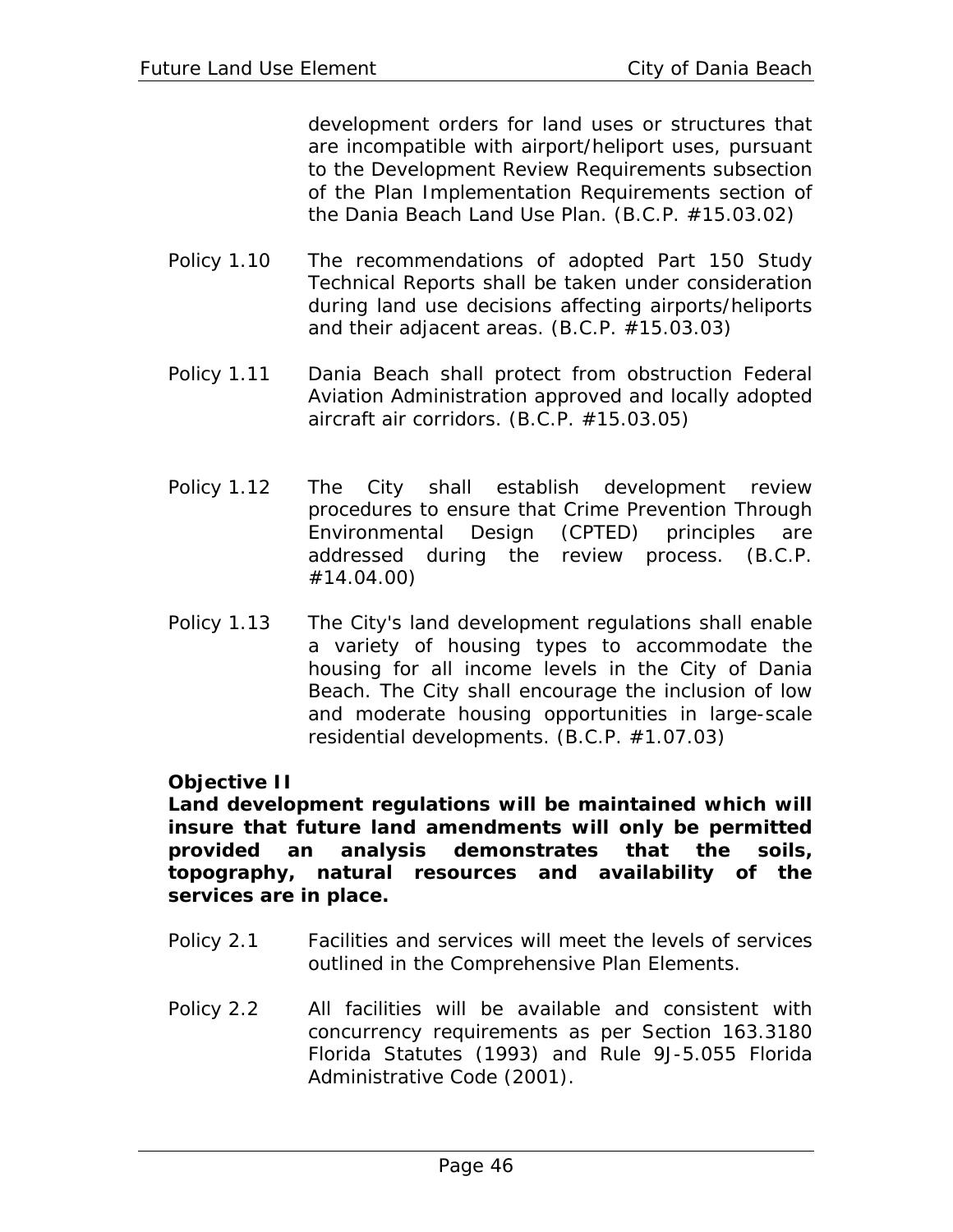Policy 2.3 The City shall consider the individual and cumulative impacts of land use plan amendments on the existing and planned elementary and secondary education facilities. (B.C.P. # 8.07.01)

#### **Objective III**

**Available land suitable for the provision of community facilities to support the existing/projected population has been identified.** 

- Policy 3.1 New development shall provide for utility and community facility sites in accordance with the level of service standards of the Comprehensive Plan.
- Policy 3.2 New park and recreational facilities shall be supplied and tied with new growth in accordance with the level of service standards of the Comprehensive Plan.
- Policy 3.3 Dania Beach shall provide for a minimum of three (3) acres of Community level parks for every 1,000 existing and projected permanent residents. The acreage that may be used to meet this requirement is listed in the "Community and Regional Parks" subsection of the Plan Implementation Requirements section of the Broward County Land Use Plan. (B.C.P. #05.02.01).
- Policy 3.4 Dania Beach shall adopt and implement those procedures and practices necessary to meet or exceed the minimum parks and open space standards contained with the Broward County Land Use Plan. (B.C.P. #05.02.03)
- Policy 3.5 Dania Beach shall address, within its development codes and regulations, the protection of existing and designated parks, recreation and open space lands to ensure such lands are protected from future development. (B.C.P. #05.02.04)
- Policy 3.6 Dania Beach shall continue to permit public schools (defined for the purpose of the land use element to mean public schools K through 12), which are classified by this Plan as a type of community facility,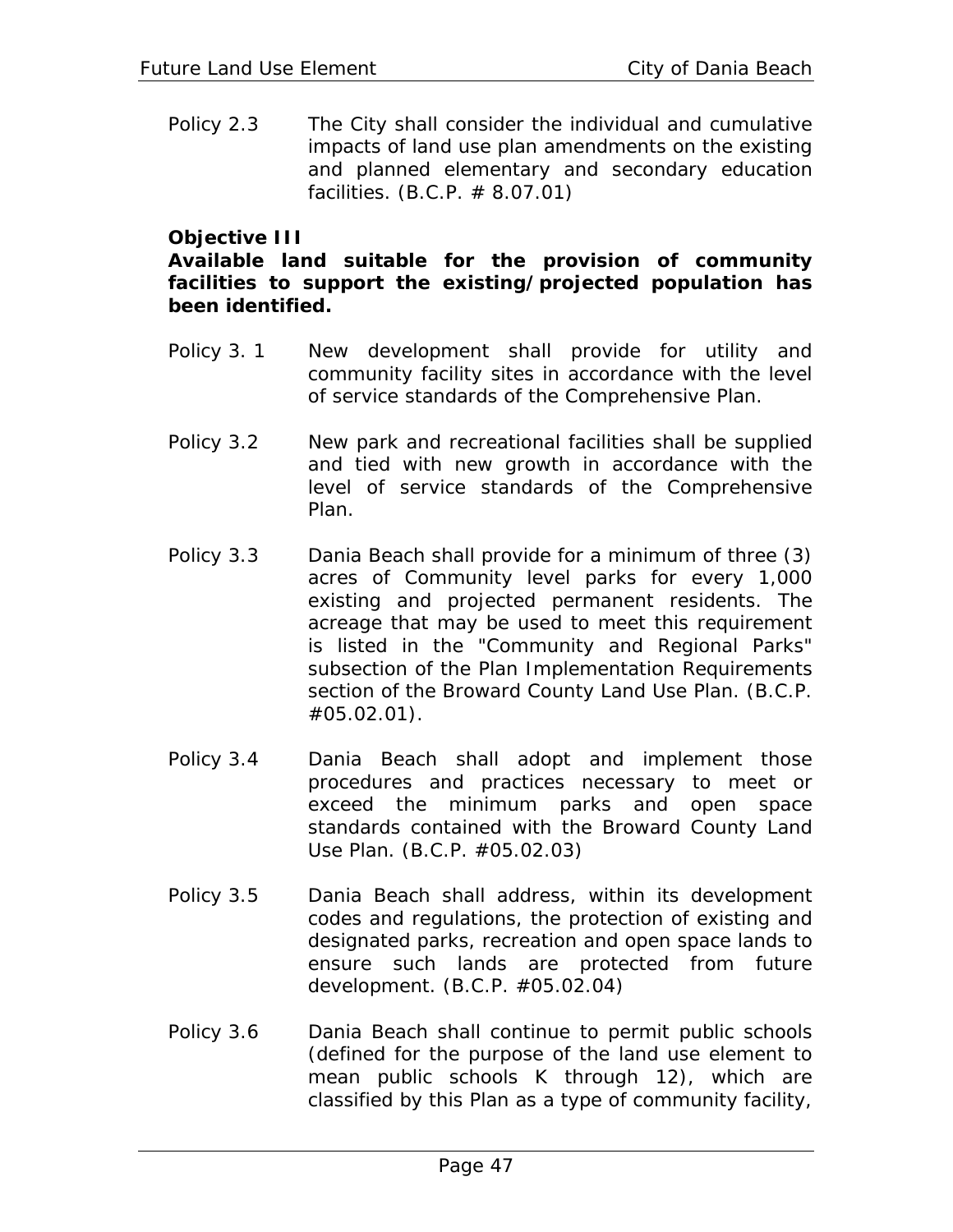- in the following land use categories.
	- a. Residential
	- b. Community Facilities
- Policy 3.7 Dania Beach will utilize the following Broward County School Board land area guidelines for individual school facilities.
	- a. Elementary school: 12 acres
	- b. Middle school: 20 acres
	- c. High school: 45 acres
- Policy 3.8 Collocation of public schools with other community facilities will be considered when:
	- a. New or replacement schools are funded in the School Board's Capital Budget and are adjacent to other existing public facilities.
	- b. New facilities are funded in the City's Capital Improvement Element and can be located adjacent to public schools and/or
	- c. Joint use projects are created and implemented.
- Policy 3.9 Dania Beach will encourage the collocation of public facilities such as libraries, parks and co n unity centers with public schools to the extent practical and financially feasible. The following criteria shall be considered for collocating public schools and public facilities.
	- a. Availability of vacant land of suitable size and dimensions for the collocated public uses;
	- b. Compatibility of the collocated public uses with the adjacent land uses (ex: noise, odors, glare, debris, dust, traffic, high voltage transmission lines, etc.) and the compatibility of the collocated public uses' future land use designation(s) with the future land use designations of adjacent uses;
	- c. Availability of infrastructure, public services, (i.e.: roadways, public transit, potable water, sanitary sewer, drainage, and aquifer recharge) and utilities (electricity, gas, etc.);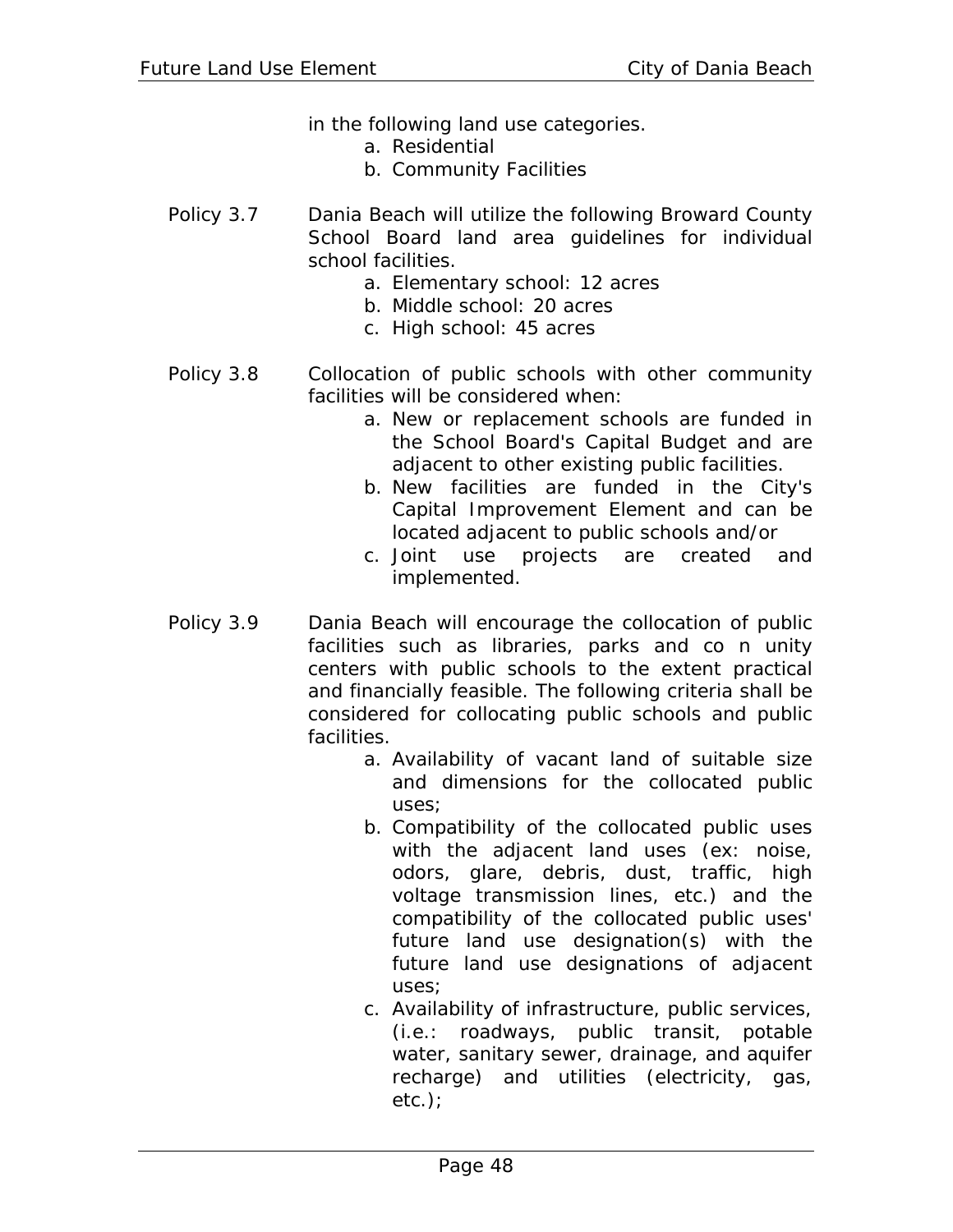- d. Environmental limitations (i.e.: wetlands, uplands, soil conditions, contaminated sites, potential brownfield sites, etc.);
- e. Access approaches, including roadways, public transit, bikeways, recreational trails and pedestrian ways;
- f. Proximity to residential areas, particularly urban residential areas, and areas of very low, low and moderate housing; and
- g. Demographic base for purposes of encouraging diversity.
- Policy 3.10 Dania Beach shall incorporate provisions in the Land Development Code requiring new nonresidential, located adjacent to an existing or planned public school site, to incorporate features such as walls, solid hedges or increased setbacks where such use would be incompatible with the public school.
- Policy 3.11 Dania Beach shall incorporate provisions in the Land Development Code which provided for safe pedestrian and bicycle access to schools.
- Policy 3.12 Dania Beach shall utilize the Technical Advisory Committee meetings as the mechanism for coordinating the school collocation planning process with the Broward County School Board.

### **Objective IV**

### **Continue to implement redevelopment and renewal of blighted areas within the Dania Beach CDBG.**

- Policy 4. 1 On an annual basis provide for a minimum of three (3) rehabilitations of substandard housing units and two (2) new constructions.
- Policy 4.2 Continue to attract employment centers within the target area region.
- Policy 4.3 The City shall evaluate the need for a designated redevelopment area with a reduced level of service for regional roadways in order to promote redevelopment and expansion of employment and housing opportunities for low and moderate-income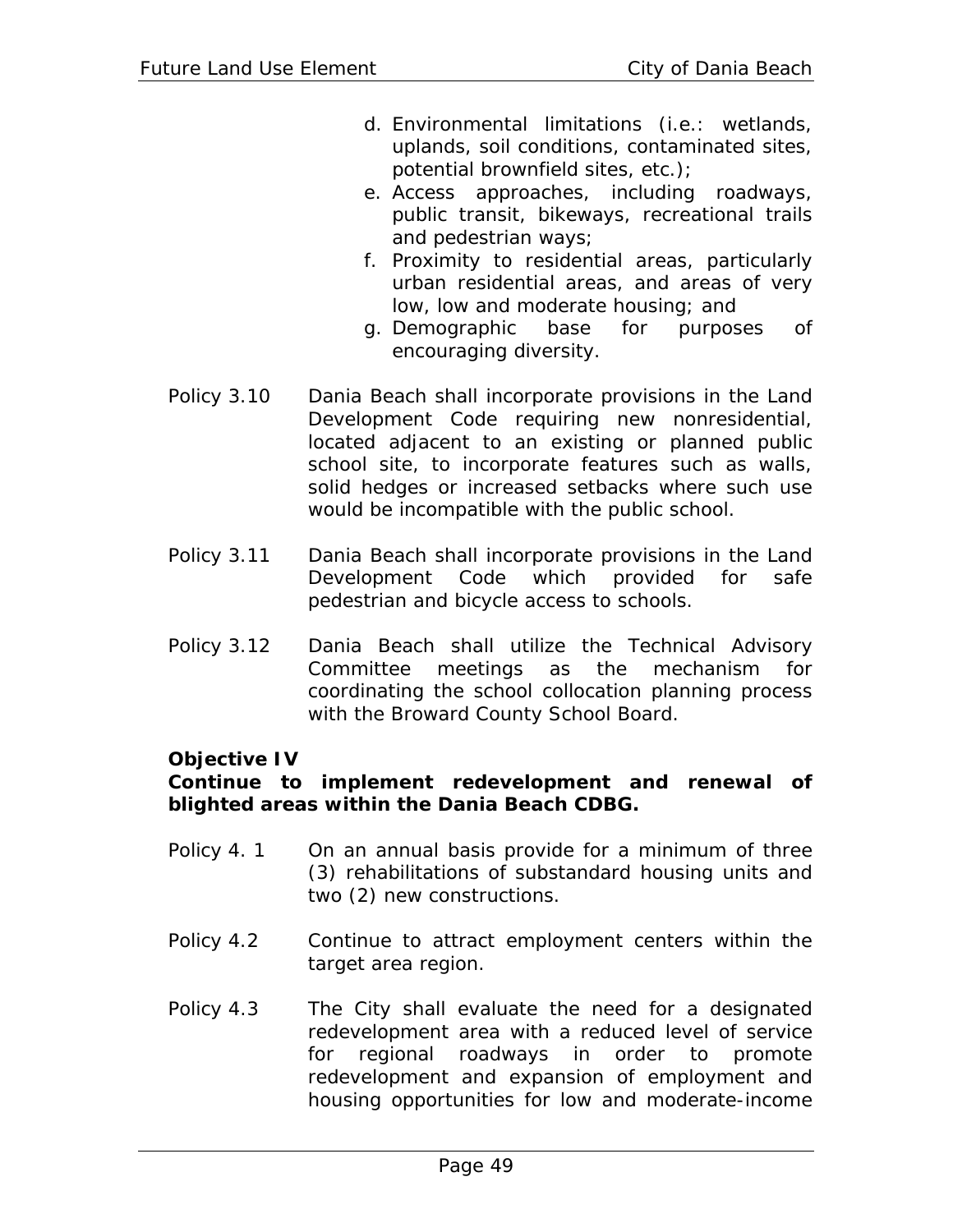households. (B.C.P. #14.03.00)

- Policy 4.4 Any designated redevelopment areas in the City of Dania Beach shall be served by mass transit facilities. (B.C.P. #14.03.04)
- Policy 4.5 To preserve and stabilize neighborhoods within designated redevelopment areas, the City shall evaluate traffic patterns in designated redevelopment areas and implement improvements that promote the appropriate interaction or separation of neighborhood and regional traffic.  $(B.C.P. # 14.03.06)$

### **Objective V**

**Maintain land development regulations, zoning ordinances and other administrative rules to implement the Comprehensive Plan.** 

- Policy 5. 1 Encourage development to enhance the tax base of the community.
- Policy 5.2 Develop incentives within the land development regulations for quality development.
- Policy 5.3 Work to streamline the development approval process where practical.
- Policy 5.4 Residential land permitted uses and densities will be in accordance with the Future Land Use Element of the Comprehensive Plan.
- Policy 5.5 Commercial, office, employment center and industrial land uses will be identified in accordance with the Comprehensive Plan.
- Policy 5.6 Dania each shall employ its local land use plan and zoning ordinance to establish differing intensities of commercial development compatible with adjacent and surrounding land uses. (B.C.P. #02.04.03)
- Policy 5.7 The commercial policies in the Dania Beach Land Use Plans shall form the basis for zoning categories that distinguish between neighborhood, community and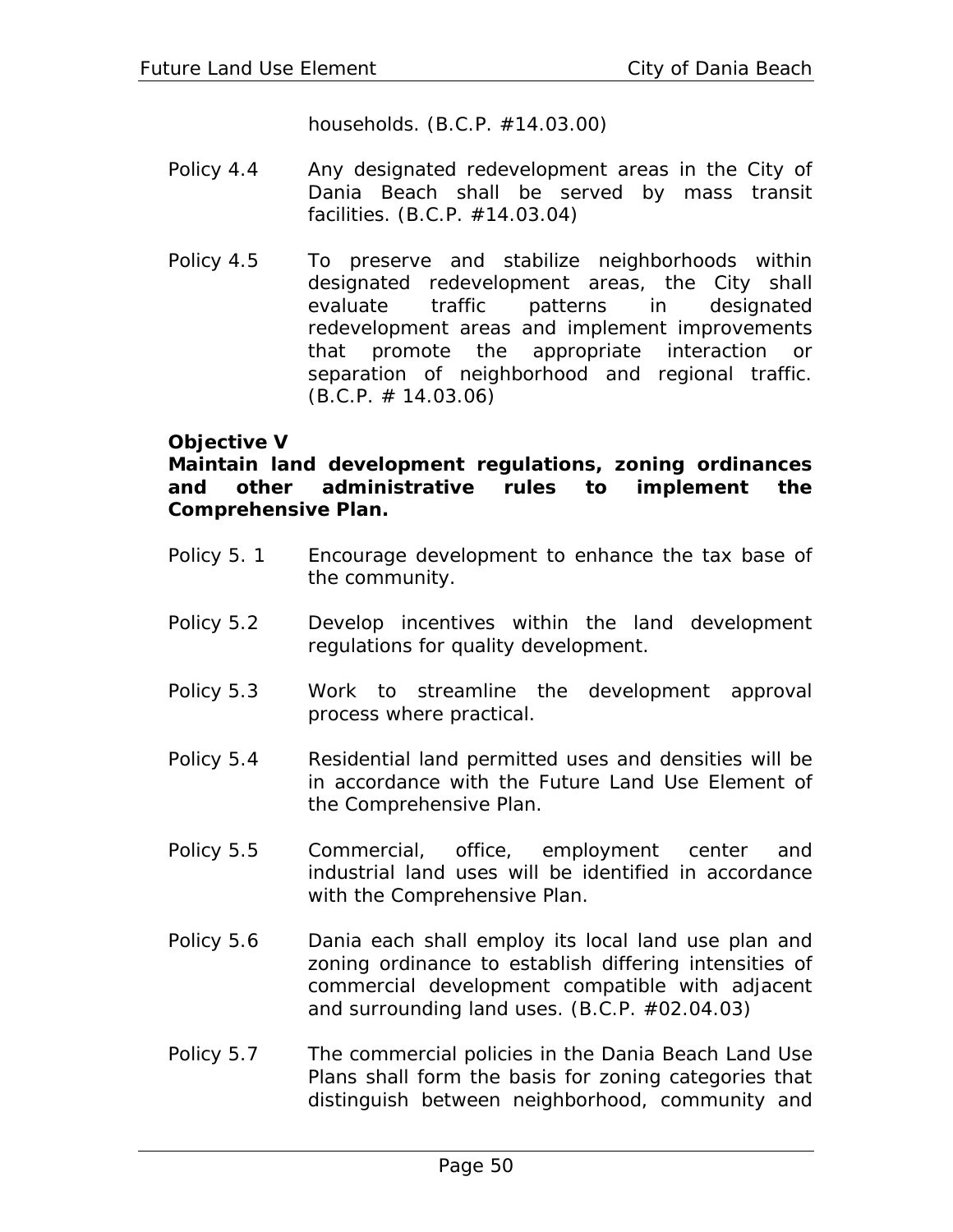regional commercial developments within their respective service areas. (B.C.P. #02.04.06)

- Policy 5.8 Community facilities, public facilities uses and sites will be in accordance with the Land Use Element of the Comprehensive Plan.
- Policy 5.9 Subdivision regulations shall provide for both the timely completion and regular maintenance of all required capital improvements and amenities. (B.C.P. #01.04.02)
- Policy 5.10 Dania Beach shall establish a policy framework/foundation upon which land development regulations addressing signage may be based. (B.C.P. #02.06A I)
- Policy 5.11 To ensure the adequate provision of public services and facilities, Dania Beach shall take into consideration Dania Beach's tourist population and the seasonal demands placed upon Dania Beach's infrastructure.  $(B.C.P. # 9.12.02)$
- Policy 5.12 Dania Beach shall implement regulations which address the potentially adverse impacts of industry, including noise, vibration, air pollution, glare, heat, solid wastes, hazardous wastes, fire and explosion. (B.C.P. #03.04.01)
- Policy 5.13 Dania Beach shall adopt land development regulations that require platting at least in those circumstances where the Plan Implementation Requirements section of the Broward County Plan requires platting; and such regulations may establish additional standards, procedures, and requirements as may be necessary to regulate and control the platting of lands within their boundaries. (B.C.P. #08.02.01)
- Policy 5.14 The City shall establish a pool of "Affordable Housing Units" 's equal to 10% of the total available flexibility and reserve units within the City which shall be deducted from the total available flexibility and/or reserve units. (B.C.P. #1.07.04)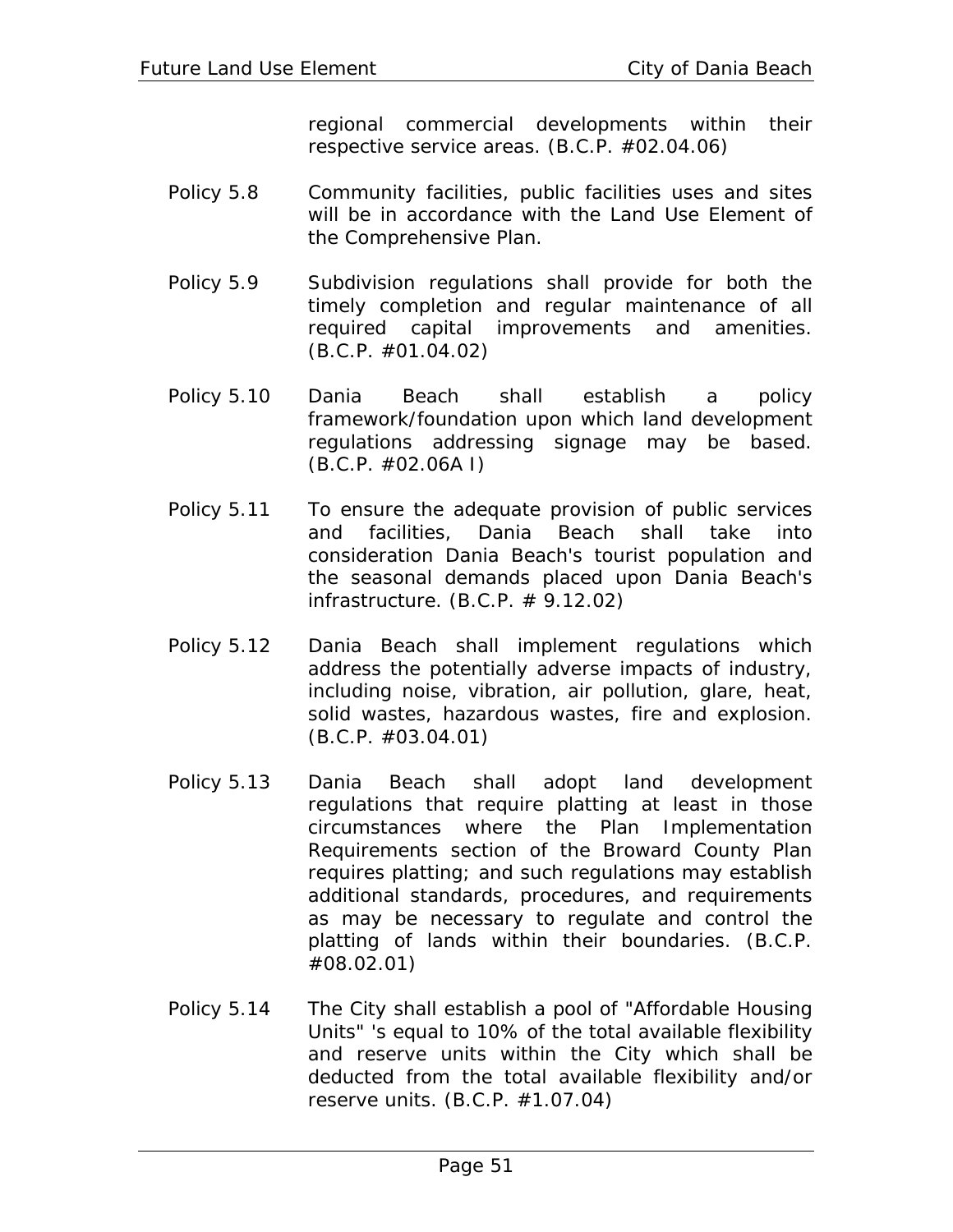# **Objective VI**

## **Natural resources and historic resources shall be maintained at their present levels at a minimum.**

- Policy 6.1 Identify historically significant properties within the community on the Future Land Use Map and support the efforts of the Dania Beach Historical Society to designate and protect the identified properties.
- Policy 6.2 Maintain the quality of the existing wildlife habitats and natural resources within the community.
- Policy 6.3 Continue to protect and identify environmentally sensitive lands. Protect any identified future water wellfields in accordance with the wellfield protection ordinance.
- Policy 6.4 Promote restoration of the Dania Beach ecological systems including its hydrological and ecological functions as well as any degraded or substantially disrupted surface waters. (B.C.P. #06.01.01)
- Policy 6.5 Protect the minimum seasonal flows and levels of surface watercourses, as established by the South Florida Water Management District. (B.C.P. #06.01.05)
- Policy 6.6 Protect and conserve those areas known to contain plant species listed in the Regulated Plant Index for protection by the Florida Department of Agriculture and Consumer Services. (B.C.P. #06.01.08)
- Policy 6.7 Promote the acquisition, retention and management of unique natural areas in order to preserve their environmental, recreational and other public benefits. (B.C.P. #06.02.02)
- Policy 6.8 Discourage activities in the vicinity of Local Areas of Particular Concern which would have detrimental impact upon such areas. (B.C.P. #09.01.05)
- Policy 6.9 Amendments to the Dania Beach Land Use Plan Map proposing land use categories which permit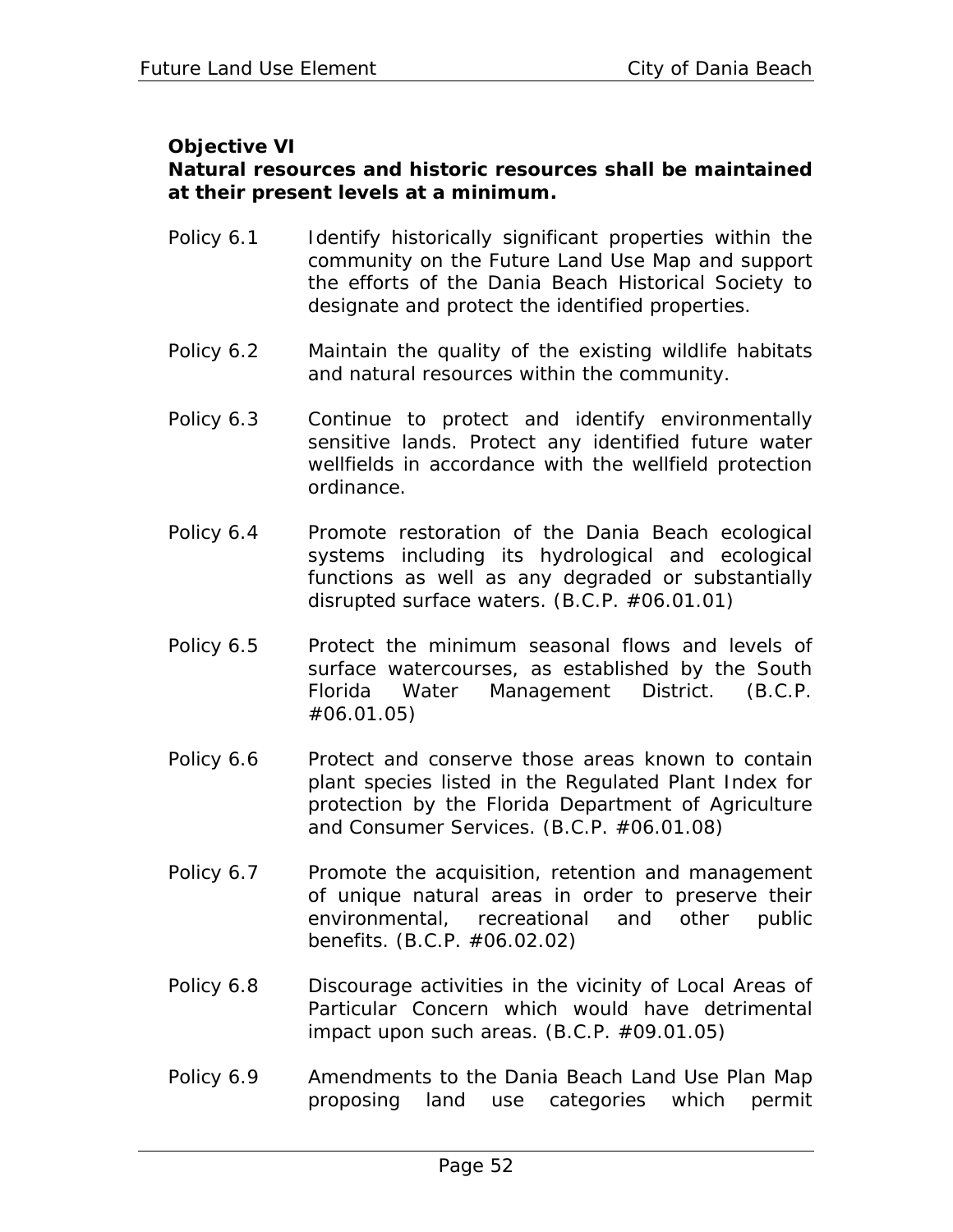Industrial uses shall be discouraged, to the greatest extent feasible, for lands within wellfield protection zones of influence as identified by the Potable Water Supply Wellfield Protection Ordinance of Broward County shall be approved only if proposed uses are consistent with those uses allowed by the Broward County Wellfield Protection Ordinance. (B.C.P. #09.02.03)

- Policy 6.10 Dania Beach shall, when it is determined to be practical and financially feasible, require land uses currently on septic systems to be connected to central wastewater treatment facilities, with priority given to those land uses in proximity to surface waters. (B.C.P. #09.02.06)
- Policy 6.11 Local land development codes and regulations shall provide for the protection and creation of surface waters in conformance with State and South Florida Water Management District Policies. (B.C.P. #09.04.01)
- Policy 6.12 Dania Beach shall coordinate its historic resource protection activities with applicable state and federal laws through the procedures established in the Broward County Land Development Code. (B.C.P. #09.08.04)
- Policy 6.13 Dania Beach shall consider the impacts of land use plan amendments on those historic resources identified in Table XII of the Housing Element. (B.C.P. #09,08.05)
- Policy 6.14 All applicants shall be required to analyze the potential impacts of proposed land use plan amendment on the historic resources identified in Table XII of the Housing Element.
- Policy 6.17 The City shall not issue development orders, except as listed below, for development within wetlands, until an Environmental Resource License has been issued by the Broward County Department of Planning and Environmental Protection. However, the City may issue rezoning, site plan, plat approval or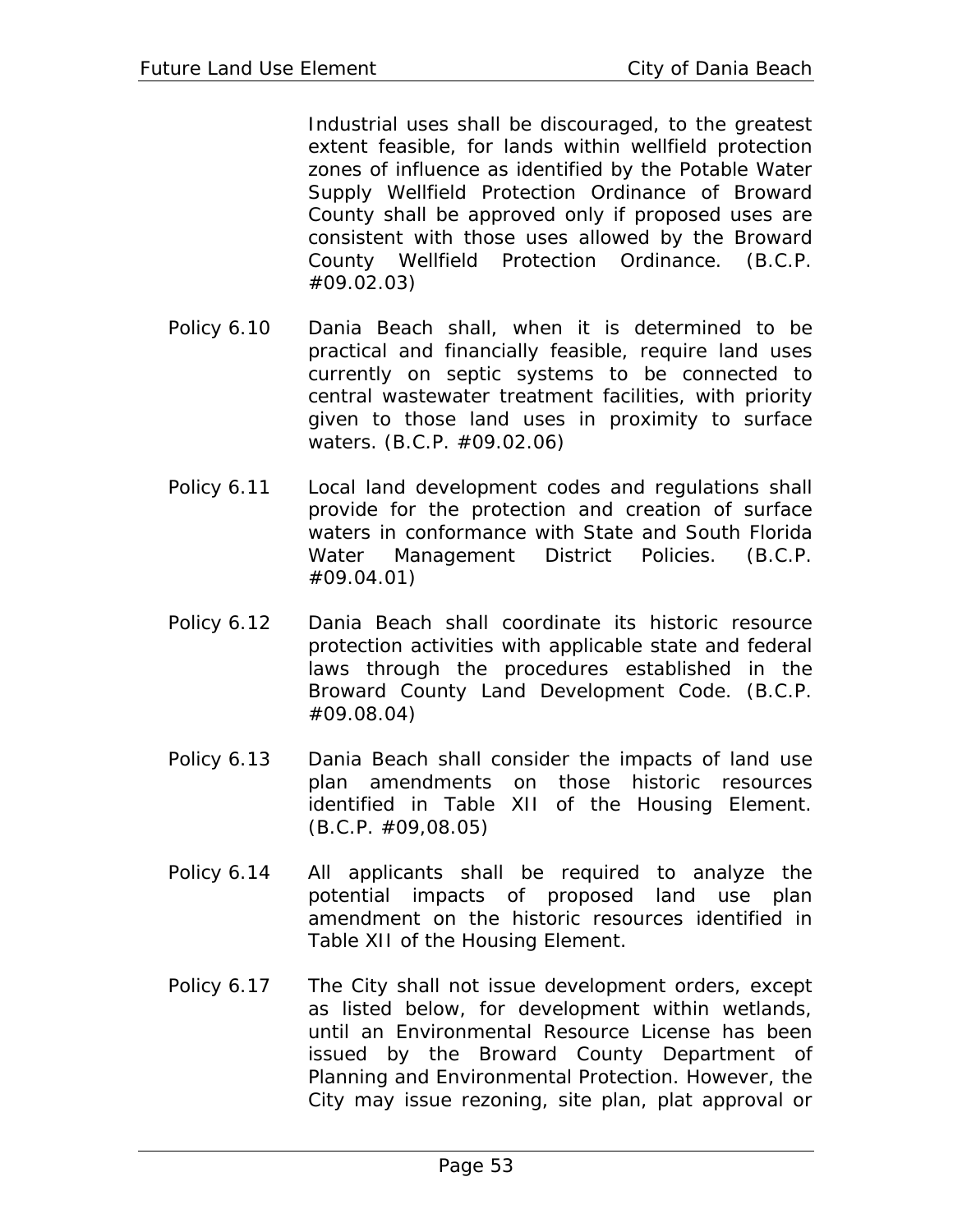development orders issued pursuant to Chapter 380, Florida Statutes, in areas containing wetlands upon issuance of a conceptual review report by the Broward County Department of Planning and Environmental Protection. (B.C.P. #9.05.02)

### **Objective VII**

**Land development regulations will be maintained which will ensure the future residential densities for land uses within the coastal hazard zone will be limited by the hurricane evacuation standards identified within the Broward County Hurricane Evacuation Plan.** 

Policy 7.1 Land use plan amendments to residential categories east of the Intracoastal Waterway will be limited by the hurricane evacuation standards identified within the Broward County Hurricane Evacuation Plan.

#### **Objective VIII**

**New growth and development will only be permitted where services are available and meet the level of service standards of the Comprehensive Plan thereby eliminating urban sprawl.** 

- Policy 8.1 Adequate drainage and stormwater management shall be provided for all development.
- Policy 8.2 Open space shall be provided in accordance with the Comprehensive Plan and the land development regulations.
- Policy 8.3 Safe and convenient on site traffic flow shall be provided in accordance with the Comprehensive Plan and the land development regulations.
- Policy 8.4 Adequate vehicular parking shall be provided for new development in accordance with the land development regulations.
- Policy 8.5 Dania Beach shall implement procedures which identify the cumulative impacts of proposed development on public services and facilities. (B.C.P. #08.01.03)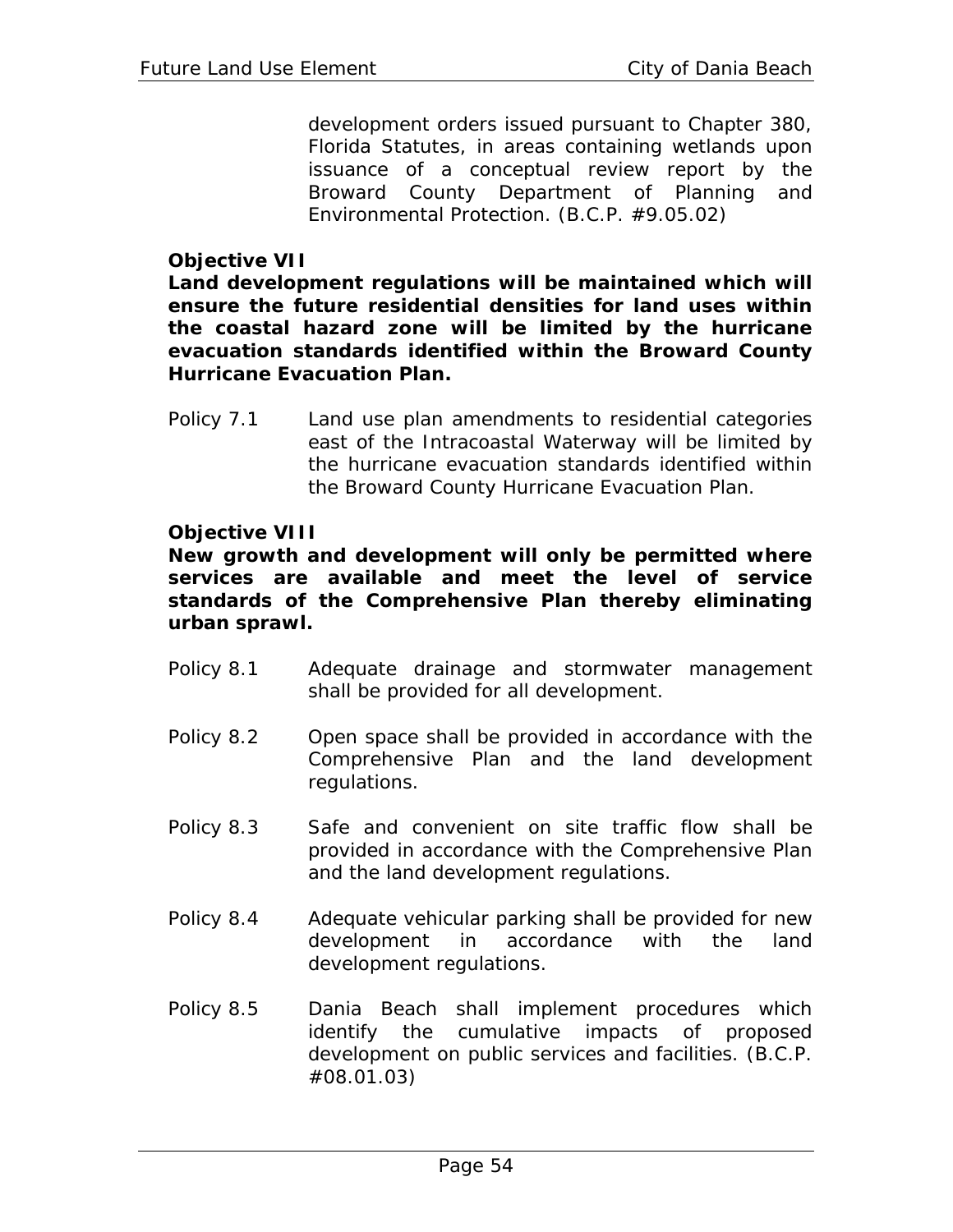- Policy 8.6 Promote infill development through the provision of potable water and sanitary sewer service to those developed portions of Dania Beach which are currently inadequately served. (B.C.P. #08.03.02)
- Policy 8.7 When extending new services to undeveloped portions of Dania Beach, priority shall be given to those areas where other facilities and services are available or are anticipated to be provided concurrent with the extension of such new services. (B.C.P. #08.03.03)
- Policy 8.8 Except for schools, regional and community facilities shall be located close to major traffic corridors and mass transit routes adequate to carry the volume of traffic generated by such facilities. (B.C.P. 08.03.05)
- Policy 8.9 Dania Beach shall establish a level of service standard for each public facility located within the boundary for which Dania Beach has authority to issue development orders or development permits pursuant to 91-5.005(3) Florida Administrative Code. (B.C.P. #11.01.01)
- Policy 8.10 Prior to plat approval, Dania Beach shall ensure that the public facilities and services necessary to meet the level of service standards established with the Broward County Comprehensive Plan and the Dania Beach plan will be available consistent with concurrency requirements, Chapter 163.03202(9) Florida Statutes, Chapter 163.3180 Florida Statutes (1993) and the concurrence management policies included within Goal 8.00.00 of the Broward County Land Use Plan. (B.C.P. #11.01.04)

### **Objective IX**

**Land development regulations will be maintained which will ensure that any uses found inconsistent with the community's character are not permitted.** 

- Policy 9.1 Any zoning districts in conflict with the adopted Comprehensive Plan shall be rezoned.
- Policy 9.2 All proposed development and future land uses shall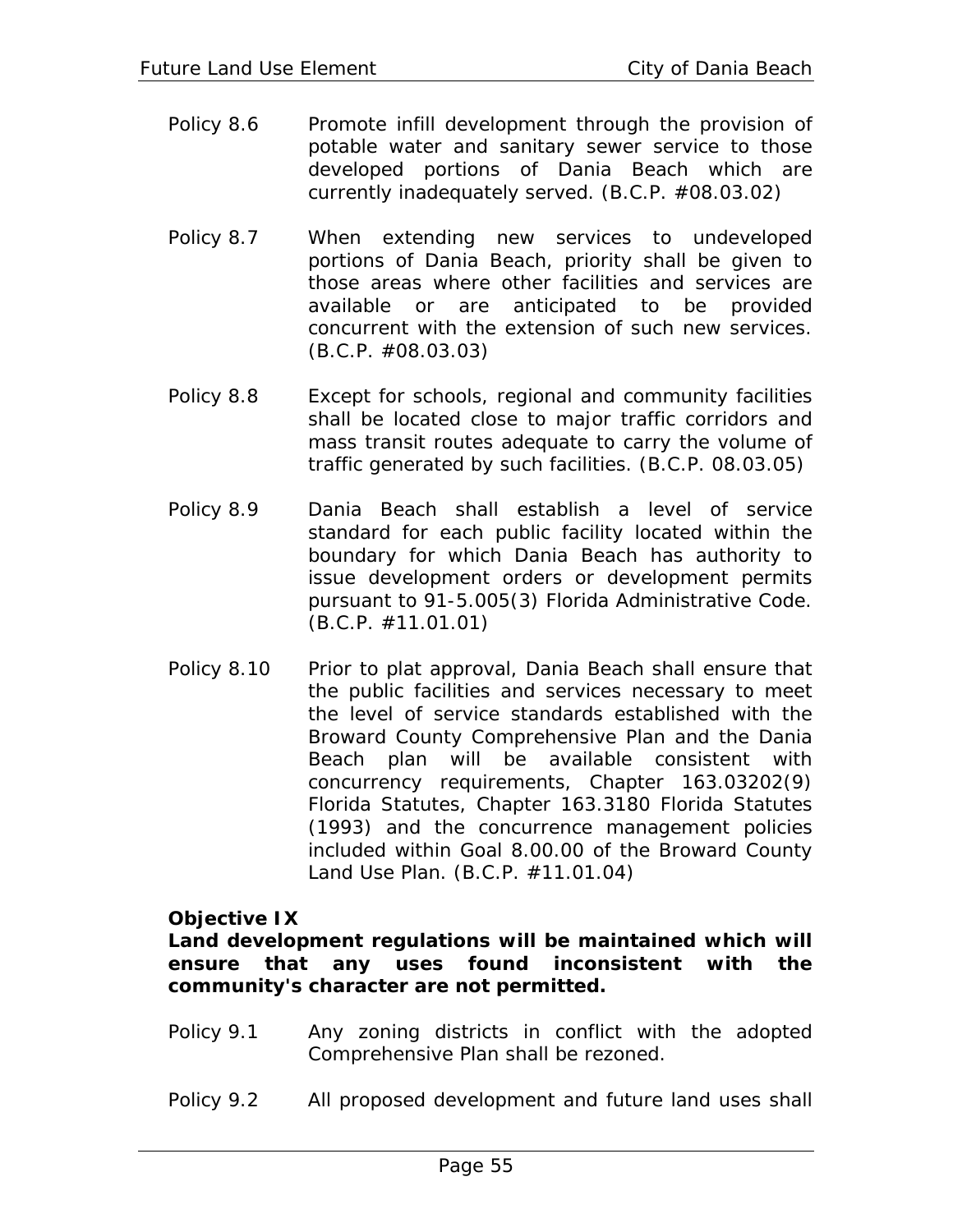be compatible with adjacent land uses.

## **Objective X**

**Land development regulations shall be maintained which provide for mixed land uses and other unique development techniques.** 

- Policy 10.1 Innovative site design and land planning shall be permitted within these land development regulations.
- Policy 10.2 The permitted uses of the Comprehensive Plan shall permit the mixing of land uses consistent with land development regulations.

### **Objective XI**

**Coordinate future land uses with topography and soil conditions to protect Dania Beach's water supply and minimize flooding g problems. (B.C.O. #09.10.00)** 

Policy 11.1 Regulate development on flood prone soils, as defined by the United States Soil Conservation Service, consistent with the criteria and mapping of the Federal Emergency Management Administration and the policies included under Objectives XIX and XX. (B.C.P. #09.10.02)

### **Objective XII**

**Establish land development regulations that address controlled access to adjacent traffic circulation facilities, the provision of adequate on-site traffic circulation and offstreet parking relative to existing and planned commercial development. (B.C.O. #02.05.00)** 

Policy 12.1 The Dania Beach Plan shall contain a policy that forms the basis for access control regulations for the protection of the regional roadway network and Broward County Trafficways Plan. (B.C.P. #02.05.01)

#### **Objective XIII**

**Develop and implement land use controls which promote residential neighborhoods that are attractive, well maintained and contribute to the health, safety and welfare**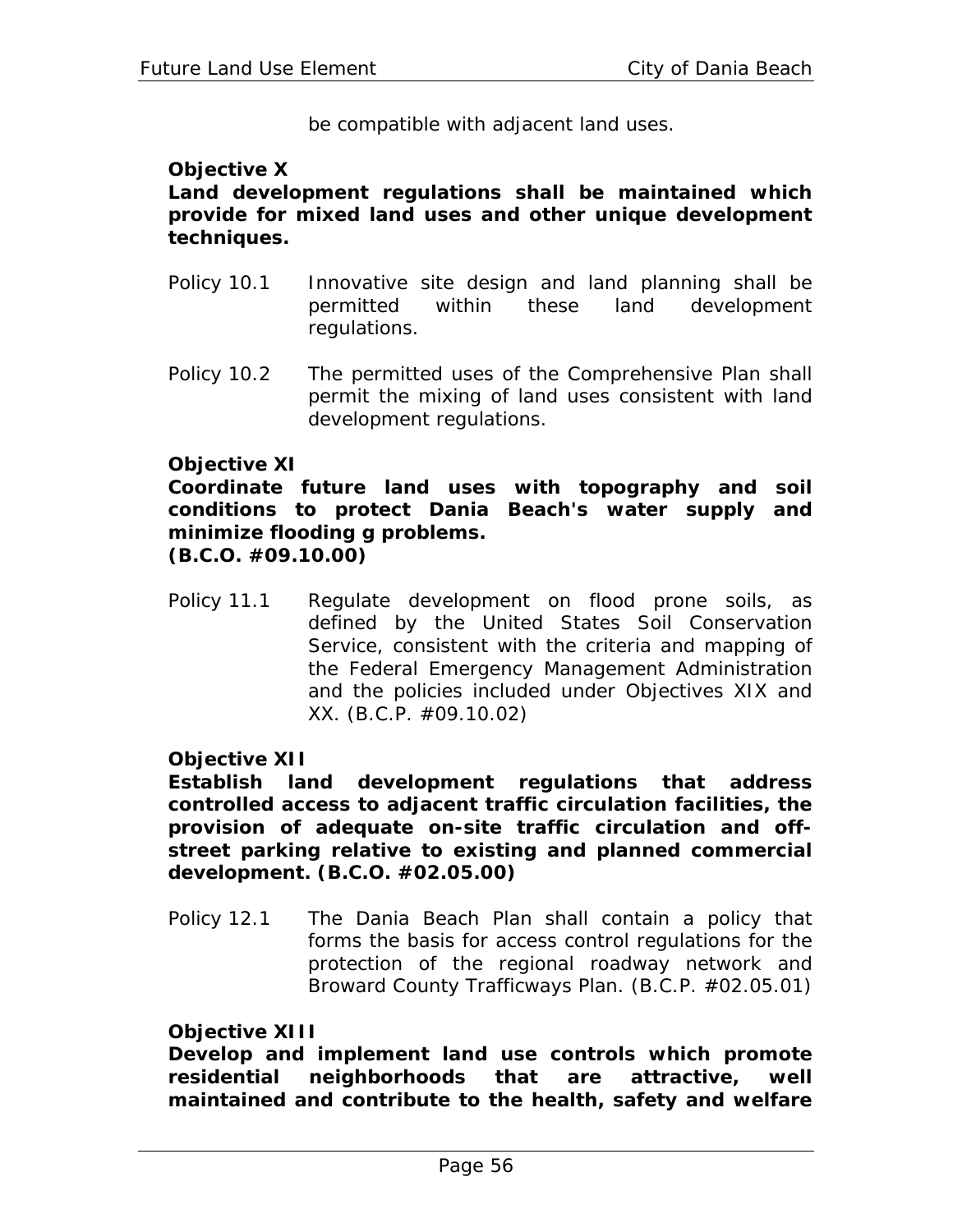**of their residents. (B.C.O. #01.06.00)** 

## **Objective XIV**

**Encourage provision of a system of public and private open space areas including natural reservations, parks, beaches, scenic vistas, and waterways compatible with the tropical and resort character of Dania Beach. (B.C.O. #05.04.00)** 

Policy 14.1 Dania Beach shall pursue programs that will ensure the provision of and access to open space as consistent with its adopted comprehensive plan and the Broward County Land Use Plan. (B.C.P. #05.04.01)

## **Objective XV**

**Concurrency management systems shall be established to effectively monitor and manage new growth, in conformance with Florida's Comprehensive Planning and Land Development Regulation Act, including Section 163.3180 Florida Statutes (1999). (B.C.O. #08.06.00)** 

- Policy 15.1 Dania Beach shall establish concurrency management systems to effectively manage new growth and to ascertain whether necessary facilities identified within their local Capital Improvements Elements are being constructed in accordance with the schedules in its local plan and to measure the development capacity of such facilities in a given area at a given time. (B.C.P. #08.06.01)
- Policy 15.2 Those facilities which are subject to the local concurrency requirements include: traffic circulation, recreational, drainage and flood protection, potable water, solid waste and sanitary sewer facilities. (B.C.P. #08.06.02)

### **Objective XVI**

**Encourage the development and implementation of land use controls to increase the protection and enhancement of beaches, rivers and marine resources identified on the Natural Resources Map Series of the Dania Beach Land Use Plan Map Series. (B.C.O. #9.03.00)** 

Policy 16.1 Land development codes and regulations shall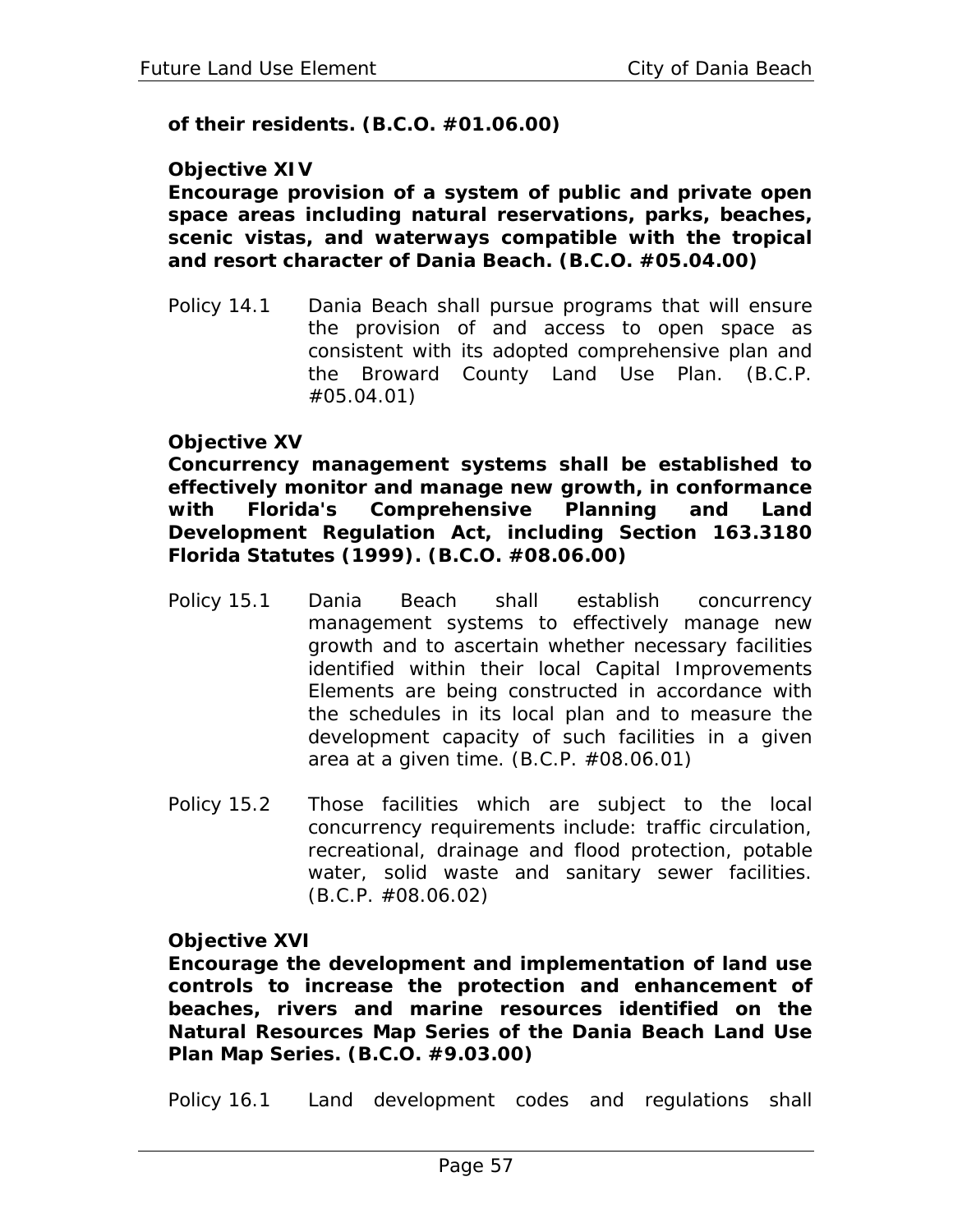require the protection and/or restoration of beaches, particularly dunes and vegetation, through techniques such as conservation easements, revegetation, elevated walkways, and clustering of developments. (B.C.P. #09.03.01)

- Policy 16.2 Priority shall be given to water-dependent uses such as marinas and public access to waterways, in decisions affecting waterfront property. (B.C.P. #09.03.02)
- Policy 16.3 In order to protect and enhance sea turtle nesting, Dania Beach in coordination with the Sea Turtle Conservation Program of the Broward County Department of Planning and Environmental Protection shall prepare and adopt land development regulations consistent with state and federal guidelines. The City shall also, through ordinance, adopt regulations within one year from the effective date of this policy, to control beachfront lighting.

Those regulations shall be consistent with Chapter 62B-55 (FAC) Model Ordinance for Marine Turtle Protection and they shall additionally be in compliance with Lighting/Development Categories as outlined in the Broward County Technical Report 97- 06 Broward County Beach Lighting Management Plan. (B.C.P. #09.03.03)

- Policy 16.4 In addressing beachfront property, land development regulations shall establish special district or standards sufficiently flexible to give priority to implementation of the coastal construction control line of the State of Florida. (B.C.P. #09.03.04)
- Policy 16.5 The Dania Beach Land Use Plan shall give priority to protection to public beach access sites. (B.C.P. #09.03.05)
- Policy 16.6 Marinas which service live aboard boats shall provide for sewage pumpage facilities and/or other improvements which promote environmental compatibility with marine resources consistent with Florida State Law. (B.C.P. #09.03.06)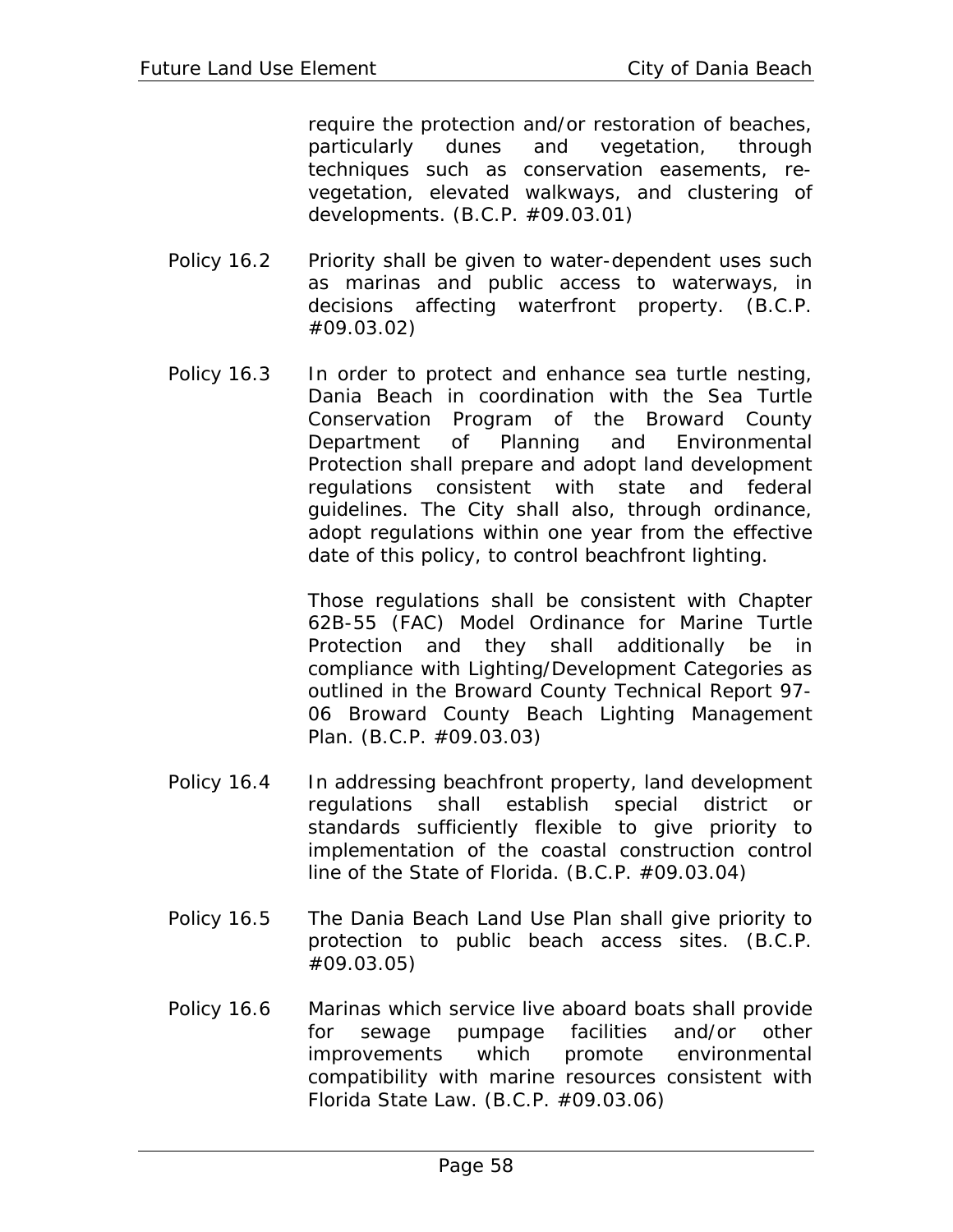- Policy 16.7 Locate marinas, boat ramps and other waterdependent uses in a manner which protects manatees in those areas which they frequent. (B.C.P. #09.03.10)
- Policy 16.8 The City and applicable regulatory agencies shall encourage intergovernmental coordination among coastal cities to protect beaches, promote beach restoration, minimize the impacts of structures on beach systems and increase public access to beaches and marine resources.
- Policy 16.9 Local land development regulations should protect the City's remnant natural rivers by prohibiting new construction, not including the repair or replacement of bulkheads, revetments and seawalls in such areas, by promoting softened shorelines, riprap and other natural methods to prevent erosion, by requiring the restoration of historic vegetative cover to the areas being restored, and by ensuring that the construction of new docks is compatible with the growth of submerged and littoral vegetation and communities of bottom dwelling organisms.
- Policy 16.10 The City will ensure that all new marine facilities comply with the Broward County Manatee Protection Plan.

### **Objective XVII**

**Protect wetlands, hydric soils and the vegetative communities historic to the areas within Dania Beach for their natural functions, such as staring freshwater, filtering stormwater runoff and preventing erosion. (B.C.P. #09.05.00)** 

Policy 17.1 Land development codes and regulations shall address mitigation of wetlands when alternative strategies such as those within Broward County Land Use Plan Policy 09.01.03 have been unsuccessful. (B.C.P. #09.05.05)

### **Objective XVIII**

**Ensure that mining operations are compatible with existing**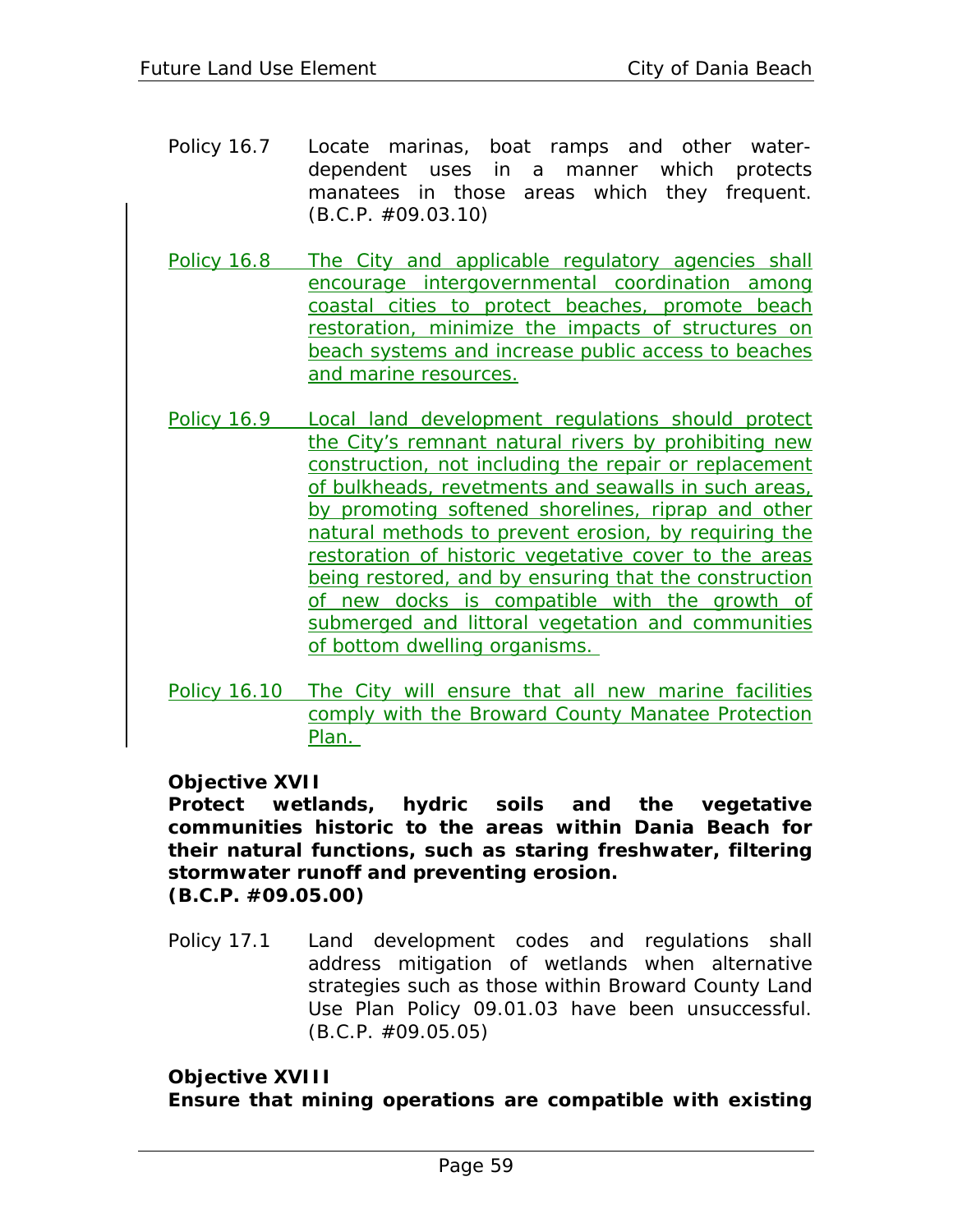**surrounding land uses and consistent with the Broward County Land Use Plan's policies regarding protection of natural resources including environmentally sensitive lands and water resource quality and quantity. (B.C.O. #09.06.00)** 

Policy 18.1 Comprehensive plans and/or land development regulations shall address the reclamation of completed mining excavations and their compatibility with existing surrounding land uses. (B.C. P. #09.06.02)

# **Objective XIX**

#### **Protect identified floodplains and areas subject to seasonal or periodic flooding. (B.C.O. #09.07.00)**

- Policy 19.1 Dania Beach land development codes shall contain floodplain protection provisions consistent with the criteria and mapping of the Federal Emergency Management Administration. (B.C.P. #09.07.01)
- Policy 19.2 Dania Beach shall require redevelopment within identified floodplains to address existing flooding problems. (B.C.P. # 09.07.01)
- Policy 19.3 Through provisions in Dania Beach development regulations, public roads and parking lots shall be designed consistent with the criteria of the South Florida Water Management District. (B.C.P.  $\#$ 09.07.03)
- Policy 19.4 Dania Beach Land Development regulations shall include the requirement that the minimum floor elevations standards for building sites promulgated and administered by the Federal Emergency Management Administration shall apply to all new construction. (B.C.P. #8.01.18)

### **Objective XX**

**Estimate flooding problems while preserving groundwater quality through planned growth, the provision of drainage and stormwater management systems and the adoption of appropriate development codes and regulations. (B.C.P. # 09.09.00)**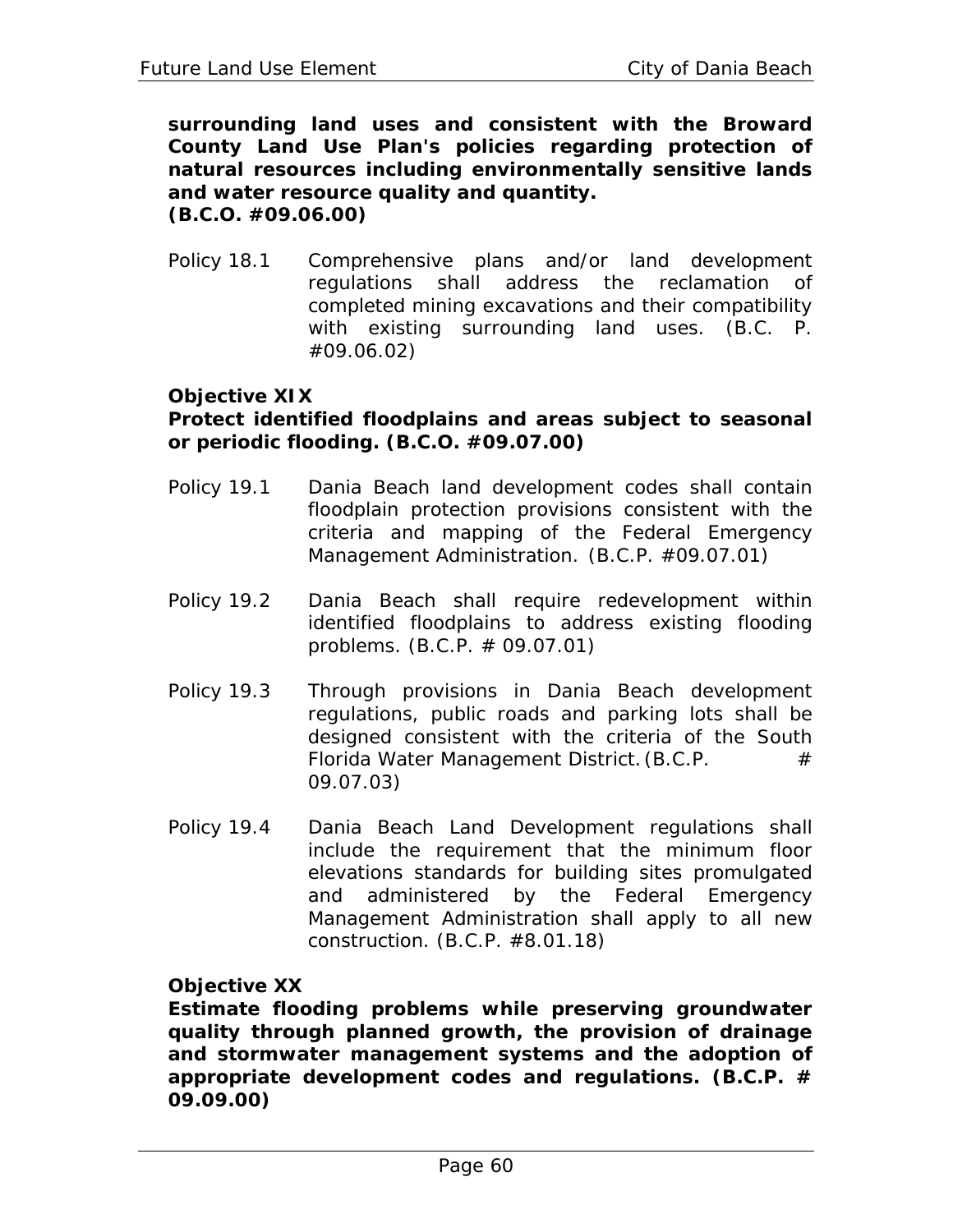Policy 20.1 New development shall provide water storage capacity equal to that which existed under predevelopment conditions consistent with the water management regulations and plans of the South Florida Water Management District, Broward County Department of Planning and Environmental Protection, Broward County and independent drainage districts.  $(B.C. P. # 09.09.01)$ 

## **Objective XXI**

**Coordinate transportation and land use planning activities of Broward County and Dania Beach to ensure that the regional roadway network levels of service standards established within the Broward County Comprehensive Plan are met. (B.C.O. #12.01.00)** 

- Policy 21.1 Dania Beach shall utilize the highway capacity methodology endorsed by the Broward County Metropolitan Planning Organization and approved by the Broward County Board of County Commissioners to determine the capacity and levels of service on the regional roadway network. (B.C. P.  $\#$  12.01.02)
- Policy 21.2 Dania Beach shall consider the individual and cumulative impacts of land use plan amendments on the existing and planned transportation facilities within Dania Beach. (B.C. P. # 12.01.04)

### **Objective XXII**

#### **Ensure adequate rights-of-way are available to meet Broward County's future transportation needs. (B.C.O. #12.02.00)**

Policy 22.1 In order to protect the transportation corridors identified on the Broward County Trafficways Plan, Dania Beach shall require that development setbacks from identified rights-of-way when issuing development orders while providing an administrative relief process to ensure such setback does not deny all beneficial use of the property proposed for development. (B.C. P. # 12.02.05)

#### **Objective XXIII**

**Continue to implement those requirements and procedures**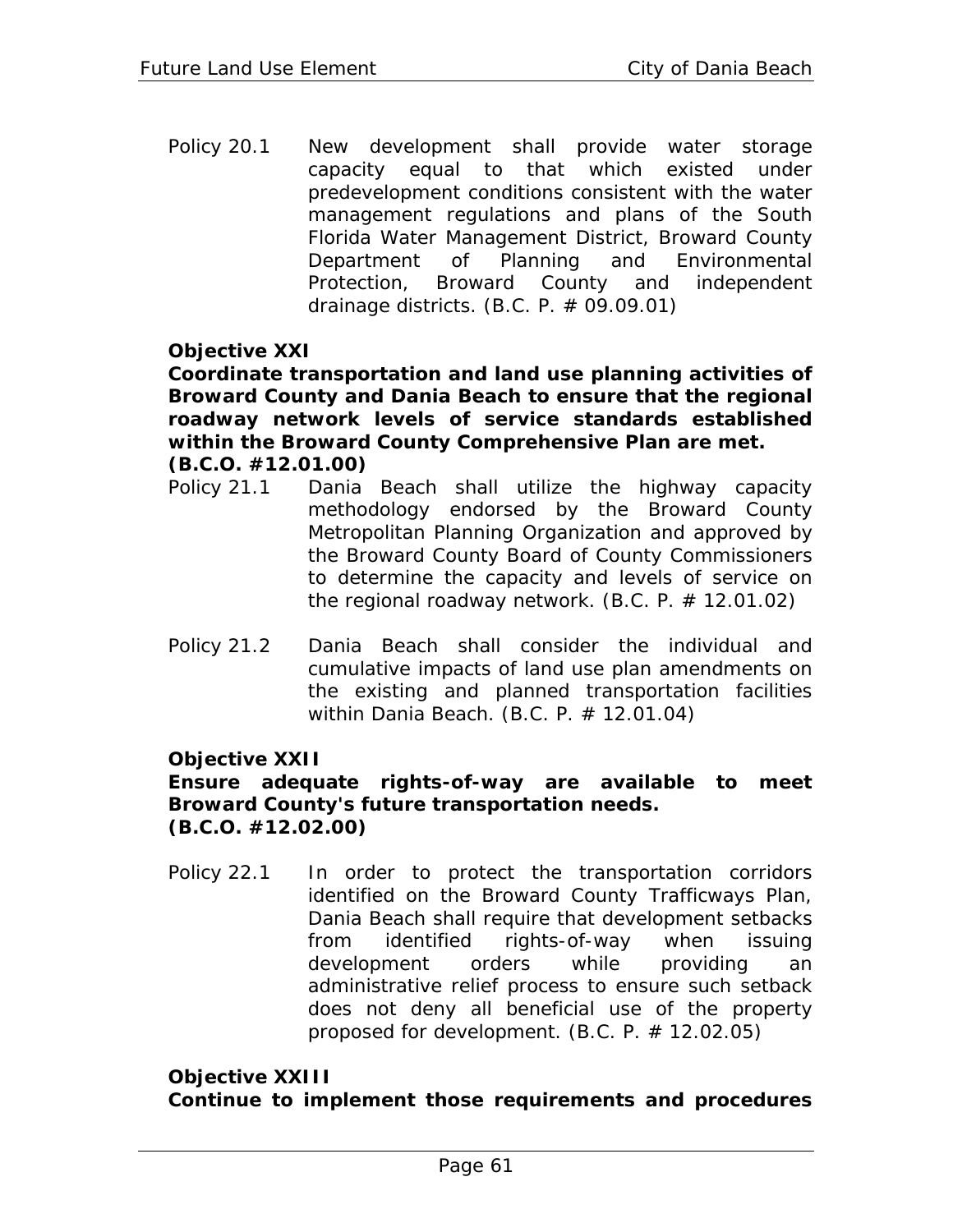**which ensure consistency between the Broward County Land Use Plan and the Dania Beach Land Use Plan. (B.C.O. #13.01.00)** 

Policy 23.1 The land use plans and plan amendments of Dania each shall successfully complete the Chapter 163, Florida Statutes local comprehensive plan review process prior to their certification or recertification by the Broward County Planning Council. (B.C.P. #13.01.06)

## **Objective XXIV**

## **Develop and implement land use programs to encourage the elimination or reduction of existing incompatible land uses and prevent future incompatible land uses. (B.C.O. #14.02.00)**

- Policy 24.1 Dania Beach shall minimize the impacts of existing incompatible land uses through requirements within their land development codes and regulations, such as buffering and setbacks.  $(B.C. P. # 14.02.04)$
- Policy 25.1 Dania Beach shall support home ownership by encouraging and supporting residential development that contemplates the sale of dwelling units in fee simple or as condominiums.

### **Objective XXVI**

**The City through planning, land use regulation, or land acquisition, shall maintain the lands adjacent to SE 5th between Sheridan Street and Dania Beach Boulevard for parks, conservation, and storm water retention purposes.** 

- Policy 26.1 The City shall maintain SE 5th Avenue as a local street, utilizing abutting vacant properties to meet the recreation and drainage needs of adjoining residential communities, including the acquisition of excess right-of-way as a passive linear park and storm water retention area. The City shall investigate the availability of t funds (to acquire properties) or the use of zoning and land use regulations to implement this policy.
- Policy 26.2 The City shall work with the South Florida Water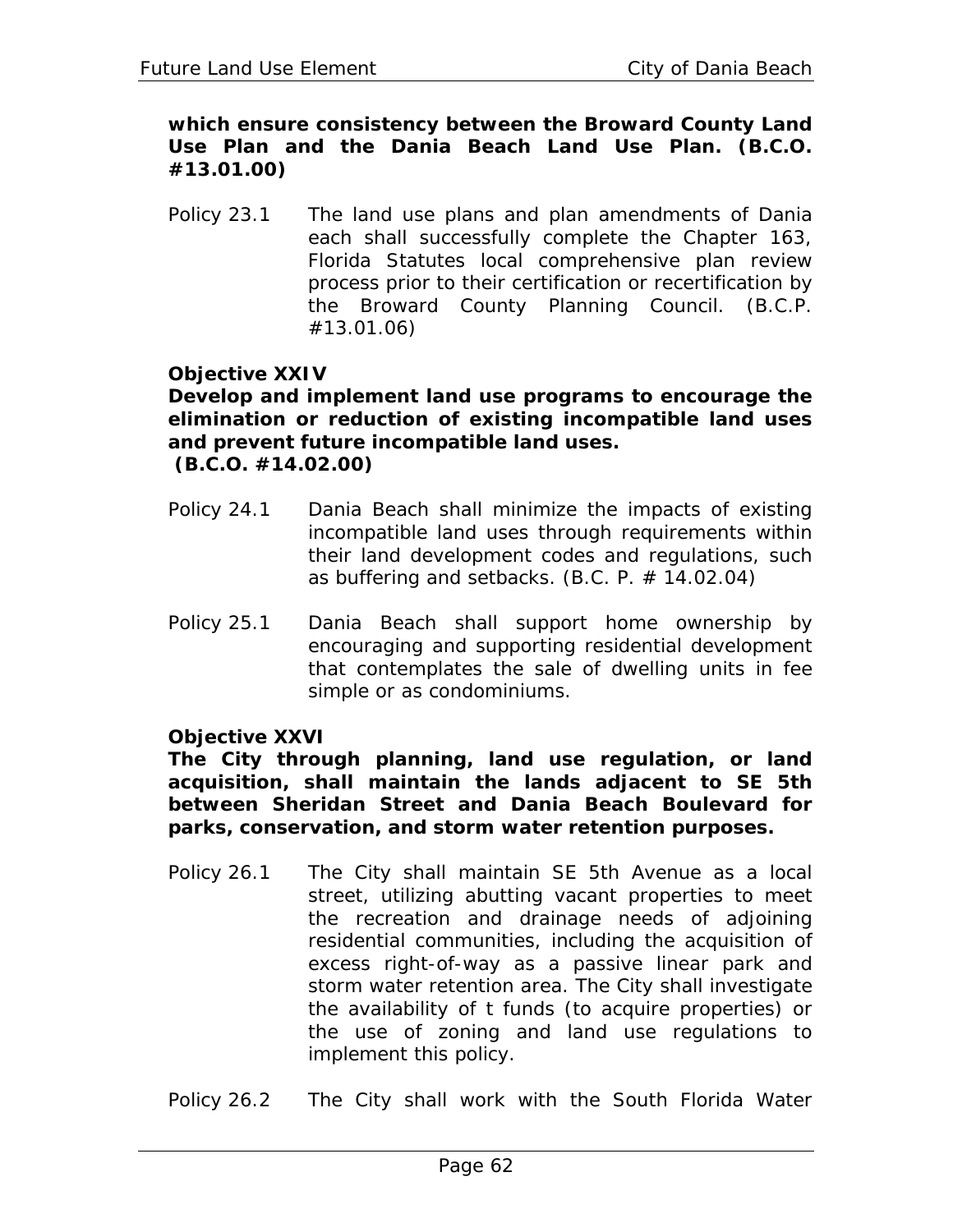Management District, the Broward County Department of Planning and Environmental Protection, and the Florida Department of Environmental Protection to preserve and protect vacant lands lo n SE 5th Avenue and the adjacent West e Park Ecosystem.

#### **Objective XXVII**

**Encourage compact development reflecting characteristics which include a mixture of community-serving uses such as commercial, office, employment, civic, and institutional, recreation and open space and residential, characterized by an efficient infrastructure, close-knit neighborhoods and sense of community, preservation of natural systems, promotion of pedestrian circulation and convenient access to mass transit facilities through the establishment of a Local Activity Center land use category.** 

- Policy 27.1 Local Activity Centers shall support the location of uses in a manner oriented around the five-minute (i.e., quarter-mile) walk. Multiple nodes of activity oriented around the five-minute (i.e., quarter mile) walk may be included within one Local Activity Center.
- Policy 27.2 Local Activity Centers shall support the location of uses and internal circulation such that pedestrian mobility is a priority. All land uses in a Local Activity Center shall be directly assessed via pedestrian ways, and accessible to existing or future alternate public transportation modes, including bicycle and transit.
- Policy 27.3 Park land and/or open space that is accessible to the public shall included as a functional component within a Local Activity Center.
- Policy 27.4 Housing opportunities shall be included as a functional component within a Local Activity Center.
- Policy 27.5 Encourage affordable housing opportunities in Local Activity Centers through various mechanisms such as the utilization of "affordable housing units." The direction of public housing program funds into the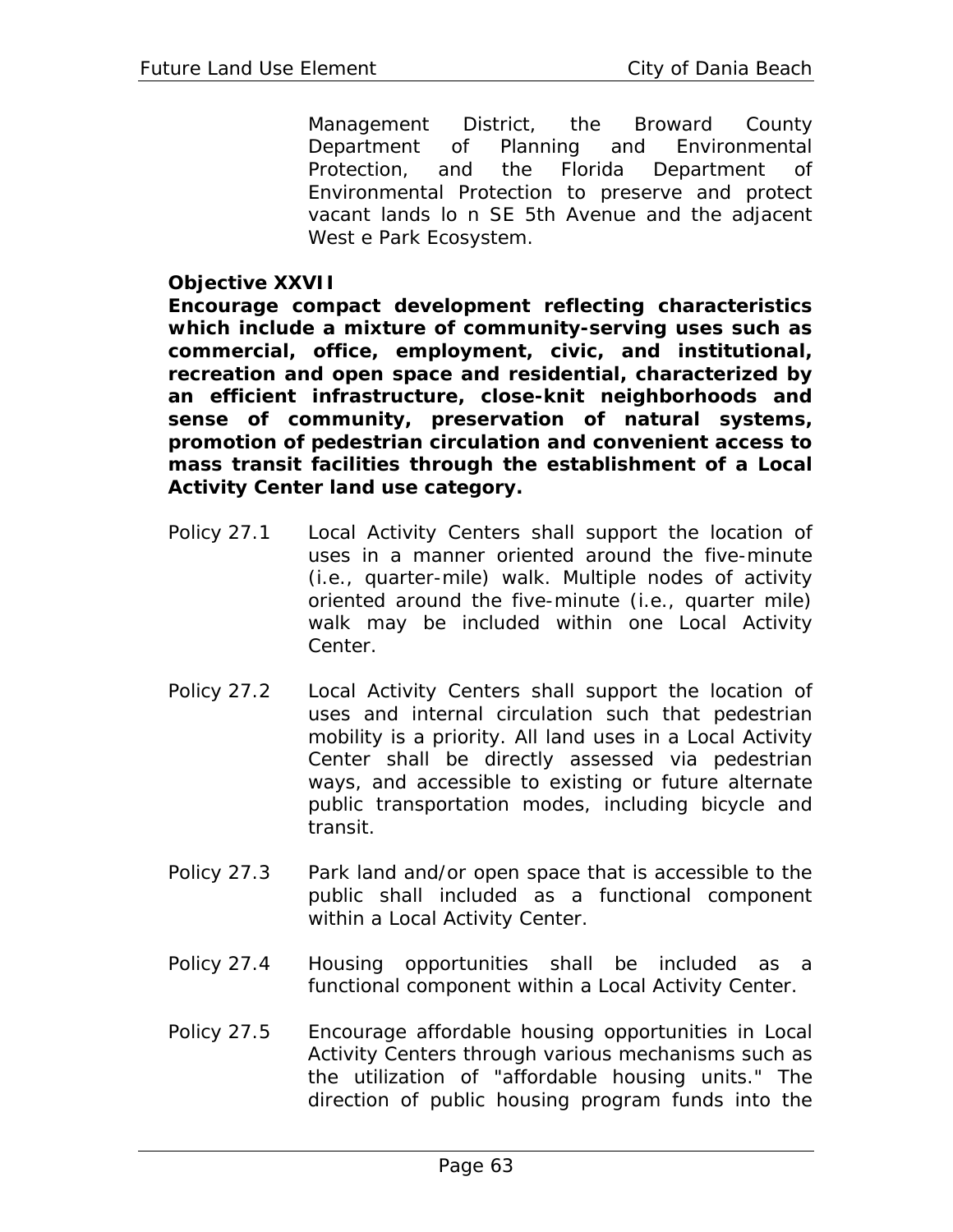Local Activity Center, reduced lot size for dwelling units, construction of zero lot line and cluster housing, vertical integration of residential units with non-residential uses, the allowance of accessory dwelling units, or through other mechanisms proven effective in increasing the affordable housing stock.

- Policy 27.6 Promote the rehabilitation and use of historic buildings within Local Activity Centers.
- Policy 27.7 The City shall adopt design guidelines that incorporate pedestrian and bicycle paths and greenways to accomplish fully-connected routes to all destinations within the Local Activity Center. The paths should be spatially defined by buildings, trees and lighting, and should incorporate designs, which discourage high speed traffic.
- Policy 27.8 The City shall ensure convenient access to mass transit or multi-modal facilities within Local Activity Centers.
- Policy 27.9 The City's community shuttle shall serve the residents and employees within the proposed Local Activity Centers.
- Policy 27.10 The city shall adopt local design guidelines that require transit shelters in the Local Activity Center to provide safe and comfortable service and to encourage transit usage.
- Policy 27.11 The City shall promote development of key intersections or major transit stops to create modes of development within a Local Activity Center.
- Policy 27.12 The City shall review existing zoning and land development regulations and adopt changes necessary to implement the Local Activity Center land use designation by 2004.

#### **Objective XXVIII**

**Coordinate future Land Uses with the availability of Public Elementary and Secondary Education Facilities.**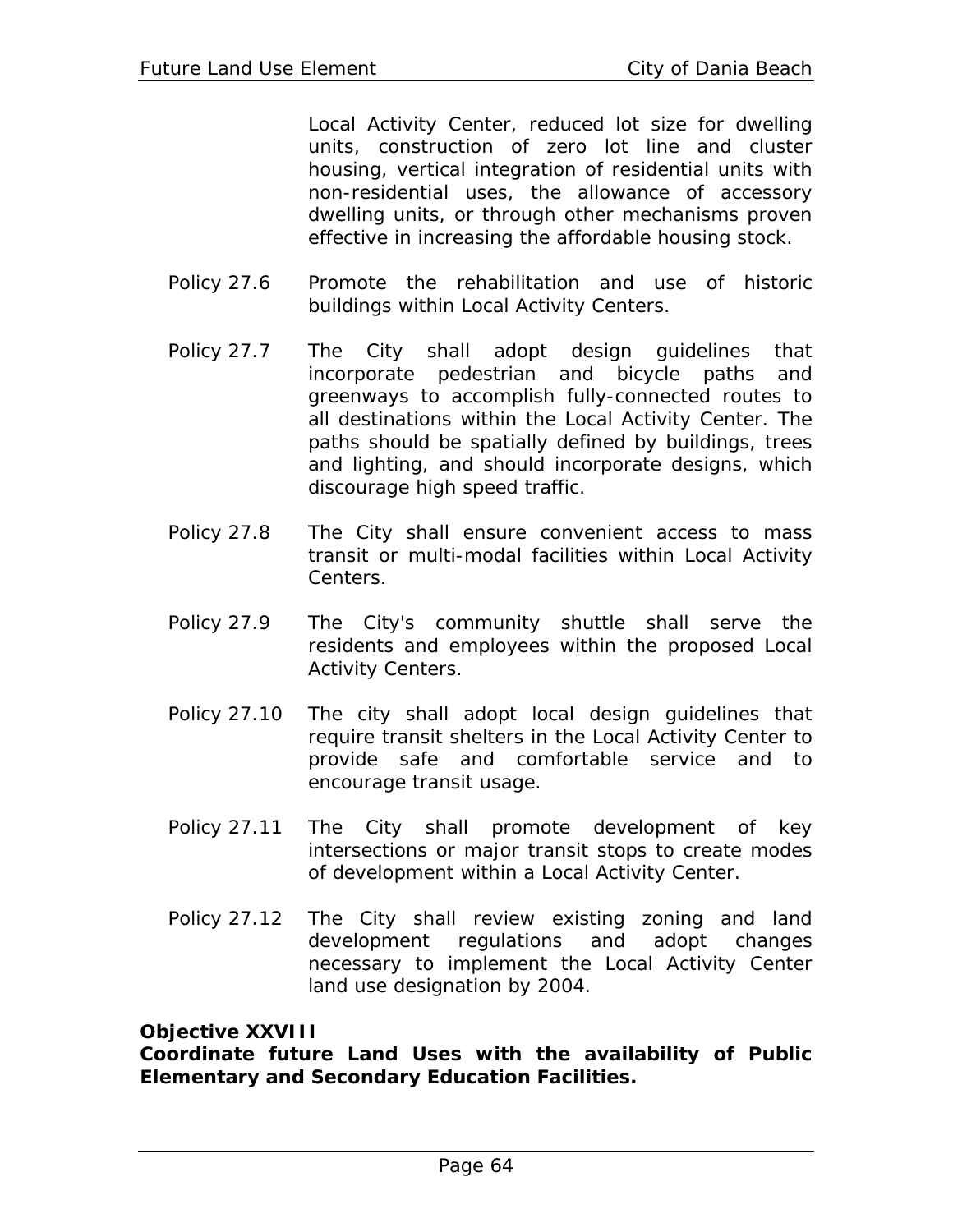- Policy 28.1 The City shall determine the consistency of land use plan amendments with their Public School Facilities Elements. The consistency finding shall address whether sufficient capacity is available, or anticipated within the short or long range planning horizon of their Elements, to accommodate the projected student impact of proposed amendments. As provided for within the Amended Interlocal Agreement for Public School Facilities Planning (ILA), the School Board of Broward County shall advise the City regarding the projected student impact of amendments and the availability of capacity at impacted schools.
- Policy 28.2 The City shall not accept a building permit application, nor issue a building permit, for new or additional residential units, unless the applicant presents evidence from Broward County that the impact of the proposed development on public educational sites and facilities has been mitigated by payment of school impact fees, based on the fee schedule and accompanying provisions of the Broward County Land Development Code. Alternative methods of mitigation for school impacts may only be approved via a recorded agreement among the property owner(s), Broward County, and/or the City and the School Board of Broward County.
- Policy 28.3 The City, Broward County and the School Board of Broward County shall coordinate through the processes and procedures identified in the ILA to ensure collaborative planning and decision making on population projections and public school siting and to accomplish coordination between the adopted local comprehensive plans and the School Board's District Educational Facilities Plan.
- Policy 28.4 The City, Broward County and the School Board of Broward County shall explore and evaluate opportunities for collocation and shared use of school facilities and civic and recreation facilities during their capital improvement planning processes and other processes as provided for in the ILA.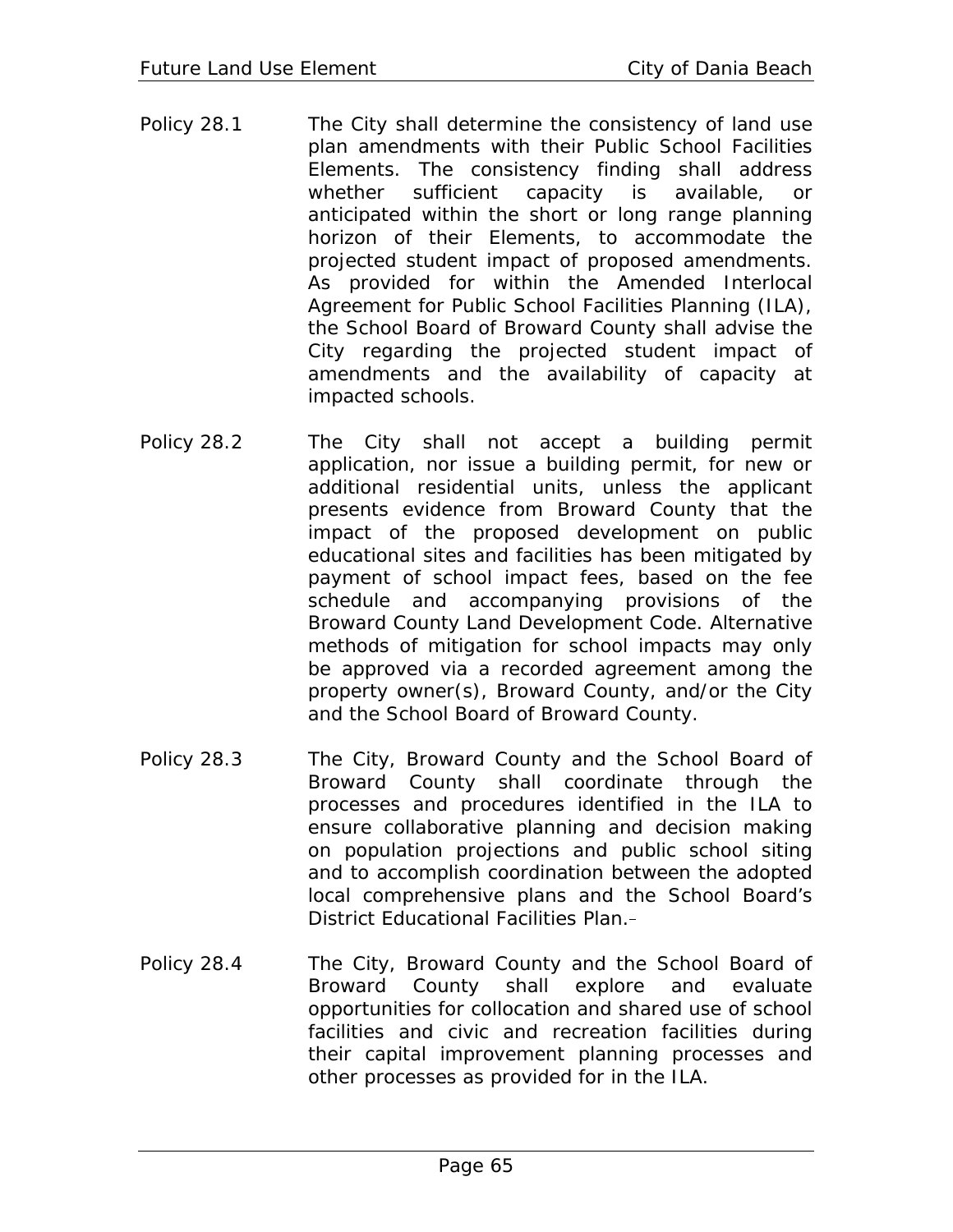Policy 28.5 The City, Broward County, and the School Board of Broward County will coordinate through the procedures established in the ILA and the Broward County and local land use planning process to ensure that proposed public school facility sites are consistent and compatible with the land use categories and policies of their comprehensive plans and enable a close integration between existing and planned schools and surrounding land uses.

# **Objective XXIX**

**The City establishes intensity standards for non-residential and local activity center land uses within the Comprehensive Plan.**

Policy 29.1 The following non-residential and local activity center uses within the Comprehensive Plan shall not exceed the following:

| <b>Land Use</b>                    | <b>Maximum Building</b><br>Coverage (%) / Floor<br>Area Ratio (FAR) Per<br><b>Category</b> |
|------------------------------------|--------------------------------------------------------------------------------------------|
| <b>Commercial</b>                  | $75\% / .5$                                                                                |
| <b>Industrial</b>                  | <u>85% / .5</u>                                                                            |
| <b>Utility</b>                     | $75\%$ / .5                                                                                |
| <b>Community Facilities</b>        | $75\%$ / .5                                                                                |
| <b>Parks &amp; Recreation</b>      | 25% / .25                                                                                  |
| <b>Office Park</b>                 | $75\%$ / .5                                                                                |
| <b>Local Activity Center</b>       |                                                                                            |
| <b>Residential</b>                 | 2,500 high-rise                                                                            |
|                                    | 200 garden apartment                                                                       |
|                                    | 100 town homes                                                                             |
| <b>Commercial</b>                  | 500,000 square feet                                                                        |
| Hotel                              | 800 rooms                                                                                  |
| <b>Community Facilities</b>        | 4.7 acres                                                                                  |
| <b>Recreation &amp; Open Space</b> | 9.5 acres                                                                                  |
| Conservation                       | 0.6 acres                                                                                  |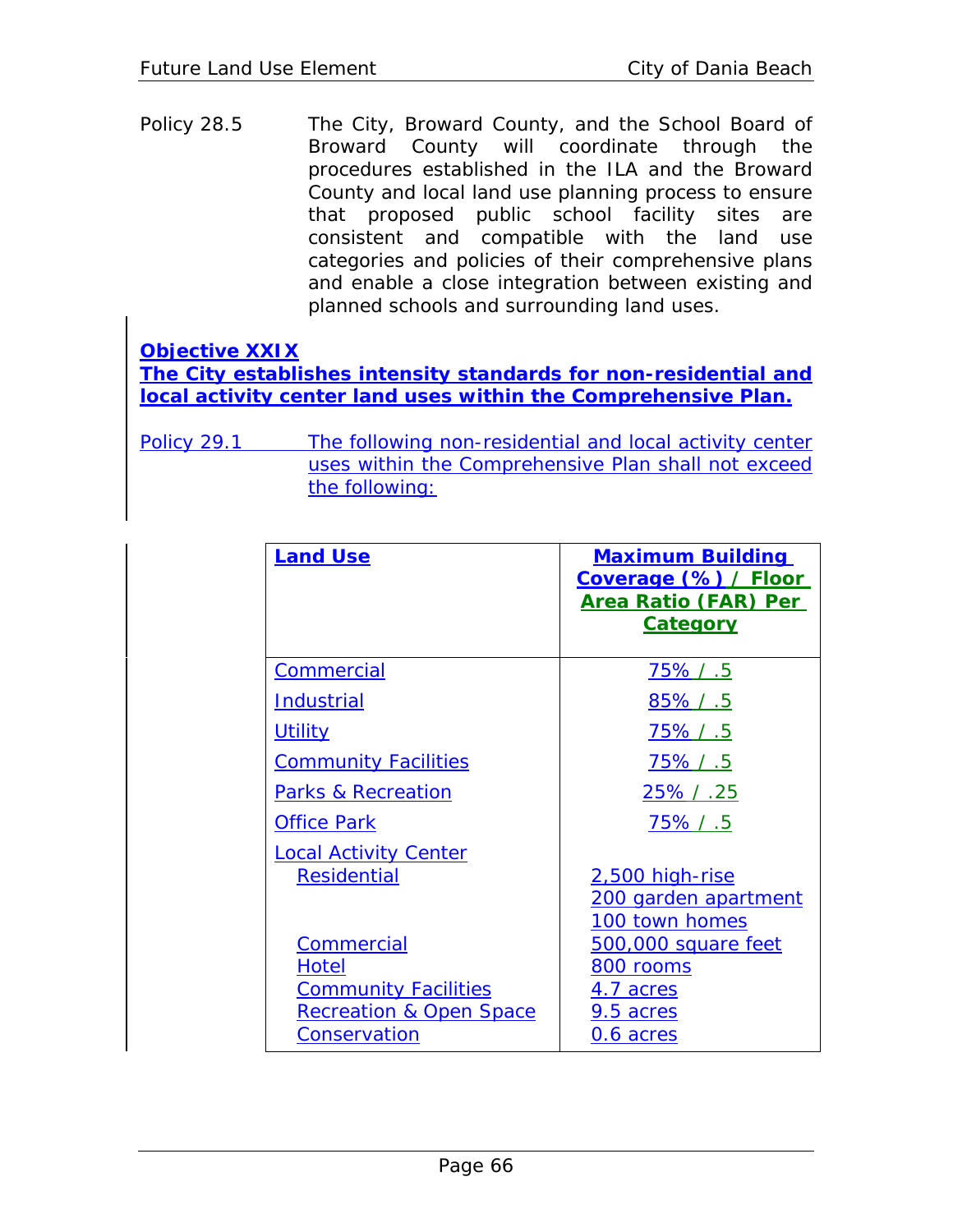# **ATTACHMENT A**

Required Broward County Land Use Plan objectives and policies which are incorporated by reference from other elements of the City of Dania Beach's Comprehensive Plan.

| Broward County Land Use Plan<br>Objective or Policy Addressed | Dania Beach Comprehensive Plan Element and<br>Objective or Policy                                                                 |
|---------------------------------------------------------------|-----------------------------------------------------------------------------------------------------------------------------------|
| Policy 01.05.01                                               | Objective V.<br>Coastal Management Element                                                                                        |
| Policy 01.07.02                                               | Objective IV<br><b>Housing Element</b>                                                                                            |
| Policy 06.01.03                                               | Policy 2.1<br><b>Conservation Element</b>                                                                                         |
| Policy 06.01.04                                               | Objective IV and Policy 5.3<br><b>Conservation Element</b>                                                                        |
| Policy 08.01.08                                               | Objectives III and IV<br>Sanitary Sewer, Solid Waste, Drainage, Potable Water<br>and Natural Groundwater Aquifer Recharge Element |
| Policy 08.01.11                                               | Policy 1.1<br>Sanitary Sewer, Solid Waste, Drainage, Potable Water<br>and Natural Groundwater Aquifer Recharge Element            |
| Policy 08.01.18                                               | Policy 1.1<br>Sanitary Sewer, Solid Waste, Drainage, Potable Water<br>and Natural Groundwater Aquifer Recharge Element            |
| Policy 08.07.06                                               | Objective I<br>Intergovernmental Coordination                                                                                     |
| Policy 08.08.00                                               | Objective IX<br><b>Coastal Element</b>                                                                                            |
| Policy 09.02.05                                               | Objective IV<br>Sanitary Sewer, Solid Waste, Drainage, Potable Water<br>and Natural Groundwater Aquifer Recharge Element          |
| Policy 09.03.05                                               | Objective X<br>Coastal Management Element                                                                                         |
| Policy 09.05.02                                               | Policy 4.5<br><b>Conservation Element</b>                                                                                         |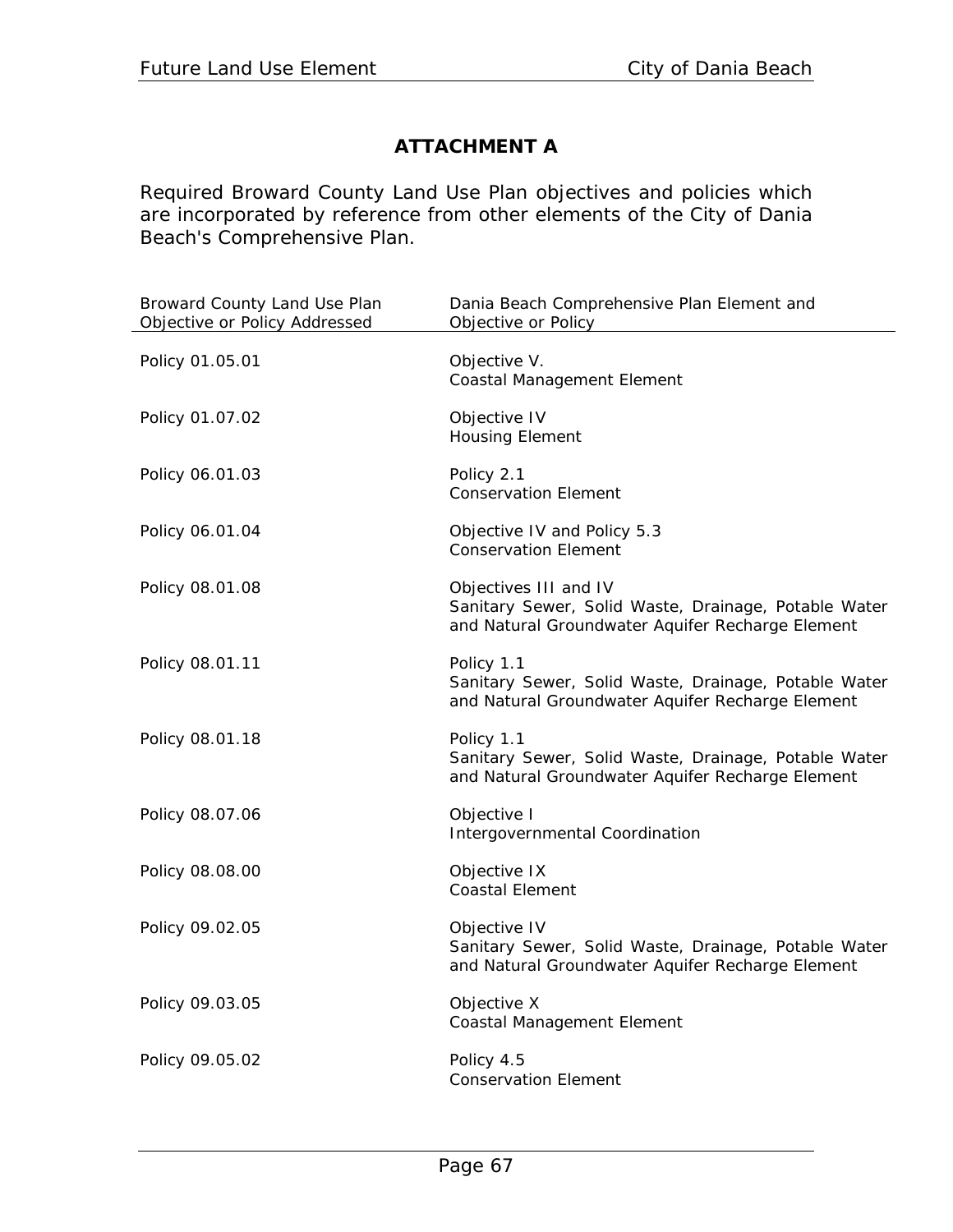| Policy 09.05.09 | Policy 4.11<br><b>Conservation Element</b>                                                                             |
|-----------------|------------------------------------------------------------------------------------------------------------------------|
| Policy 09.05.18 | Policy 4.5<br><b>Conservation Element</b>                                                                              |
| Policy 09.09.02 | Policy 2.1<br>Sanitary Sewer, Solid Waste, Drainage, Potable Water<br>and Natural Groundwater Aquifer Recharge Element |
| Policy 09.13.00 | Policy IV<br>Coastal Management Element                                                                                |
| Policy 09.13.02 | Objective VI<br>Coastal Management Element                                                                             |
| Policy 09.14.00 | Objective I<br><b>Conservation Element</b>                                                                             |
| Policy 12.01.01 | Policy 1.19<br><b>Transportation Element</b>                                                                           |
| Policy 13.01.05 | Objective I<br><b>Intergovernmental Coordination Element</b>                                                           |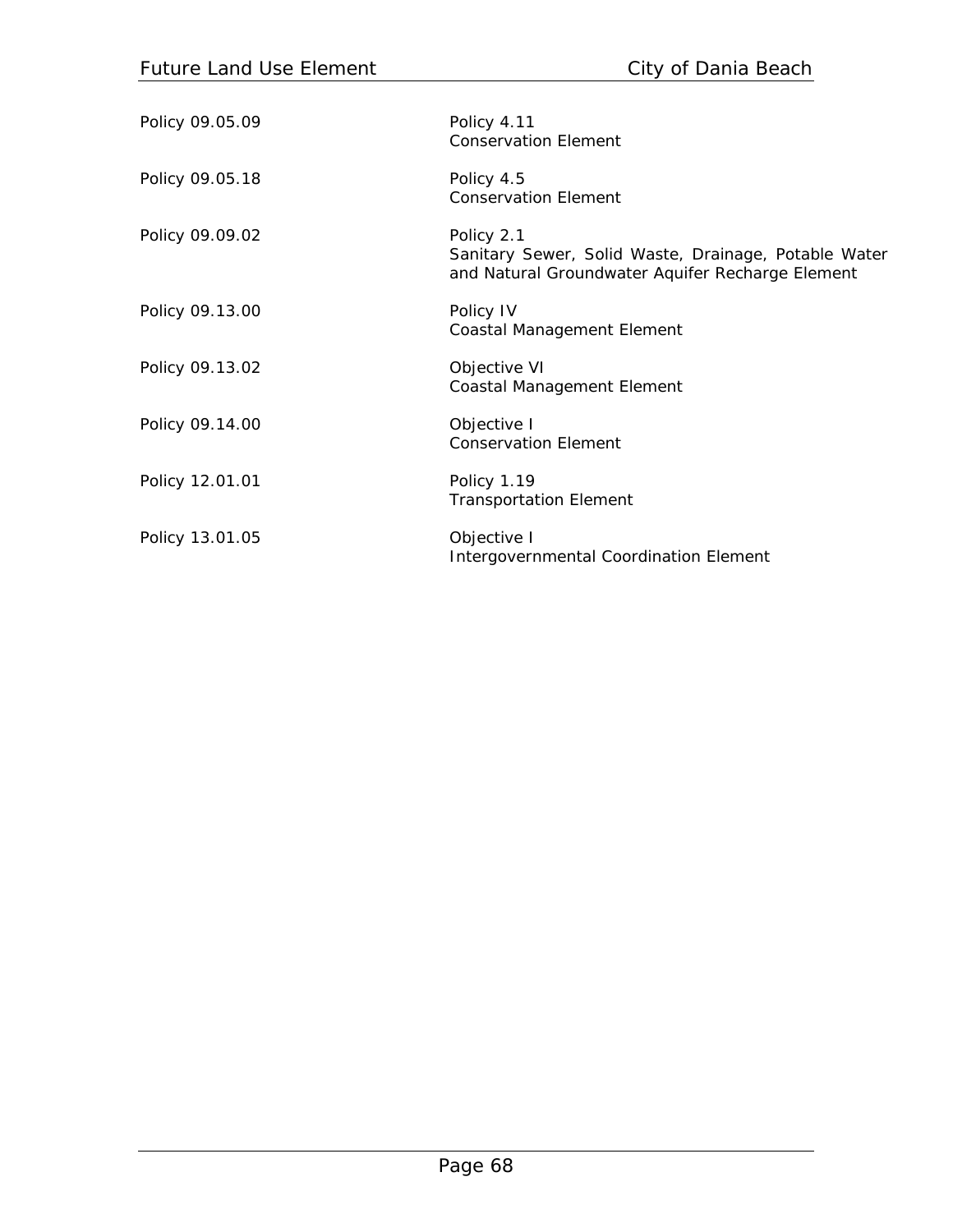| <b>TABLE I</b><br><b>DATA REQUIREMENTS</b><br><b>Existing Land Use - 1997</b> |       |    |  |  |  |  |  |  |  |
|-------------------------------------------------------------------------------|-------|----|--|--|--|--|--|--|--|
| <b>Acres</b><br>Percentage                                                    |       |    |  |  |  |  |  |  |  |
| Residential                                                                   | 1,312 | 35 |  |  |  |  |  |  |  |
| Commercial                                                                    | 462   | 12 |  |  |  |  |  |  |  |
| Industrial / Transportation                                                   | 584   | 15 |  |  |  |  |  |  |  |
| Recreation                                                                    | 422   | 12 |  |  |  |  |  |  |  |
| Education, Public Buildings and Ground<br>and other Public Facilities         | 114   | 3  |  |  |  |  |  |  |  |
| Mobile Home                                                                   | 129   | 3  |  |  |  |  |  |  |  |
| Vacant, Undeveloped; Agriculture                                              | 775   | 20 |  |  |  |  |  |  |  |